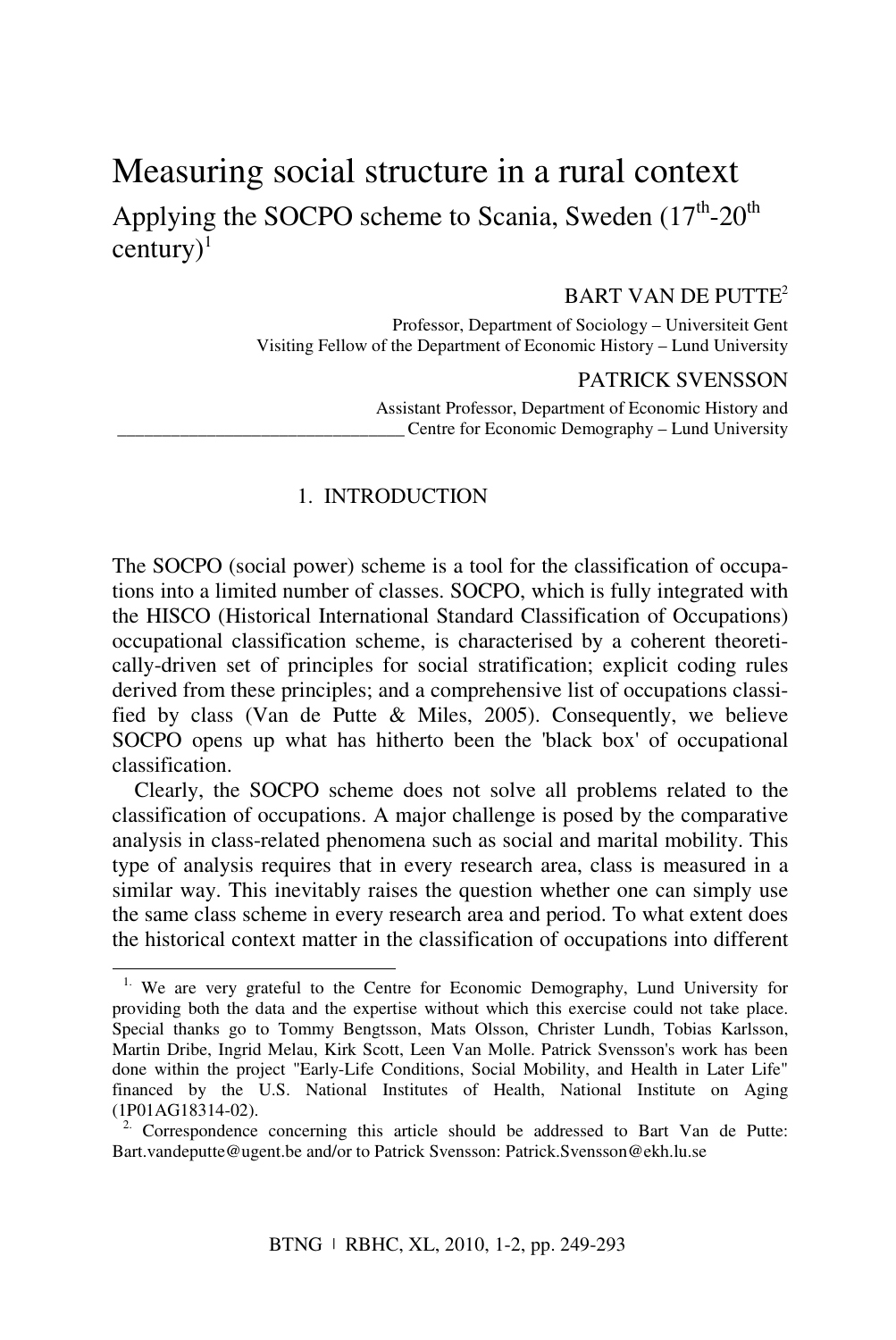classes? And if this influence is strong, how can we deal with it? This paper addresses a specific aspect of the context problem: can the SOCPO scheme, previously applied on mainly urban and industrial contexts, be used for the analysis of rural areas as well? And how should we refine it in order to do so?

The main part of the solution of this problem is to incorporate information on landholding, which evidently is a crucial dimension in rural social inequality. As such, there is no principal argument against the use of SOCPO scheme for this purpose, as the scheme is based on an explicit discussion of the sources determining the distribution of social power, among which possession. Yet, integrating detailed information on the size and type of landholding, and the combination of it with occupational information requires a specification of some of the operational rules. Other points of discussion relate to the skill of agricultural workers and of rural craftsmen. Needless to say, as historical contexts varied widely, only general principles and rules can be offered that can guide the application of the scheme in different contexts. By doing this we hope to respond to the criticism that occupational classification schemes do not take contextual differences into account.

We start with a general discussion of the rural social structure. In Section 2 we discuss each of the context-related problems in detail and show how we want to adapt the SOCPO scheme to provide a solution. In Section 3 we illustrate the adapted SOCPO scheme by means of an analysis of the Scanian social structure and its evolution from the  $17<sup>th</sup>$  to the  $20<sup>th</sup>$  century.

## 1.1. The rural social structure

This section provides the background for the specific context problems associated with the application of the SOCPO scheme on a rural society. We provide a brief overview of the major characteristics of the rural society prior to turning, in the next section, to the theoretical and practical choices we made to deal with these problems.

Evidently, land was the prime asset in the rural society. All across preindustrial Europe, until the agricultural transformation, it was most common that the majority of the rural population lived in families that held land (Blum, 1978). However, these farmers, peasants, or tenants, faced different conditions due to differences in property rights and due to the amount of land they had at their disposal.

Many of these cultivators did not own the land themselves. Over large areas of Europe, the manorial system dominated the rural society. This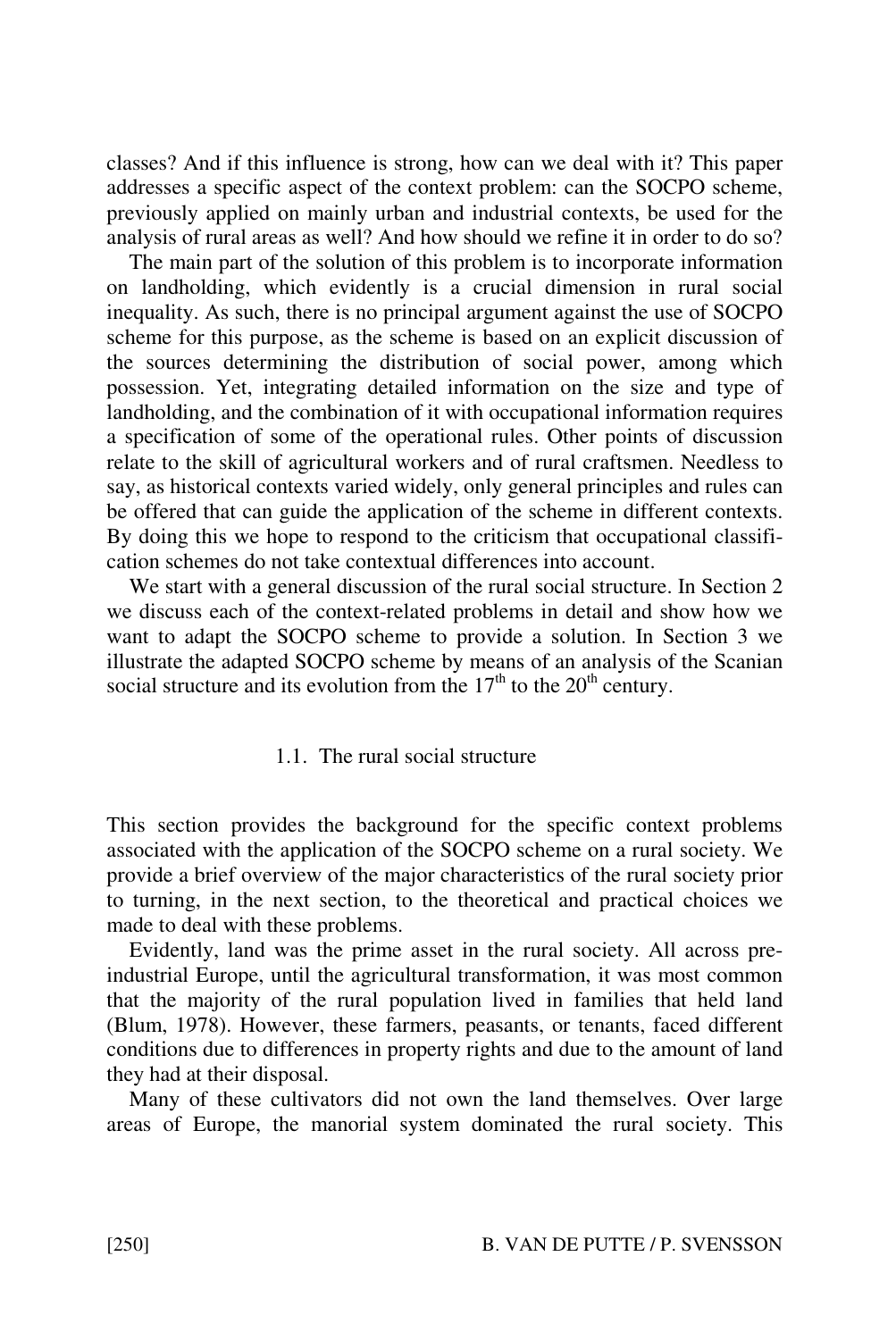system originated from the early Middle Ages or even earlier and consisted of a landlord owning land that was managed by peasants in return for rent paid by them. In some areas labour rent was over time transferred into money rent while in other regions old customs with serfdom and corvée labour prevailed well into the  $19<sup>th</sup>$  century (e.g., Scott, 1998). In other parts of Europe peasants owned the land themselves – they were freeholders or selfowners. These peasants paid tax, indirect or direct, to the central power. Between these extremes, various forms of mixed types of property rights existed. In reality, therefore, they faced different opportunities and economic conditions and their social positions might differ in accordance with that.

In pre-industrial society, land was managed through the open-field system. This form of management implied a collective decision making process on village level even if land could be private property in terms of output taken from it and work put into it. The open-field system was not a system designed to create equality but rather to minimise risks and adjust production to labour supply for each farm (McCloskey, 1975; Fenoaltea, 1976). Within this system, land was unevenly distributed; peasants held plots of lands that differed in size (Blum, 1978). Either family size was adjusted to land size or, most common, wealth among families differed according to the size of the land implying differences in social positions.

Besides these landholding groups other social groups existed as well. With land reclamation or a growing need for rural labour tied to the farms, a "semilandless" group had emerged. These people, although a very heterogeneous group, were characterised by the possession of a house, owned or rented, and a small plot of land, often too small to support a family on the land itself. Finally, there were landless people, lacking land altogether, most of them working as farm labourers.

Defining the boundary between landholders and non-landholders, or the upper and lower part of the peasantry, might seem obvious but in reality many factors must be included. The size of the land is one way; usually selfsubsistence is used to separate the landholding peasants from semi-landless peasants and crofters (e.g., Sommarin, 1939; Béaur, 1998; Svensson, 2006). Self-subsistence production implies a larger independence than having to supplement own production with work for other people. Naturally, the amount of land necessary for self-subsistence differs both between regions and over time due to soil conditions, crop mixes and productivity among other things. Moreover, also other factors affect the social position for the rural population. In addition to property rights and the form of rent payment, political representation and capitalist employment of workers may differentiate an upper part of the peasantry from a lower part. In Sweden, for example,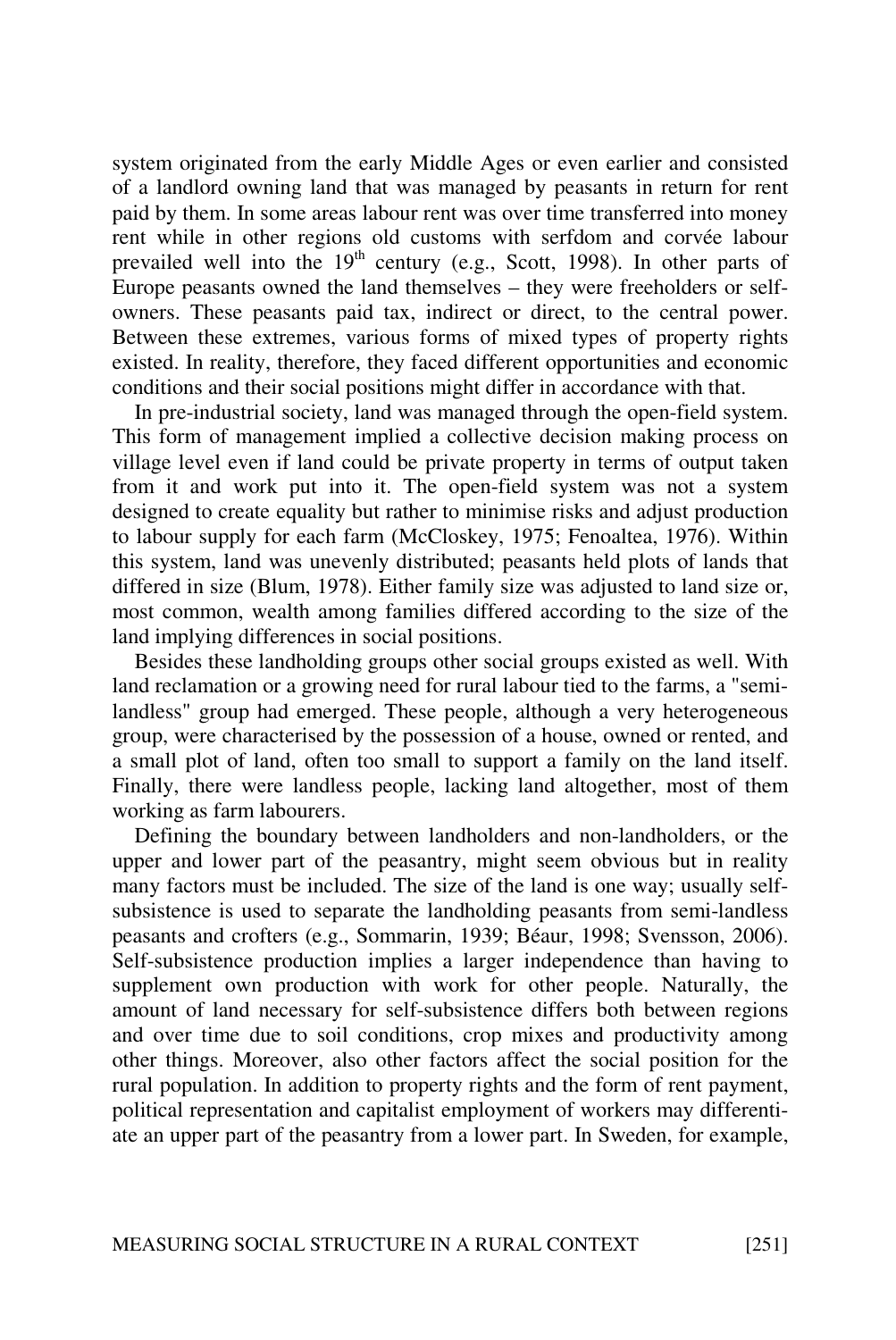peasants with taxable landholdings had the right to elect political representatives to the parliament even if their landholdings in some cases were nonsubsistent and smaller than the ones held by semi-landless crofters. On the other hand, within this group of tax-paying peasants some employed workers while others relied on the family for labour.

Moving on, besides land, people held other assets in the rural society such as skill or status. Not all of the people worked directly in the agricultural production. For instance, the local economy required artisans such as smiths, tanners and shoemakers and the central power and the church had officials on the local level, such as priests and military and civil officers. The size of these groups varied, for the artisans in accordance with trade patterns and local demand, while for the number of persons of rank, this was in accordance with the structure of the bureaucracy in the different states and regions.

Although seemingly static, the rural pre-industrial society contained a not negligible degree of social mobility (e.g., Lundh, 1999; Marfany, 2006). The extent depended on inheritance customs, marriage patterns, the development of the land market and other factors influencing access to land for different social groups. In some cases social mobility together with differences in reproduction between social groups were consistent with a constant social structure, while in other cases changing institutional and economic conditions brought about social mobility, which resulted in a changed social structure.

Conclusively, a model type of a pre-industrial rural village contained persons of rank, farmers and peasants owning land or tenants under a manor, semi-landless people not having enough land to support themselves, and landless people working as farm labourers, artisans or perhaps soldiers. Nearby this village, or even inside it, there were a noble man, a priest and some military or civil officers. The share of peasants holding land was, as already noted, most often very high in this population. However, things changed in this respect as well as in other, governing the way people worked and made their living.

#### 1.2. Changes in the rural social structure

The agricultural society was far from stable. The agricultural revolution, urbanisation and industrialisation had a strong impact on the rural social structure. These changes are briefly discussed.

The agricultural revolution spread slowly across Europe from the  $16<sup>th</sup>$ century to the  $19<sup>th</sup>$  and  $20<sup>th</sup>$  centuries. Although it has been debated what the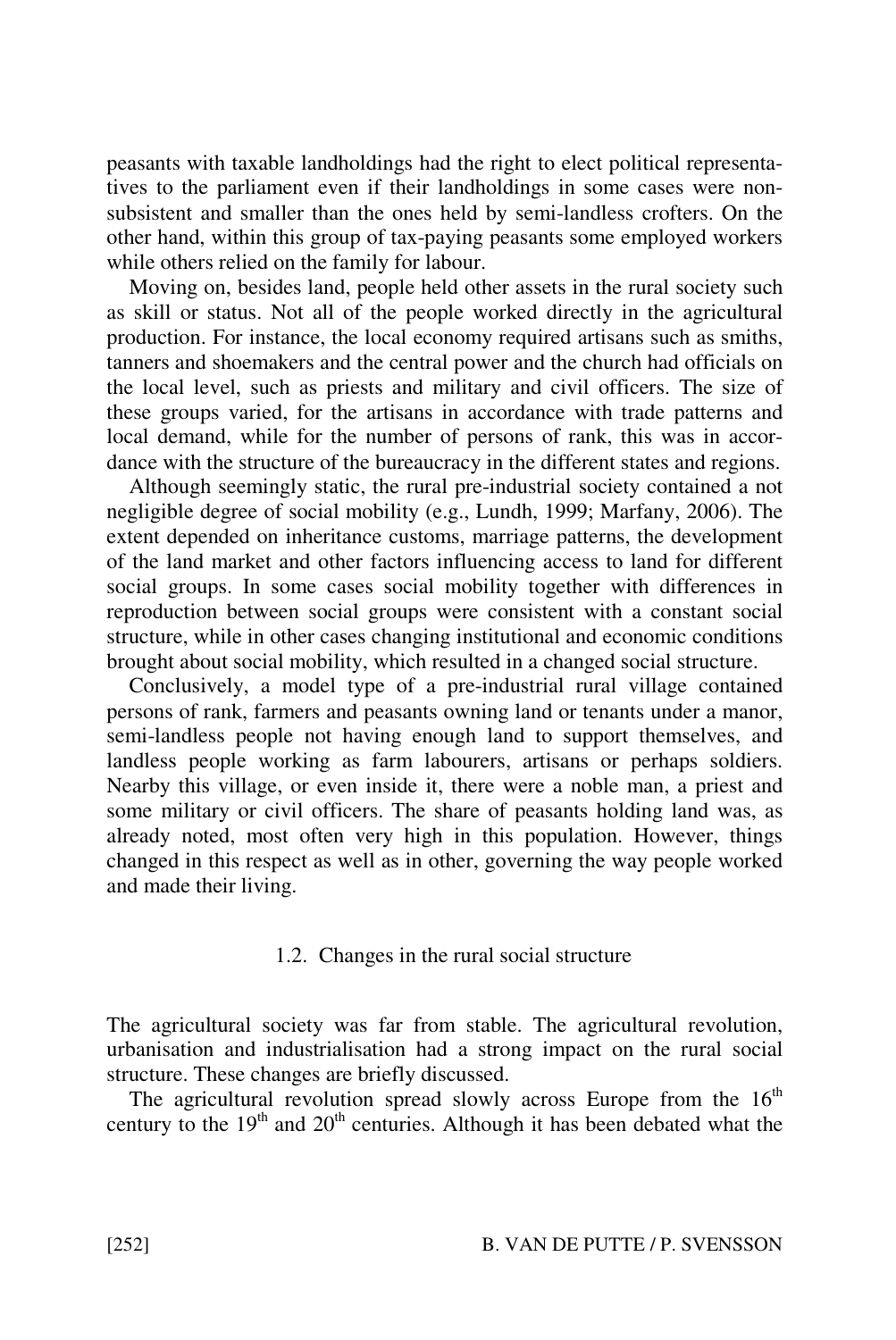real essence of, or the most important factor in, the agricultural revolution was (e.g., Allen, 1992; Overton, 1996), some of the changes often associated with it are important for our concern because it had effects on the social structure of the rural society.

In England the agricultural revolution is displayed by large changes in landowning structures and increased social differentiation. This process was gradual, from the  $16<sup>th</sup>$  century and onwards, where population growth and institutional changes such as the enclosures led to farm engrossment and a growth in the number of agricultural labourers and small-scale commoners (Overton, 1996, 168-182). Population growth was strongest from 1540 to 1650 and in 1750 and onwards (Wrigley & Schofield, 1981), while as for agricultural production, opinions differ. Some findings suggest two periods of increase, 1520 to 1739 and from the 1820s and onwards (Allen, 1992; see also Turner, Beckett,  $\&$  Afton, 2001 for the 19<sup>th</sup>-century increase), while others highlight the period from the 1750s as the core phase (e.g., Overton 1996).

In other European regions, e.g., Flanders and Holland, agricultural productivity started growing even earlier than in England, however this happened more gradually. Population growth and proto-industrialisation supplemented agricultural activities and, at least in some parts of the region, farmers with small- or medium-sized plots of land eventually specialised and participated in the emerging markets (van Zanden, 2001; de Vries, 2001).

For the Swedish agricultural revolution, both demographic and economic indices point to the same decisive period, the late  $18<sup>th</sup>$  century and the first half of the  $19<sup>th</sup>$  century. Population growth accelerated from late  $18<sup>th</sup>$  century and the strongest growth phase was the first half of the  $19<sup>th</sup>$  century (Palm Andersson, 2000). The population doubled from 1750 to 1860, for the greater part this was an increase of the landless groups; while the landholding group increased by 25 per cent, the landless population more than quadrupled (Winberg, 1975, 17). Estimations of agricultural production and productivity are sparse for Sweden. A recent contribution mapping agricultural production in Scania shows that during the  $18<sup>th</sup>$  century the production and population increased at the same rate but from the 1780s onwards production grew significantly faster than population (Olsson & Svensson, forthcoming).

More specifically, the agricultural revolution, in Sweden and elsewhere, contained institutional, organisational and technological changes affecting the social structure. Enclosures changed property boundaries of land but sometimes it also included property transmissions between people. Where tenants were evicted and landlords or other owners of land increased their share of the land, new work relations emerged (Béaur, 1998; Olsson, 2002).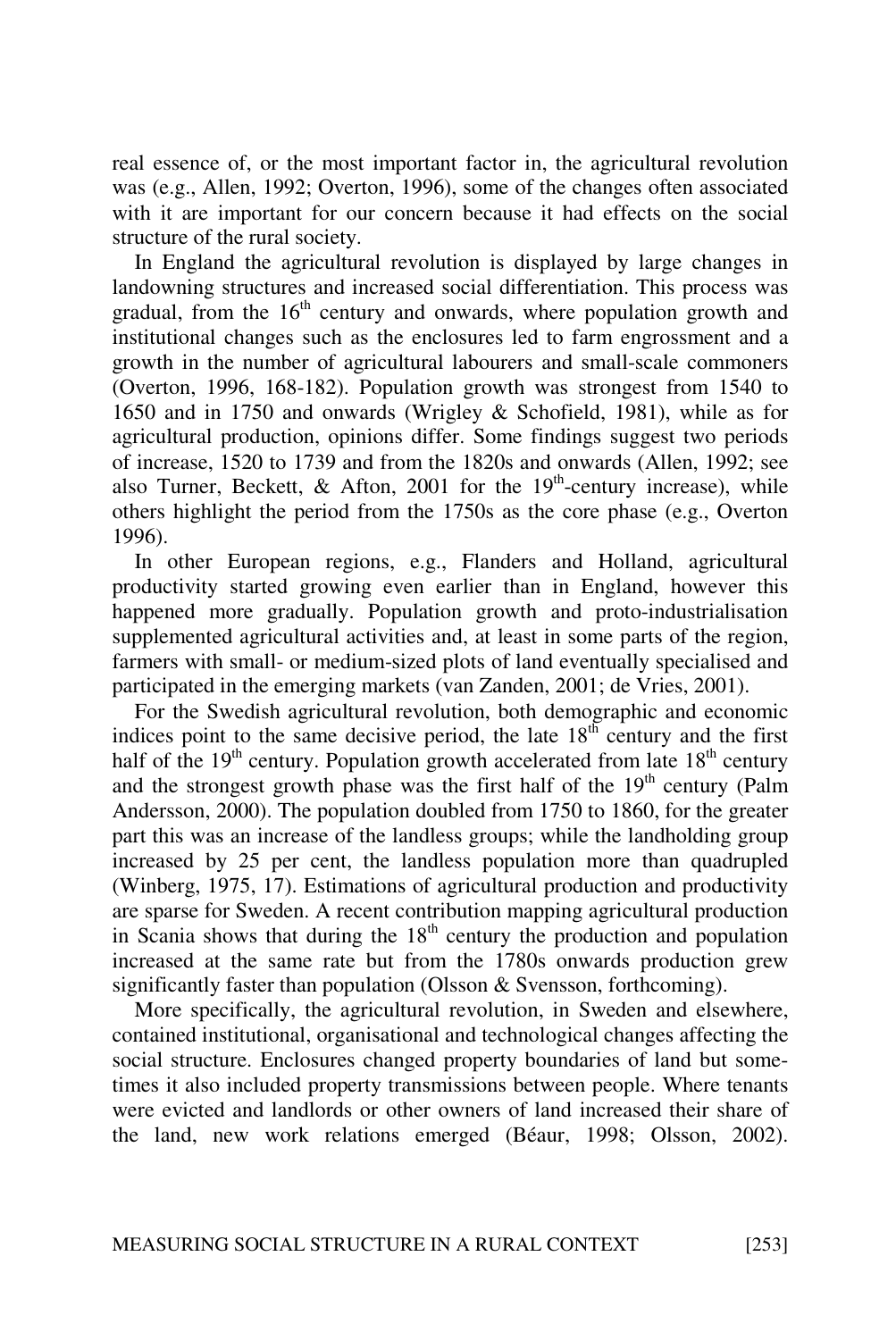Landholding tenants were turned into agricultural labourers lacking land and being employed seasonally or yearly. In other regions, enclosures implied consolidation of land leading to a rising production (Blum, 1978; Olsson & Svensson, forthcoming).

The agricultural revolution also contained changes in the organisation of production, i.e., methods of cultivation, new tools and new crops. With new crop rotations, new methods in cultivation and the rising production, the seasonality of agriculture decreased, making it possible for married farm labourers to replace life-cycle servants. Together with a rising demand for labour and evictions of tenants this increased the share of landless people on the rural countryside.

Yet, enclosures also led to an emerging market in land. For some places, this meant that new groups of people were able to acquire land, but also that the average size of land decreased; a large group of semi-landless labourers, cottagers, appeared (Blum, 1978; for Scania: Svensson, 2006). In other places the semi-landless or landless commoners disappeared due to common fields being turned into private property (Neeson, 1993).

The enclosures and the land market affected the landholding group as well. Besides evictions, it brought along other forces creating a growing economic differentiation within this group. With the reallocation of land in Sweden, high costs of enclosure, e.g., new farmhouses and land clearance, forced smallholders to sell parts of their land, while this together with the emerged land market and rising production made others invest in land and increase their land possession (Fridlizius, 1979).

With the urban growth and a growing social differentiation a general commercialisation took place and markets in goods, labour and capital emerged. This led to a specialisation within agriculture that created a demand from the farmers for products that previously had been produced within their own households. This demand would be met either by a growing number of artisans, and perhaps with an increase in their skill level, or by trade with urban artisans or industries.

Industrialisation implied further changes in the rural society. The increased demand for food and the increased supply of urban commodities made specialisation in agricultural production grow (de Vries, 1975). Moreover, industrialisation spread to the countryside as well, turning agricultural villages into small towns and thereby changing the social structure radically. Even though agriculture often constituted the main livelihood, in some places industry and services associated with larger settlements came to constitute an important part of the society. All in all this made the number of occupations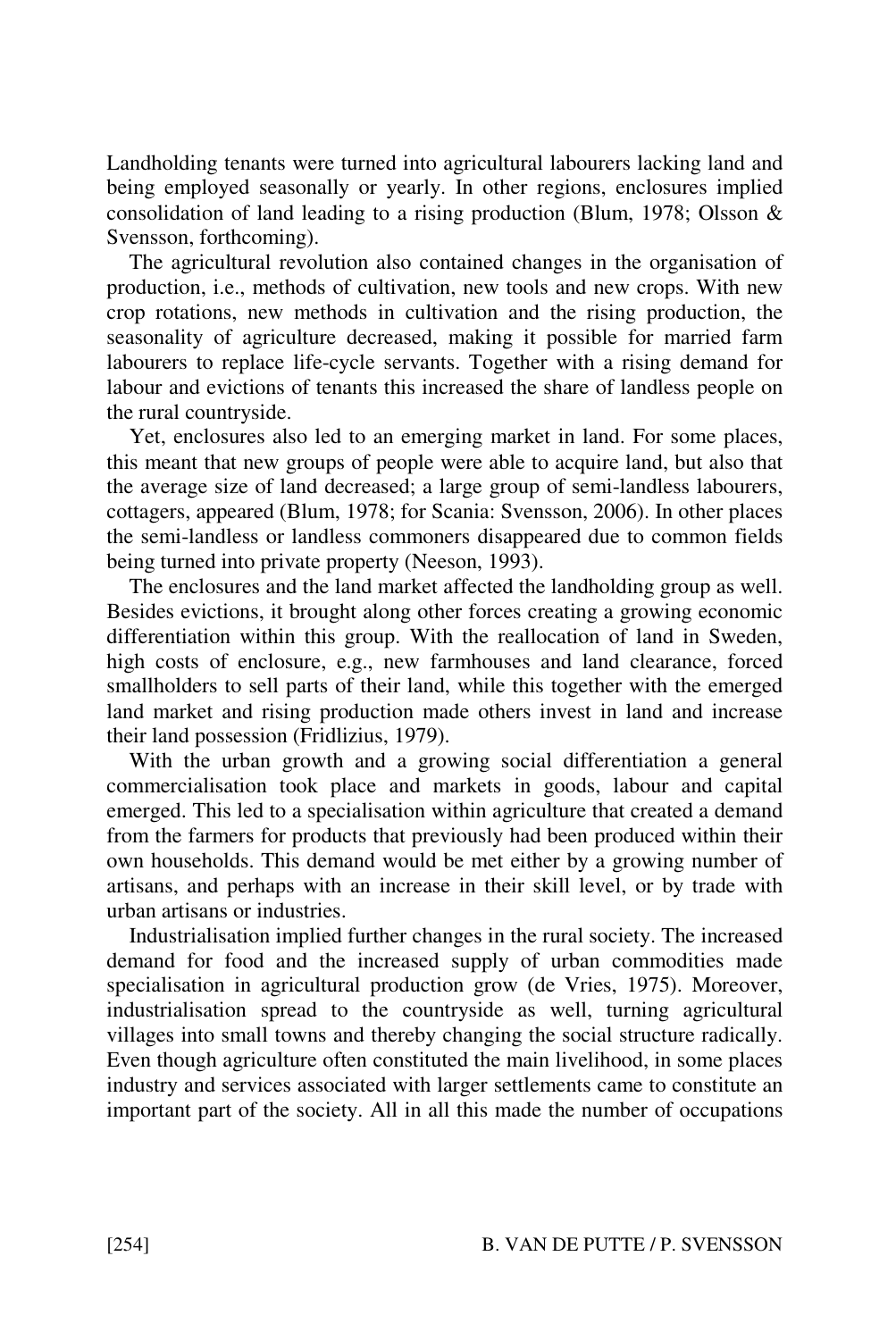among the non-landholders increase, turning them from a group of predominantly agricultural workers to a very heterogenic group.

Conclusively, the rural countryside of Europe was not a static society during the pre-industrial era but even so, with the agricultural and industrial revolutions the social structure experienced more dramatic changes. Possession of land was important before and after these transformations but during both periods, and increasingly during the second one, other factors such as occupation and status were decisive for the social position. Following this, analysing the social structure within a rural society poses a number of context-related questions that will be discussed in the next section.

#### 2. THE CONTEXT PROBLEM

#### 2.1. General description of the context problem

We start with describing the impact of the societal context on the construction of a class scheme in general.

First, different dimensions may underlie the distribution of social power in different contexts. In an urban economy, skill differences are very important (Penn, 1990). In rural contexts, landholding is far more crucial (e.g., Wolf, 1966; Carlsson, 1969; Winberg, 1975; Vanhaute & Van Molle, 2004). The class scheme needs to reflect this, and this requires a more elaborated theoretical discussion of the property dimension and its relation to social power. Moreover, the choice to include information on landholding is not without consequences in terms of sources. While occupational titles recorded in, for example, marriage certificates offer an insight in skill levels, they are not particularly helpful to measure property. The (very) abundant presence of a vague category like 'farmer', 'cultivateur', 'åbo' (peasant), or an equivalent, is the proof of it.3 Although some societies may indeed have a very low level of social inequality, it is far more likely that some of the inequality in these areas remained unobserved. In the rural context, bits of information other than occupational titles are a welcome tool to measure the main cleavage in society. This problem is discussed in Section 2.2.

Secondly, to some extent sources of social power are relative and not absolute. Literacy is a good example. If literacy is a condition sine qua non to

<sup>&</sup>lt;sup>3.</sup> See for example the case of Rendalen, Norway (Bull, 2005) where the category of farmers count for almost 70% and France (Pélissier, Rébaudo, van Leeuwen, & Maas, 2005), where the category of farmers is 'very large'.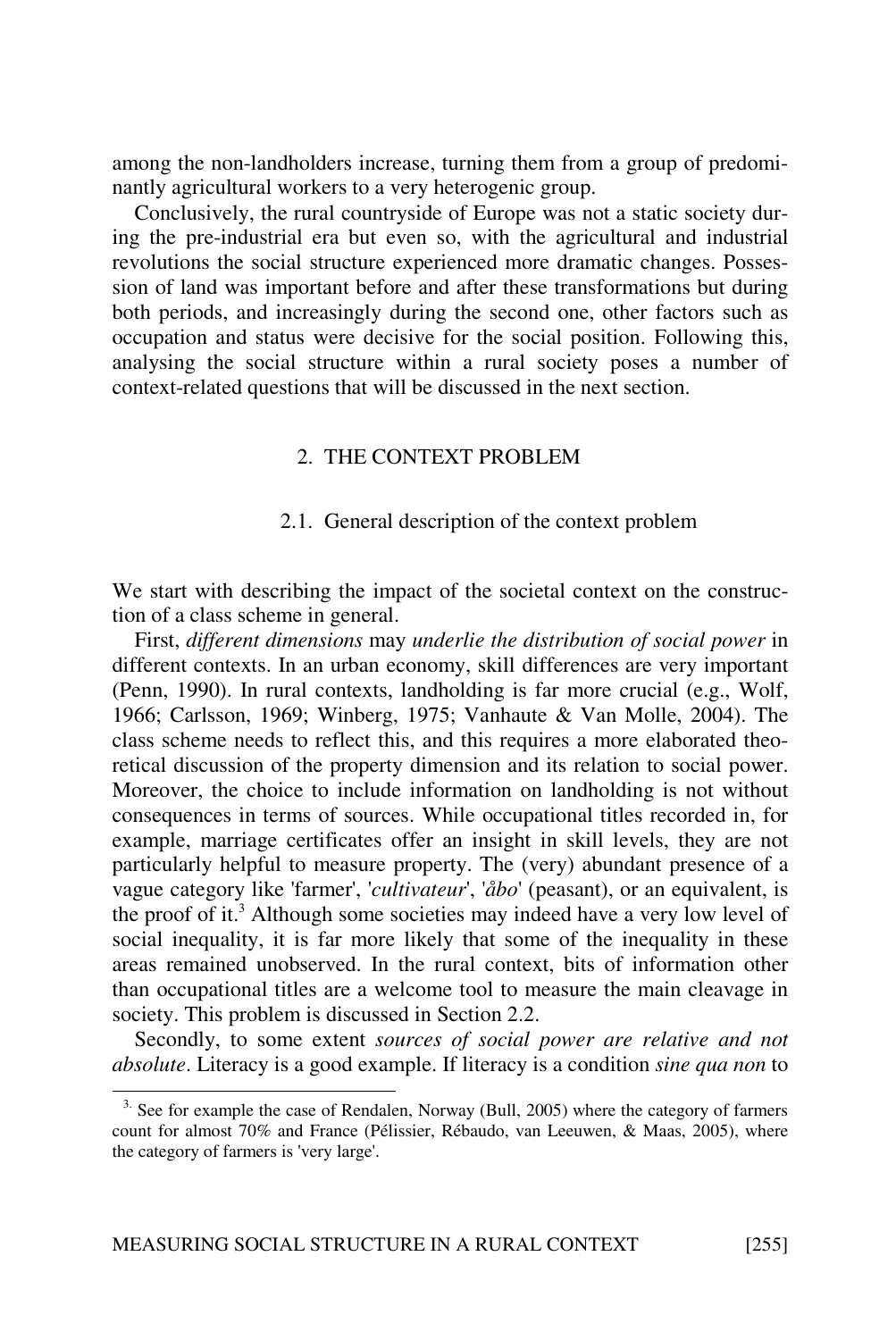perform the crucial tasks of an occupation, this occupation will typically be defined as non-manual skilled work (e.g., clerk). That is, in a society in which there was no universal literacy this will be the case. By the end of the 19<sup>th</sup> century, literacy had become almost universal in many Western European countries (e.g., Van de Putte, 2005). In this new context literacy did no longer guarantee a reasonable level of irreplaceability, while irreplaceability is a crucial reason why skill leads to social power. This relativity of power sources requires some additional rules that make the classification scheme flexible. It might be necessary to code the same occupational title recorded in different time stages and places into different classes (or SP (Social Power) levels in the SOCPO scheme). A similar problem, and more important for the rural context, concerns the low level of skill of rural craftsmen compared to urban craftsmen (Braudel, 1984). This will be examined this in detail in Section 2.3.

Thirdly, a specific example of the relativity of power sources relates to shifting boundaries between categories. For example, due to the increasing land productivity, the boundaries between different categories of land size may have become obsolete. Another example is the increase of the work obligation for tenants, or a rise of tenure prices. The level of social power associated with being a tenant will, in that case, be overestimated. The consequence of this is that the class scheme should be made sensitive to these changes. In theory, this is not a problem, as it should be possible to translate these and similar changes in statements about the dimensions used to classify individuals (e.g., making the boundaries to categorise the land size timedependent). In practice it will, of course, be extremely complex to specify all changes over time, and to include them in the coding process. Unfortunately, addressing this problem is due to space limitations impossible in this contribution.

Fourthly, dimensions underlying a class scheme can be present in a more (or less) refined way in different contexts. Particularly sources of additional power may differ. To some extent societies differ in the way its members thought it was important, useful and relevant to distinguish some individuals from more ordinary people by giving them other titles. A first issue that will be discussed is whether the peasant's social status is a source of additional social power. A second issue involves other forms of additional cultural power that have not yet been incorporated by the SOCPO scheme. Some occupational titles refer to prestige titles (e.g., 'Mr' or 'Esq') or honorary occupations and functions (e.g., 'rural judge'), although the cultural power associated with it was less strong than the power associated with nobility titles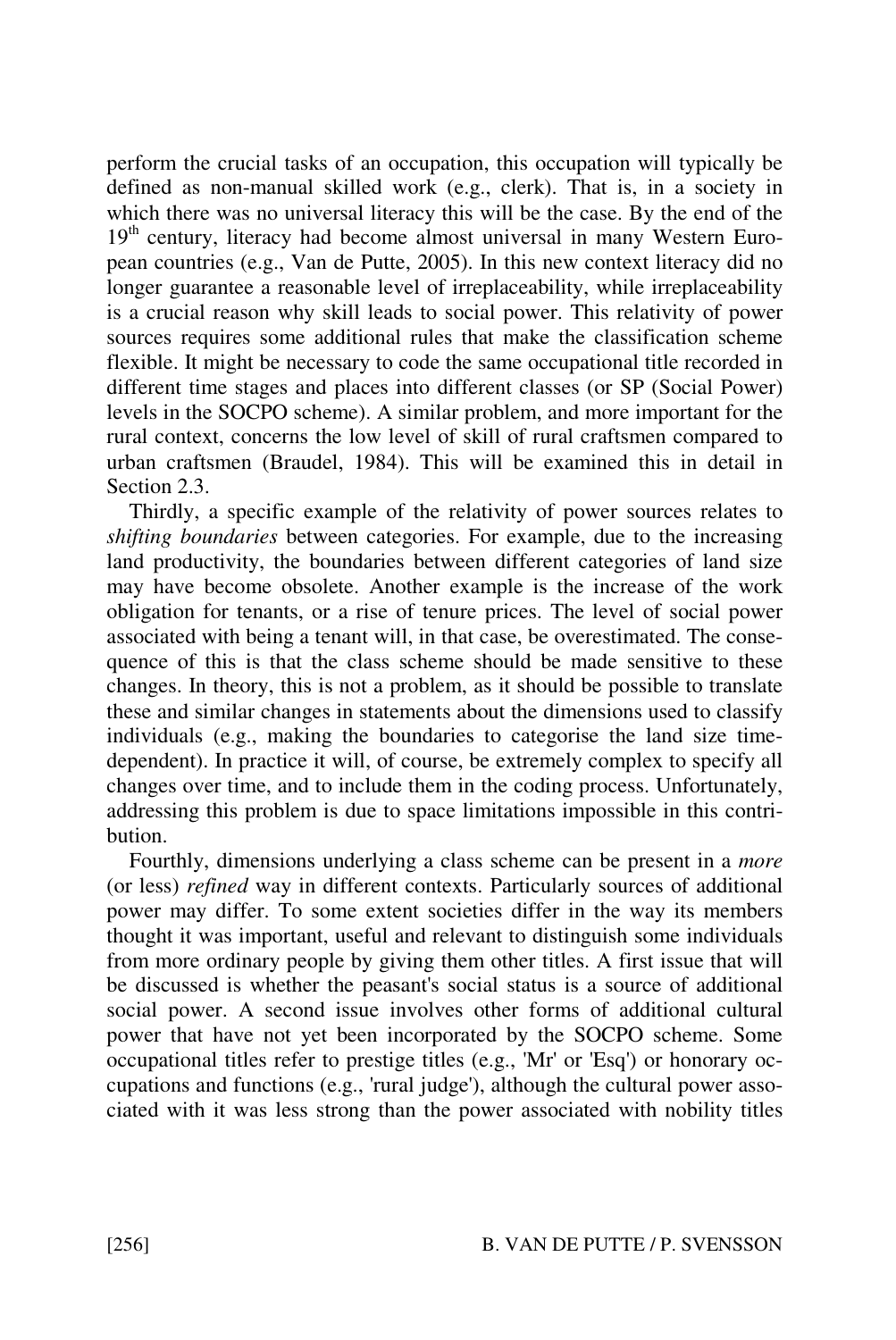(that are coded in the highest class in the SOCPO scheme). This problems are discussed in Section 2.4.

# 2.2. Landholding

Next, we discuss these problems in more specific terms and propose solutions. The adaptations to the SOCPO scheme that result from this exercise are presented in Table 1 (A & B).

| <b>SP</b> level            | <b>Property</b>                                                                              | <b>Hierarchical</b><br>position | Skill and<br>manual/non-<br>manual                                      | <b>Pure status</b>                                                                              |
|----------------------------|----------------------------------------------------------------------------------------------|---------------------------------|-------------------------------------------------------------------------|-------------------------------------------------------------------------------------------------|
| SP level 5<br>Elite        | Macro: supra<br>local-oriented.<br>large capital                                             | High<br>commanders              | Non-manual<br>super skilled                                             | <b>Nobility</b><br>Important honorary<br>functions and<br>occupations                           |
| SP level 4<br>Middle class | Medium A:<br>local-oriented.<br>medium capital,<br>permanent self-<br>sustainable            | Medium<br>commanders            | Non-manual<br>skilled.<br>manual super-<br>skilled                      | Moderately<br>important honorary<br>functions and<br>occupations<br>Personal prestige<br>titles |
| SP level 3<br>Skilled      | Medium B:<br>local-oriented,<br>medium capital,<br>not self-<br>sustainable in<br>hard times | Low<br>commanders               | Manual<br>skilled<br>Devaluated<br>super-skilled<br>rural<br>craftsmen* |                                                                                                 |
| SP level 2<br>Semi-skilled | Micro: local-<br>oriented,<br>minimal capital,<br>never self-<br>sustainable                 |                                 | Semi-skilled<br>Devaluated<br>skilled rural<br>craftsmen*               |                                                                                                 |
| SP level 1<br>Unskilled    | Macro: supra<br>local-oriented,<br>large capital                                             |                                 | Unskilled<br>Devaluated<br>semi-skilled<br>rural<br>craftsmen*          | Low status positions                                                                            |

TABLE 1A: THE ADAPTED SOCPO SCHEME. MAIN DIMENSIONS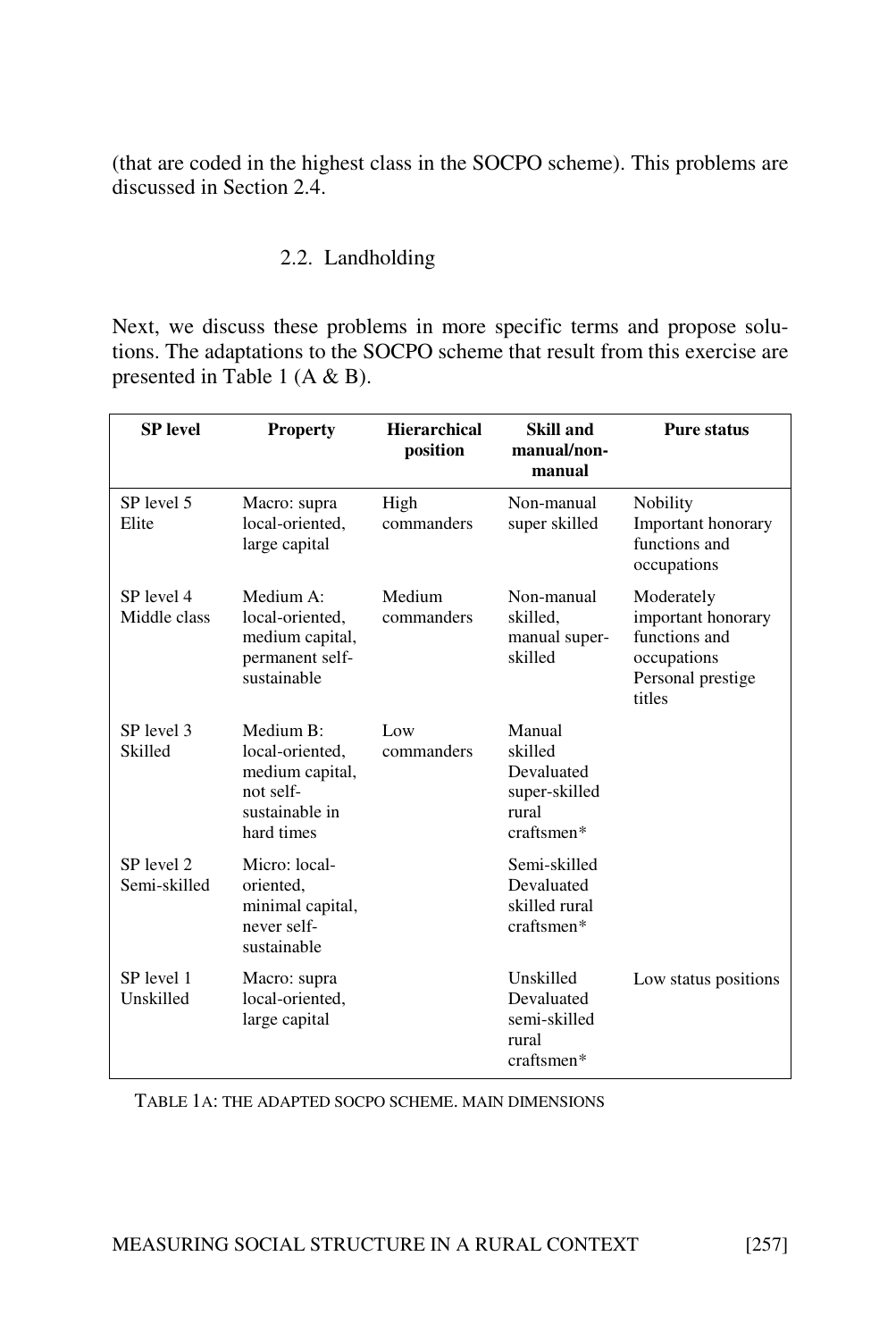| <b>SP</b> level            | <b>Property</b>                               | <b>Hierarchical</b><br>position | Skill and<br>manual/non-<br>manual                                                                                       | <b>Pure status</b>             |
|----------------------------|-----------------------------------------------|---------------------------------|--------------------------------------------------------------------------------------------------------------------------|--------------------------------|
| SP level 5<br>Elite        | Large<br>landholder                           | Managers of<br>big farms        | Lawyers                                                                                                                  | Baron                          |
| SP level 4<br>Middle class | Self-employed<br>farmer, above<br>subsistence | Office chef                     | <b>Teachers</b>                                                                                                          | Church board<br>member, 'herr' |
| SP level 3<br>Skilled      | Tenant farmer                                 | Foremen                         | Carpenters,<br>tailors,<br>blacksmiths                                                                                   |                                |
| SP level 2<br>Semi-skilled | Crofter                                       |                                 | Working<br>foreman.<br>Spinners,<br>weavers, rural<br>shoemaker*                                                         |                                |
| SP level 1<br>Unskilled    |                                               |                                 | Agricultural<br>workers<br>Farm servants,<br>Stable<br>workers, field<br>workers<br>Factory<br>workers, day<br>labourers | Poor; beggar                   |

 $Note: * = dependent upon context$ 

TABLE 1B: THE ADAPTED SOCPO SCHEME. EXAMPLES

# 2.2.1. Principled decisions

We start by explaining two important principled decisions related to the use of landholding in the SOCPO scheme. The first issue is our strategy to use both information on landholding and occupations. The use of information on landholding in a rural context is, as argued supra, evident. Combining it with information drawn from occupational titles is helpful to get an insight in the diverse category of landless people. Artisans, civil servants, soldiers and all kinds of semi-skilled and unskilled workers belong to this category, and they have a different access to power sources. Also for those who possessed some land, information on their occupation offers additional information. Furthermore, combining the landholding and the occupational information is necessary for research inspired by a comparative framework, particularly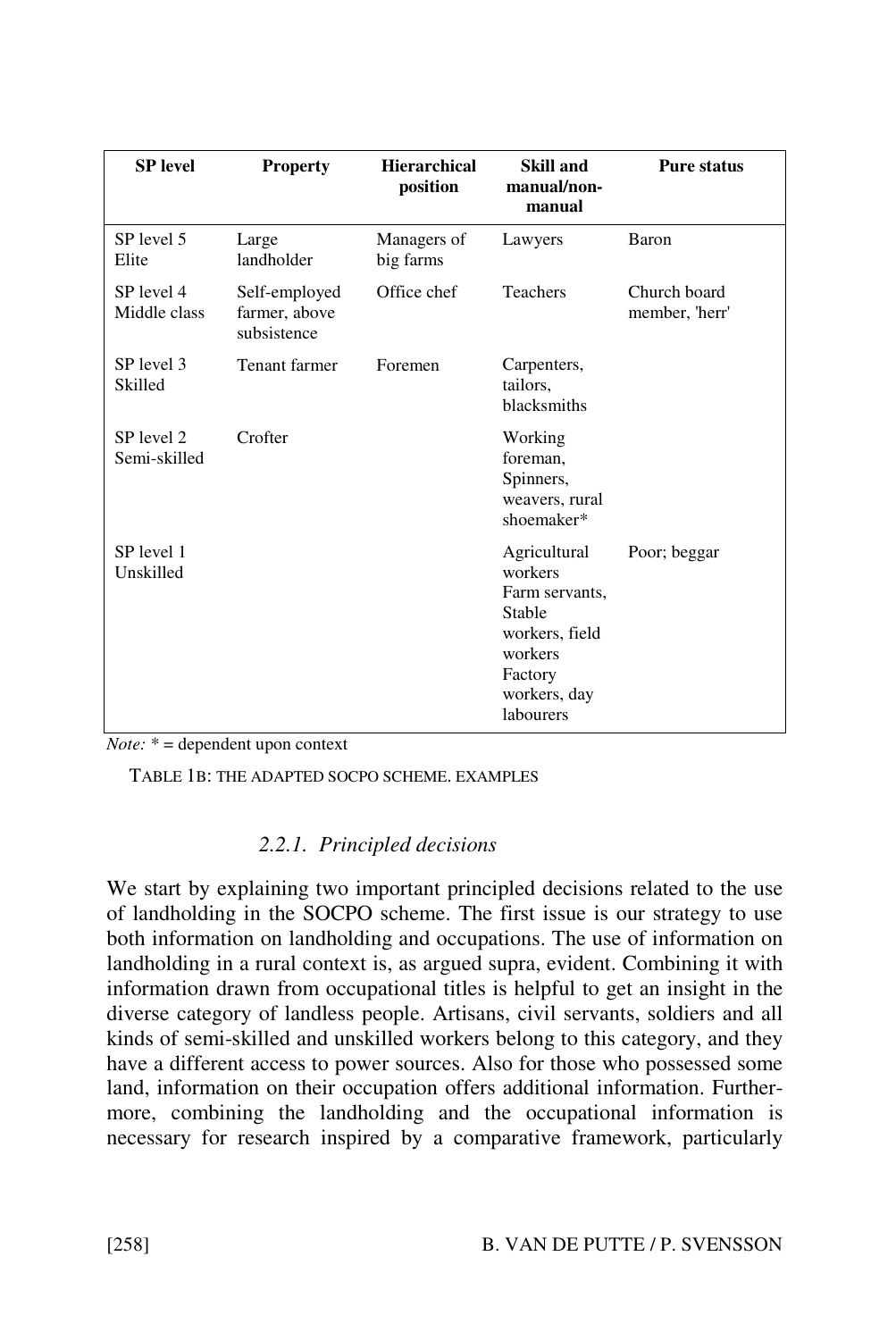when periods are compared that differ in the extent to which their economy is rural, or during which regions developed into a modern economy. The modern landless people were not necessarily similar to the landless people found in a traditional rural economy. A wide variety of workers with different skill levels, employed in the industrial, trade and service sector, replaced the unskilled agricultural workers.

Of course, many local scheme builders did make use of occupational information alongside landholding information, yet it is our aim to fully incorporate both types of information systematically.

A second issue is whether, regardless of its effects on the property dimension, the presence of a large agricultural sector has more consequences. Does it matter, as was argued by Maas and van Leeuwen (2005), whether or not one works in the agricultural sector? As part of the justification for their approach Maas and van Leeuwen refer to the work of Bouchard (1996) and Schüren (1989) to argue that historians seem to agree about the main dimensions of a class scheme, and that the economic sector was one of them (Maas & van Leeuwen, 2005, 280). Yet, Bouchard nor Schüren provide a very promising defence of the use of the economic sector in building class schemes.<sup>4</sup>

More broadly, there is little sign of a consensus that would support the inclusion of the economic sector as a component of class. Indeed, the

<sup>&</sup>lt;sup>4.</sup> In Tous les métiers du monde (Bouchard, 1996; see Maas & van Leeuwen, 2005: 280 footnote 11) Bouchard's interest is in constructing an occupational rather than a class scheme: the categories of his classification "are not classes, strata […] they are groupings of occupations based on functional and technical criteria related to occupational tasks" (our translation, Bouchard, 1996, 31). Bouchard reviews them basically to show how incoherent these were, e.g., by including overlapping categories. His aim was just to give an overview of what has happened. So, whatever claims and choices Bouchard makes about how to combine occupational titles, these were, explicitly, not about identifying the dimensions of a class scheme. Moreover, in so far as he does deal with sector for the purposes of occupational classification – and he never really explains why it might be important – he uses it in a different way than Maas and van Leeuwen do, distinguishing between five categories in these terms (production and sales, professional services, production of raw materials – e.g., farmers, production of finished products, other/unclassifiable) rather than just primary versus the rest (Ibid., 50-51). As far as Schüren's classification (Schüren, 1989; see Maas & van Leeuwen, 2005, 280 footnote 11) is concerned, in the version with fifteen 'occupational' groups there are indeed traces of the sector ('agricultural workers', 'peasants'), but when, for the sake of the analysis of social mobility, these groups are lumped together into six different 'strata', the sector is no longer a separate dimension. The scheme distinguishes between the lower working class, the middle working class (among which agricultural workers are included), the upper working class, the lower middle class (including peasants), the upper middle class and the upper class (Schüren, 1993). In this reduced version of the scheme, therefore, different sector groups no longer constitute different classes but are integrated with other classes.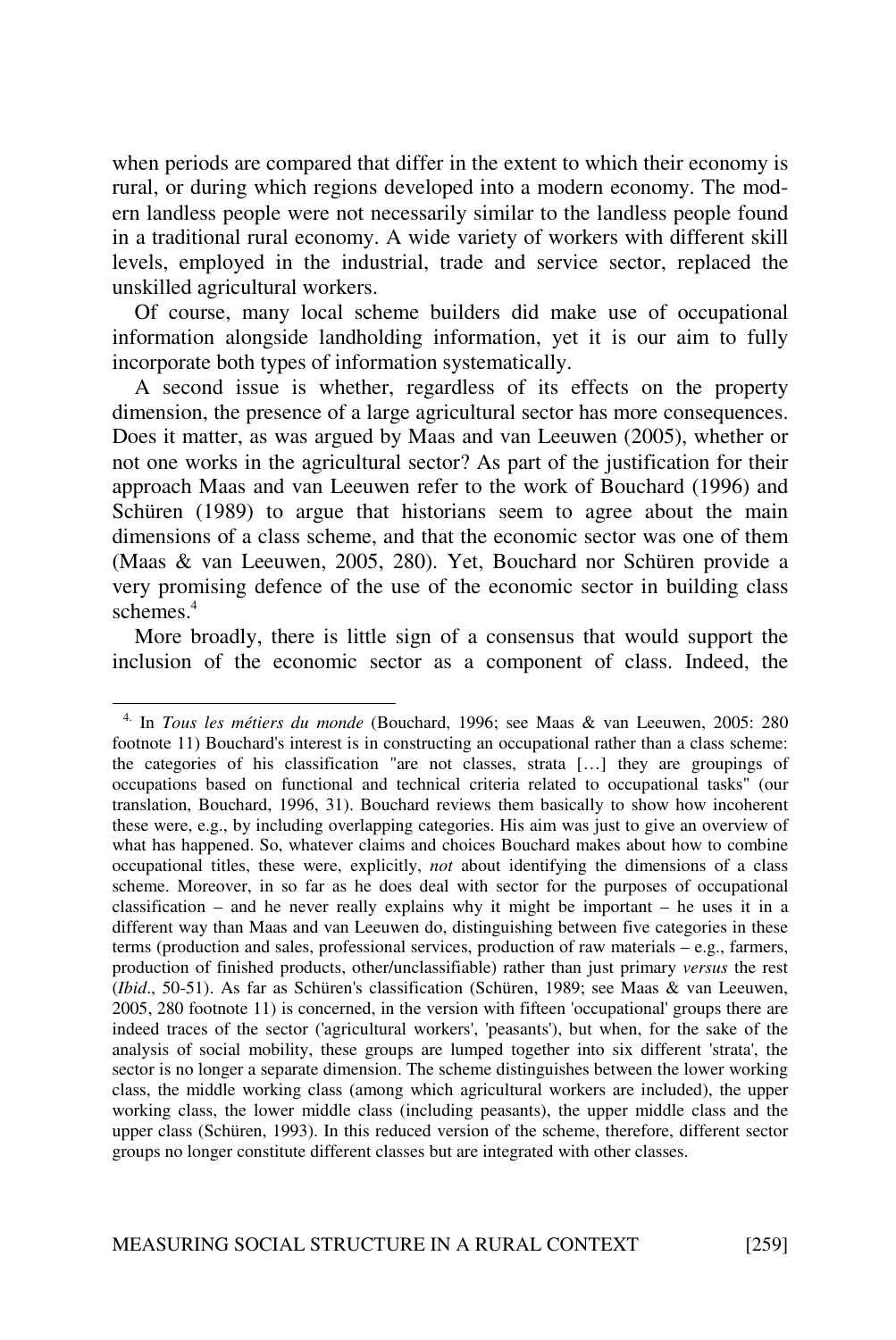opposite is more the case. The sector is largely absent from the sociological debate on class and power. The one notable example concerns its appearance in Erikson and Goldthorpe's (1992) comparative study of social mobility in industrial nations, where both farmers and agricultural labourers are given their own class. But as Savage (1994, 73) argues in his discussion of the EGP (Erikson, Goldthorpe & Portocarero) scheme:

"The delineation of a distinct class of agricultural labourers and farmers from the manual working class and petty bourgeoisie respectively conflates a sector of production with class" (Savage, 1994, 73; see also Scott, 2002).<sup>5</sup>

There is no clear reason why life chances are inherently connected to one's economic sector. Although it might of course be that some people working in a given economic sector have better life chances than others, this is determined by their resources in terms of property, skill, position in an organisation and additional cultural power. In a rural context, it is the possession of land as such that is crucial rather than working in the agricultural sector. Farmers may have specific life chances, but this is typically because they own some means of production. The main cleavage in an agricultural context is, in fact, within the agricultural sector: between farmers with large, medium, small or no landholding, and between farmers who own land and those who rent it. Consequently, many studies on agricultural communities, if not most of them, use land size and possession type as a basis of classification (e.g., Winberg, 1975; Brumagne, 1999 and many more; and for Scania: Bengtsson, 2000; Dribe, 2000; Svensson, 2001). If food prices go up, it is not the agricultural sector as such that takes the profit. It is those who own the (most) land who gain the most. Others gain less or lose out altogether (Bengtsson, 2004, 49; see also Vanhaute & Van Molle, 2004; Brumagne, 1999).

 $<sup>5</sup>$  Erikson and Goldthorpe (1992, 44) argue that class relations are different within primary</sup> production, and that the transformation of the sector with industrialisation also marks its workers out for separate attention. However, some of the 'differences' they identify – in payment systems, the use of family labour etc. – could be found in other sectors over the same period, and their allocation of farmers to different origin and destination classes on the basis of their assumed mobility profile suggests a confusion between the use of the class scheme as a tool of analysis and a description of social class itself. Perhaps the implicit reason why some researchers want to delineate farmers is that they see them as a 'social class', a collectivity with specific customs. We agree that group life can be sector-based. And evidently, sector-based group life might lead to social homogamy and social immobility (e.g., miners, weapon makers, farmers). However, in these examples, sector-based group life is a cause of homogamy or heterogamy, but it is not a 'cause' of a class position. If this is the reason for including sector as a class dimension, 'social class' is being confused with 'objective class', and thereby being built into the measurement instrument. In other words 'social class' is used to measure the emergence of 'social class'.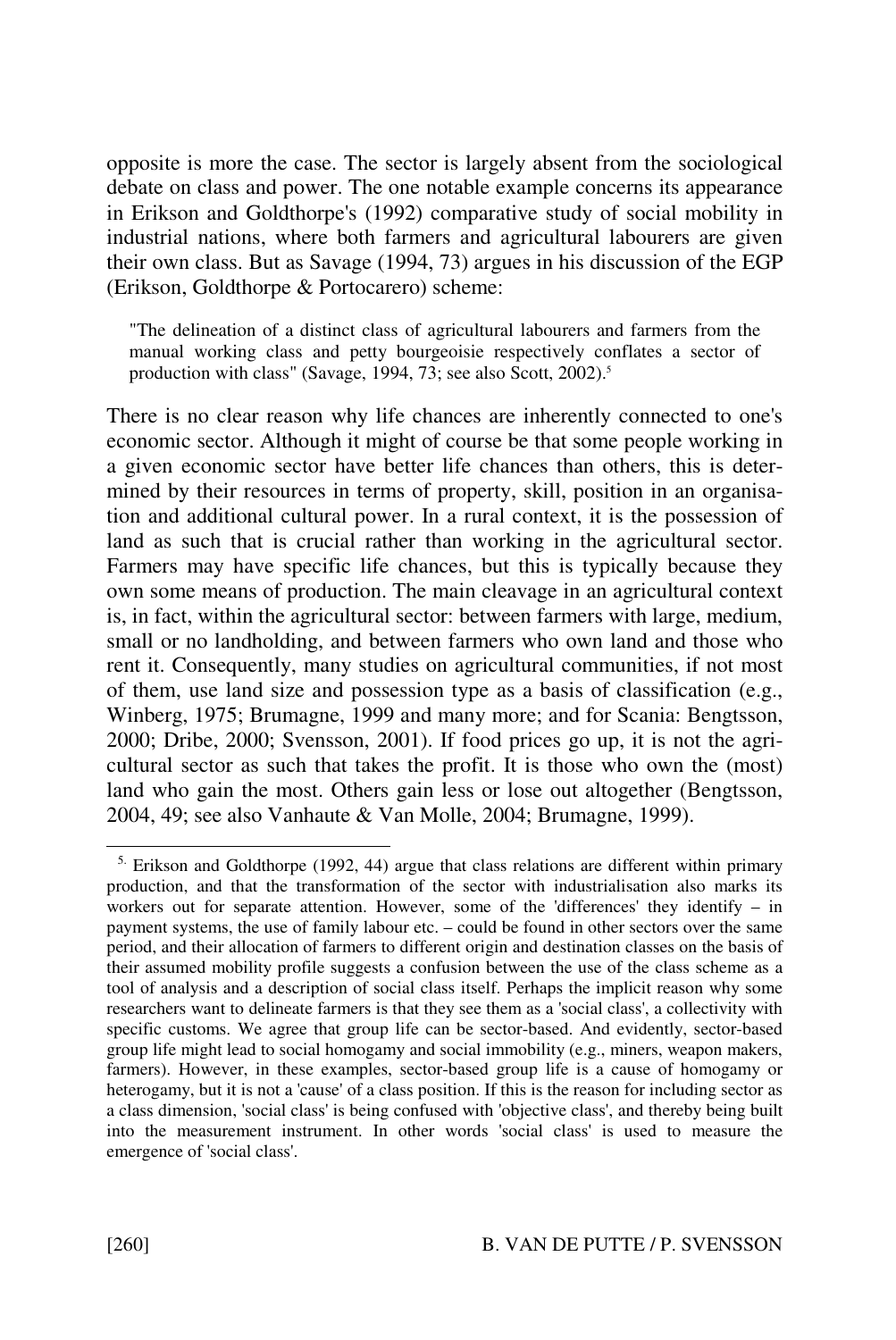At the same time, we would argue that there is no real difference in terms of social power between, on the one hand, farmers with a reasonable amount of land and, on the other, non-manual skilled workers such as school teachers. The first is largely independent and quite well protected from sudden shifts in market or climate, while the second typically had a quite stable employment, reasonable wages, and a degree of independence. Similarly, how much difference is there between a cottager with only a very small plot of land, regularly obliged to work as a labourer for more wealthy farmers, and a semi-skilled manual worker?

The case of semi-skilled and unskilled workers is perhaps even more arresting. A scheme like HISCLASS (Historical International Social Class Scheme) (Maas & van Leeuwen, 2005) distinguishes between (a) lowerskilled and unskilled farm workers, (b) lower-skilled non-farm workers, and (c) unskilled non-farm workers, and each therefore should have demonstrably different life chances. First, it might in practice be very difficult to distinguish between these groups. Unskilled workers in rural areas are typically job hoppers that combine different occupations, both farm and non-farm work, for example, in different seasons. Secondly, it is unclear why unskilled farm and non-farm work per se should be associated with significant variations in skill levels, property, hierarchical position and additional cultural power. Does it consequently really matter whether such an unskilled non-farm worker married an unskilled farm worker rather than another unskilled nonfarm worker? It is understood that they might have a different social background. But can such a marriage be seen as a genuine measurement of the way in which social power differences implied, or not, closed and difficult to pass boundaries within a society?

In short, in our view, the amount of social power is the issue, not the style by which one enhances one's social power.<sup>6</sup>

#### 2.2.2. Categorisation of property as a class dimension

In this section we discuss landholding as a source of social power without taking the presence of other power sources into account. Thereafter we present a procedure to merge the landholding information with the occupational information.

<sup>&</sup>lt;sup>6.</sup> Furthermore, if sector is deemed to be important, why precisely should only the difference between the agricultural and the non-agricultural sector be included in the class scheme, and why for example, not textile work, trade, or transport? As there is no inherent connection between social power and sector, it is impossible to formulate explicit arguments on this choice.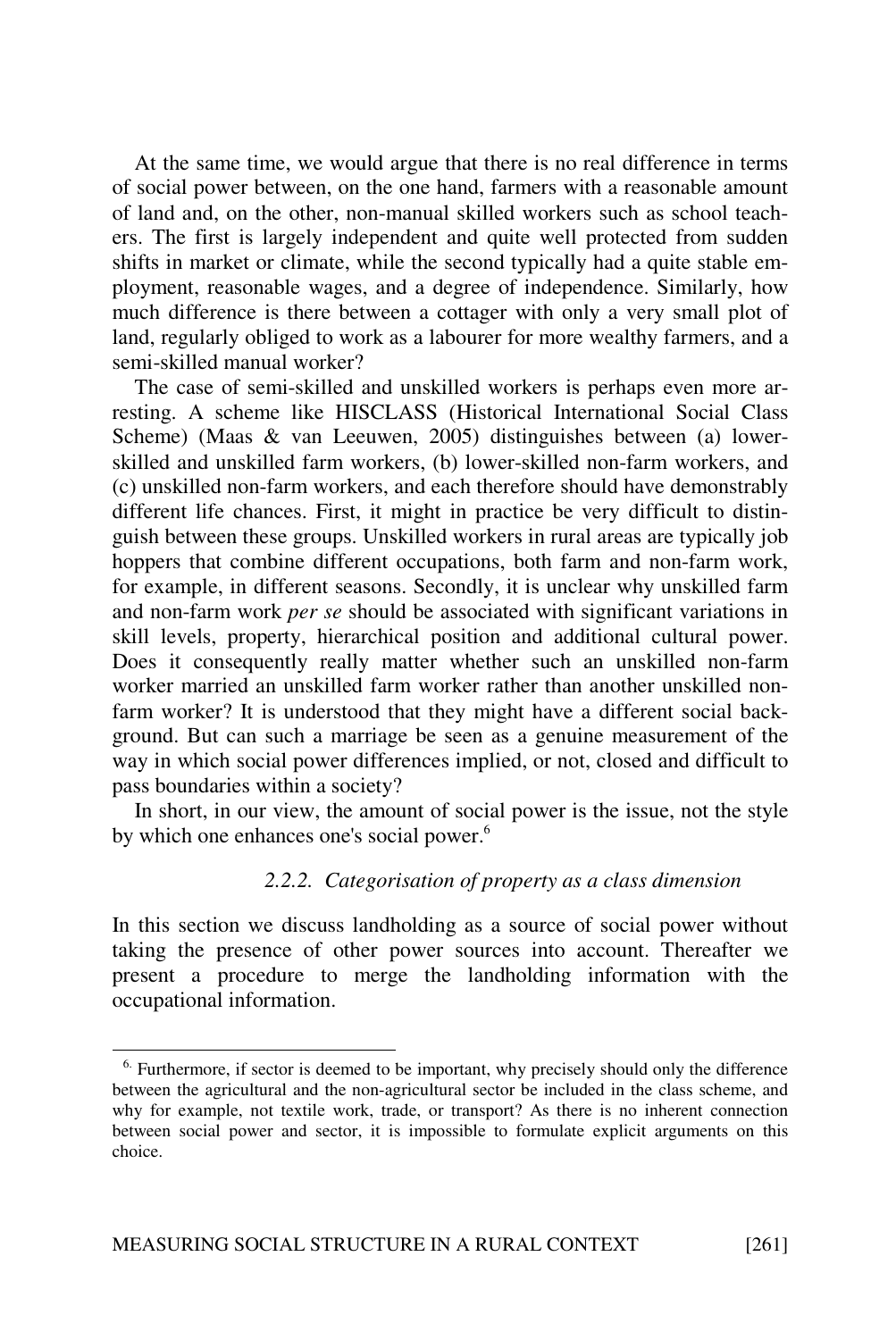In the SOCPO scheme, the property dimension is one of the sources of social power, as it confers independency. Just like other proprietors such as masters, some farmers are fully independent, not only towards members of the same community or village, but even towards society as a whole. Others however, who only have limited access to property are only nominally independent, while those without property are completely dependent. In the debate on landholding, the extent to which one's property confers independency is typically discussed in terms of subsistence (e.g., Sommarin, 1939; Rosén, 1994; Béaur, 1998; Svensson, 2001, 2006; Thoen, 2001). This concept refers to the extent to which one's property enables people to survive. $7$ 

The extent to which landholding confers social power is in the first place related to the size of the landholding. There are three broad categories of landholders when it comes to the size of land: those with enough land to have a stable surplus production, those with enough land to be self-subsistent, and those who do not dispose of enough land to be (permanently) self-subsistent. Take for example the village of Leefdaal in Brabant around 1800. Brumagne (1999, 38-39) distinguishes between large, wealthy landowners who produce for the market and who employ many workers, ordinary farmers with too few landholdings to be able to produce much for the market, and semi-landless people who have to work for big landowners in order to survive. A similar distinction is made by Dhaene (1986, 139, 288) for the village of Zingem in  $19<sup>th</sup>$ -century Flanders where he distinguishes three groups: farmers who have enough land to develop large-scaled commercial activities, farmers whose land size is higher than the critical surface (defined as the size of land necessary to ensure the survival of one's family), but does not allow large-scaled market activity, and finally those farmers whose land size is lower than the 'critical agricultural surface'.

The impact of land size is however also determined by the specific arrangement by which one has land at his or her disposal (*possession type*). An important difference can be made between the full possession and the lease of land (tenancy). Full possession means that the owner makes decisions by himself. If one is a tenant, the situation is more complicated. On the one

 $7.$  In this way, property differs from other power sources such as skill and hierarchical position. The impact of these sources on social power relates to the level of replaceability, the level of controllability (both are associated with one's skill level) and the level of formal, delegated independency (associated with hierarchical position). Even if property does not make oneself fully independent, it may lead to self-subsistence in some conditions (e.g., in good economic times), or, minimally, it may lead to some distinction with those who are completely without property.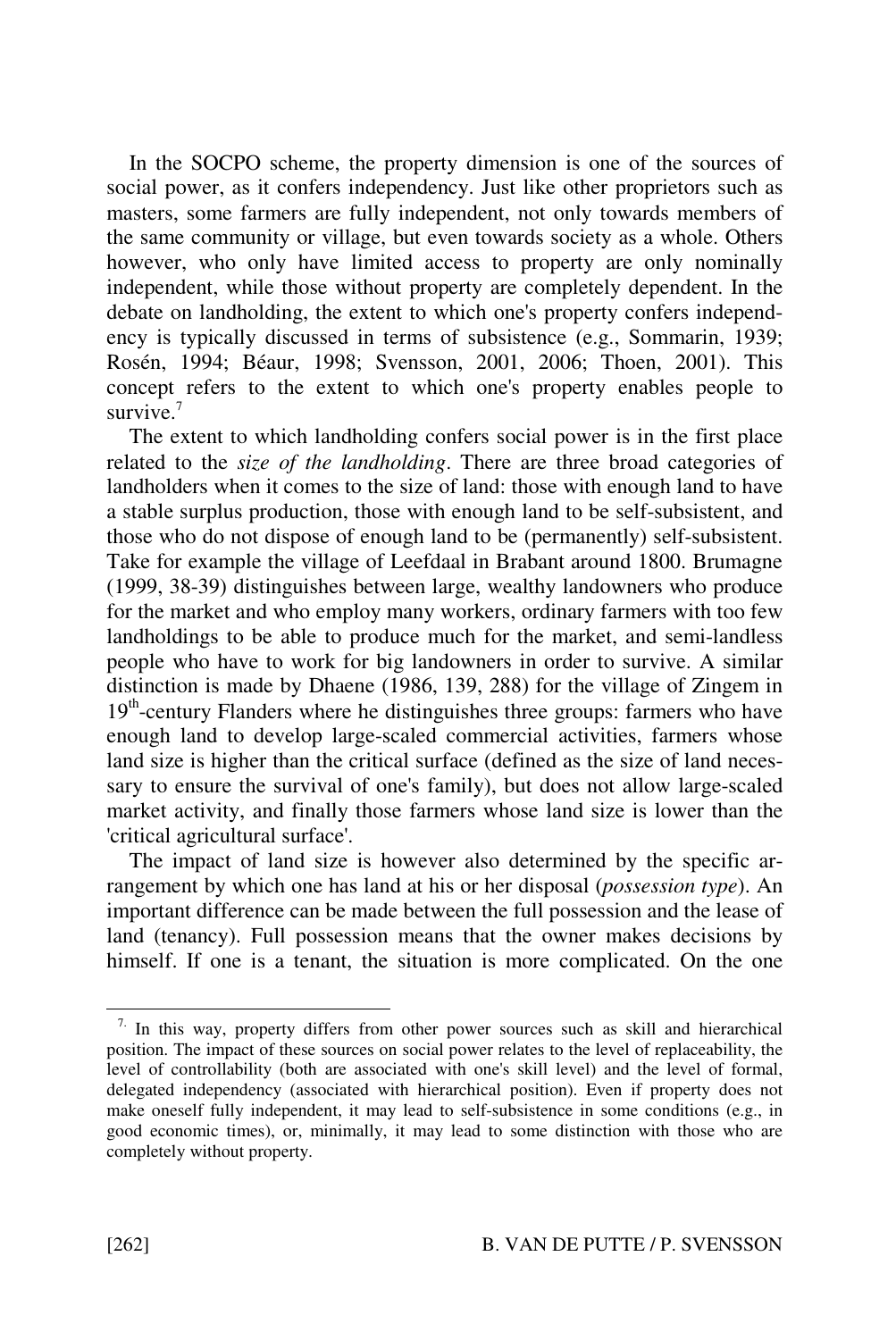extreme, some tenants are in practice near owners. This is for example the case when they have life-long contracts that even can be transmitted easily to children. On the other extreme there are tenants who are far more vulnerable in their relationship to the owner. They typically have insecure rights (e.g., short-term contracts), are dependent upon the fluctuations of the land market (e.g., rising rents) and even might have an arbitrary burden of taxes and work obligations. For the purpose of refining the scheme, we simply distinguish two categories: full access to land (based on possession or life-long contracts with inheritance rights) *versus* tenure of land.

It is of course impossible to discuss the regional variety in possession types in detail. We just give one example. In  $18<sup>th</sup>$ - and  $19<sup>th</sup>$ -century Scania three types of land were present: the freeholders owned their land and had the right to sell it, divide it or transfer it to their children. The crown tenants were in many respects equal to the freeholders, although they could not divide the land without consent from the crown and they could not mortgage their land (Gadd, 2000). Both groups have, in our definition, full access to land. Very different, and less favourable, was the situation of the ordinary tenants who rented noble land from the landlords. Tenants under the nobility had insecure property rights, and paid rent in kind, money or through labour (Olsson, 2002). They were significantly less independent in the control of their power sources.

It is impossible to provide a more detailed rule on this issue. It is up to the local historian to decide whether the tenure contracts found in their research area permit classification in one rather than another category, or even whether a more detailed categorisation is necessary.

If we combine the information on land size and possession type, we can distinguish between four categories of farmers, each with a different social power level (see Table 2). First, there are proprietors who have a substantial surplus production that can be used to develop a large-scaled commercial activity. Also landlords benefiting from the rents paid by other farmers belong to this category. These persons are not only independent, they even have enough resources to free themselves from work. This category of owners with large landholding is, in the SOCPO terminology, similar to owners with macro-scale property. We classify them in the highest category, SP level 5.

Farmers who have a stable surplus production but do not fully possess the land, are coded in SP level 4. Their possession type is insecure, and this restricts the development of a long-term commercial activity. Farmers who own their land and who possess enough land to be self-subsistent, even in hard times, are also coded in SP level 4. The latter category of farmers typically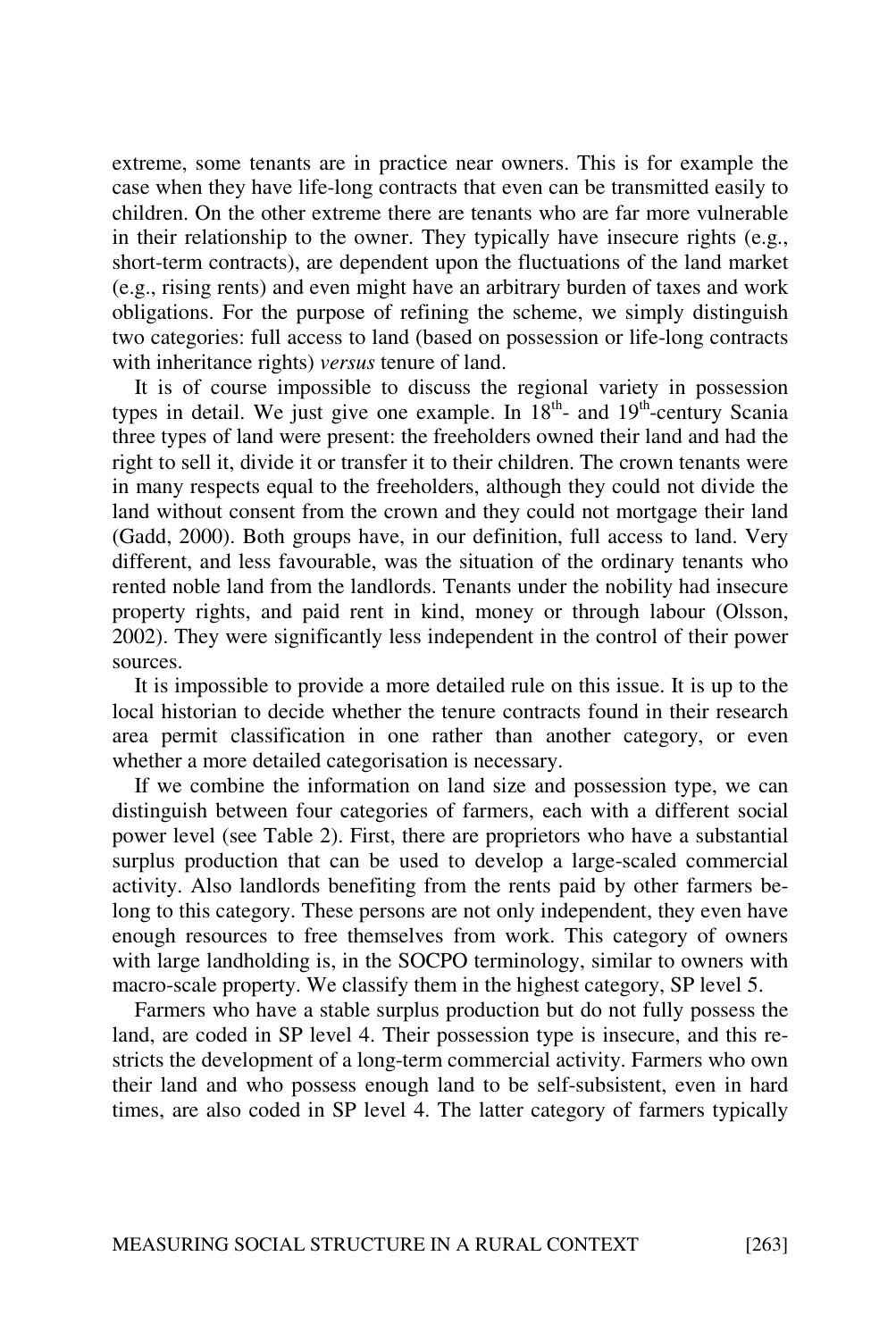had some servants and seasonal farm workers at their disposal. Their social power level resembles that of urban small employers or masters.

If however the same land size is combined with a less secure possession type, the possibility to protect one's self-subsistence against all kinds of pressures from the outside world will be limited. These farmers will be selfsubsistent in normal times, yet their limited property rights will not enable them to cope with long periods of economic stress. These farmers are coded in SP level 3. Their situation resembles that of skilled workers, ensuring their survival is not a constant problem, but they cannot translate their skill or their access to land into full independency.

| <b>SP</b> level            | <b>Property/scale</b>                                                                                  | Landholding                                                                                                                                                                                                             |
|----------------------------|--------------------------------------------------------------------------------------------------------|-------------------------------------------------------------------------------------------------------------------------------------------------------------------------------------------------------------------------|
| Sp level 5<br>Elite        | Macro: supra-local<br>oriented, large capital                                                          | Owners with large landholding: stable<br>surplus, big commercial property                                                                                                                                               |
| SP level 4<br>Middle class | Medium A: local<br>oriented, medium<br>capital, permanent self-<br>sustainable                         | Independent farmers: full access to land,<br>stable surplus only in good times, but above<br>subsistence<br><i>Tenants with large landholdings: limited</i><br>property rights but stable surplus even in hard<br>times |
| SP level 3<br>Skilled      | Medium B: local<br>oriented, medium<br>capital, not self-<br>sustainable in hard<br>times <sup>8</sup> | <i>Tenants:</i> limited property rights, no stable<br>surplus, only in good times, but above<br>subsistence                                                                                                             |
| SP level 2<br>Semi-skilled | Micro: local oriented,<br>minimal capital, never<br>self-sustainable                                   | <i>Crofters, smallholders:</i> semi-landless people,<br>some landholding but below subsistence level                                                                                                                    |
| SP level 1<br>Unskilled    |                                                                                                        | <i>Landless: no landholding at all</i>                                                                                                                                                                                  |

TABLE 2: PROPERTY AND HIERARCHICAL POSITION IN SCANIA

 $8.$  This signifies that we create a new category in the scale sub-dimension. This new category (medium B, SP level 3) is entered between medium A (SP level 4) and micro scale (SP level 2). We define owners with medium B scale property as those who exploit property for subsistence or commercial exploitation, have reasonable protection for survival in bad times, but have a limited access to the property. This new category was introduced in order to accommodate the wide variety of property situations in rural areas, what was not experienced using occupational titles drawn from marriage certificates in rural areas.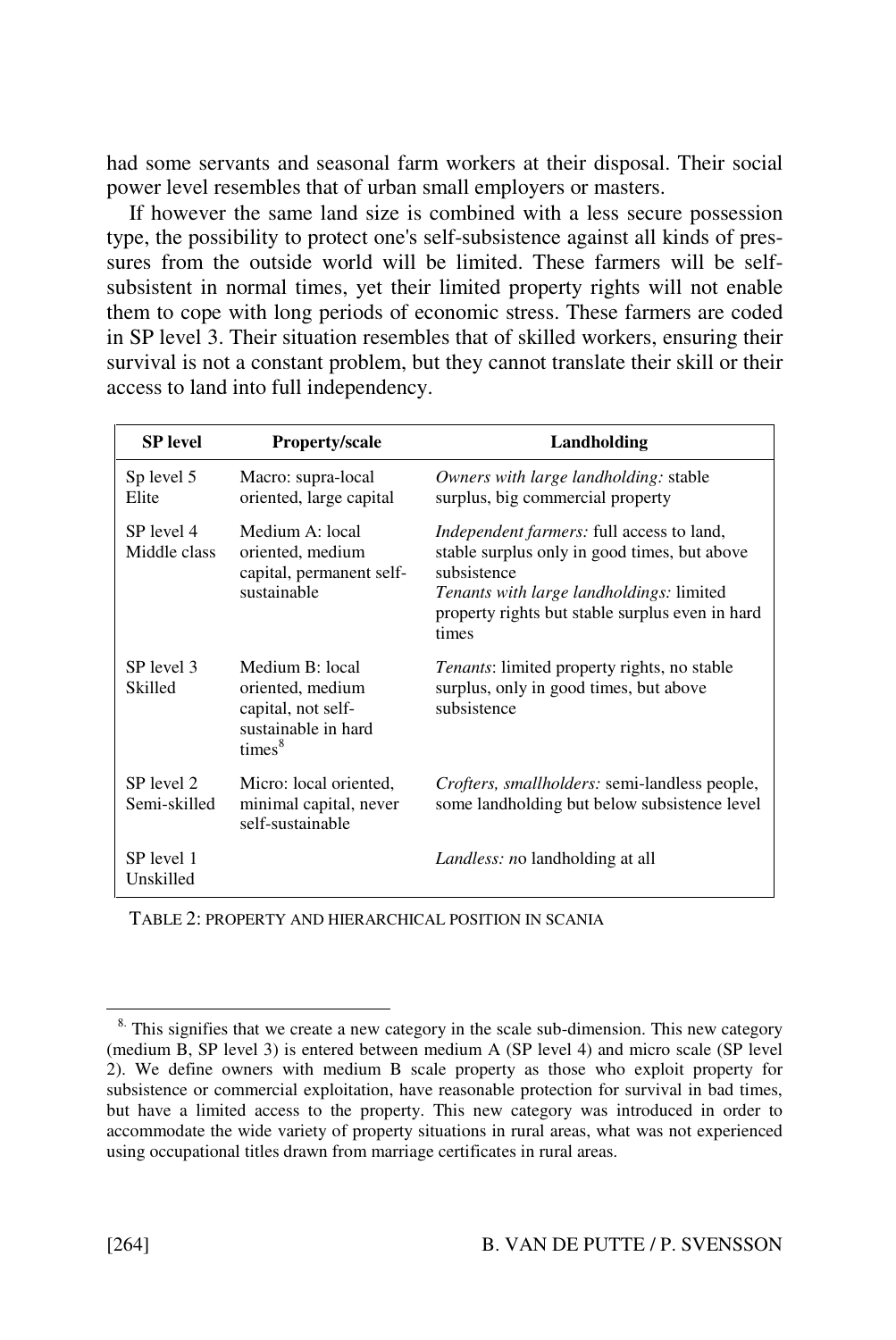The next category of farmers consists of those whose land size is below the line of self-subsistence. Even in good times, these semi-landless people are vulnerable to short-term stress evoked by climate change and economic cycles. They have to rely on the labour market to increase their survival chances. Some power sources are available, what distinguishes them from the unskilled and the landless, yet the availability of power sources is that limited that they are clearly very dependent. Being owners with micro-scale property, these semi-landless are classified in SP level 2.

# 2.2.3. In practice

This categorisation, based on the combination of possession type and land size, is based on a long tradition of research on differences in standards-ofliving using the Scanian database (see Bengtsson & Dribe, 2005). We did, however, formulate these categories in a general way. It also resembles, to a large extent, other classifications of farmers (see for example the Danish case) where a tax measure reflecting as well farm size as soil conditions is used by Johansen (2005, 308) or the logics behind the classification of Flemish farmers described by Vanhaute and Van Molle (2004, 27). Mind however that putting this classification into practice requires some work. The land size necessary to become self-subsistent, or to produce a stable surplus, is probably different for every soil type. In Flanders for example, farmers are seen as self-subsistent if they possess more than 2 hectares (Vanhaute & Van Molle, 2004). In Scania, 1/16 of a mantal, was seen as the subsistence level for a family in the early  $19<sup>th</sup>$  century (Sommarin, 1939). This corresponds to about 4-5 hectares on average in Scania at this time. However, in some societies the possibilities of estimating self-subsistence are more limited due to differences in sources and measures (refer for example to the classification of Tsuya & Kurosu, 2004, 272) for Japan using a continuous variable (Koku). Also the classification of possession type is far from straightforward. Nevertheless, these subjects have been studied in most regions, and this provides enough scientific knowledge that can inform the decision on this issues. Mind however, that these boundaries are likely to be time-varying, as claimed by for example Dhaene (1986), who also takes the leasing prices and soil productivity into account, both are of course changing over time, in order to calculate the boundaries between the different categories of farmers (see also Svensson, 2001).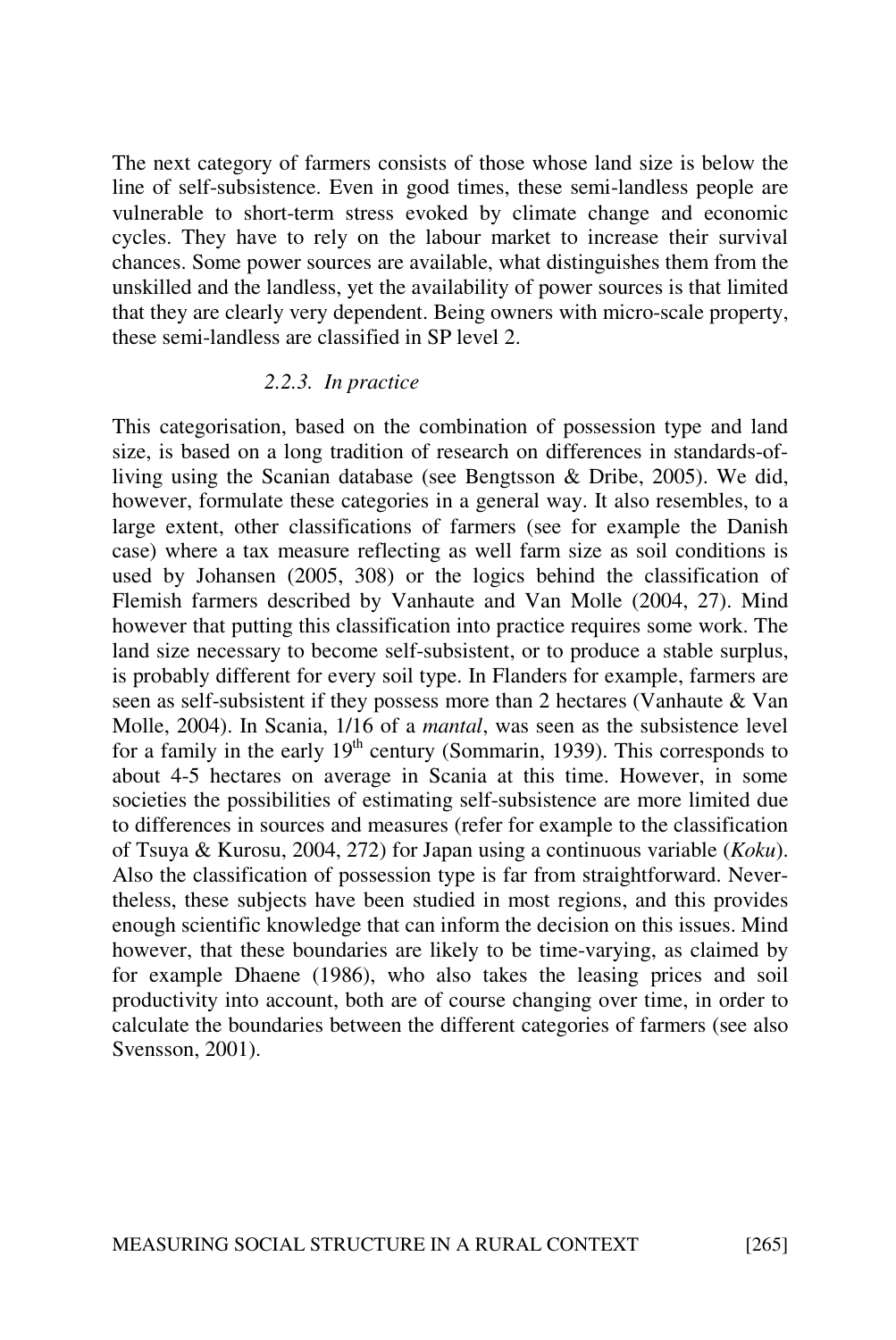#### 2.2.4. Merging the class dimensions

For the combination of occupational information and landholding information we use the following procedure. First we calculate an SP level based on the information in the occupational title following the procedure presented by Van de Putte and Miles (2005). Secondly, we calculate an SP level based on the landholding information.<sup>9</sup> We compare both levels, and choose the highest one as the final SP level. For example, a landless carpenter is coded in SP level 3, as the carpenter is a skilled worker. A farmer whose possession type and size fits the criteria of level 4 will be coded in SP level 4, even if he at the same time would be a carpenter (level 3).

Mind that we do not apply this procedure on occupations that depend upon landholding.<sup>10</sup> The rule to choose the maximum of the landholding and occupation score is based on the assumption that both are alternatives, that is, that both are independent sources of social power (e.g., the semi-landless carpenter). This does not count however for occupational titles that only refer to property such as 'owner', 'farmer', 'tenant' etc. The information of the title is redundant with the landholding information in case these owners work in the agricultural sector. Consequently, these persons should be assigned to a given SP level by only using the landholding information. In case landholding information is present, we simply assign them to the SP level that corresponds to their landholding type and size.

<sup>&</sup>lt;sup>9.</sup> Mind that we do not insert the landholding information in the normal coding procedure for the occupations, as a way to measure property. In the normal procedure, we start by assigning SP levels for those for whom information that refers to the presence of property and the hierarchical position inherent to the occupation is recorded. For example, 'manager' refers to a hierarchical position that is inherently connected to being a manager. Yet, a 'carpenter' can have property but this is not inherently connected to being a carpenter. Thereafter, we code the other titles according to skill. See Van de Putte and Miles (2005) for the full procedure. This principle cannot be applied automatically to information on landholding that uses other sources than occupational titles, as in this case there is also information on the property of those with only a small property (such as the semi-landless), while this is not the case for occupational titles (which typically do not contain information on the property of very small proprietors). Consequently, only using the information on landholding and ignoring the information on occupation would lead to a devaluation of, for example, landless carpenters to the lowest social group.

<sup>&</sup>lt;sup>10.</sup> This means: those who have an occupational title coded into hisco 61110 (farmers), and the owners for whom it is not stated what precisely they own (hisco  $= -1$ , status code 11). Hence occupations such as 'house owners' do not depend on landholding, as opposed to 'owners' who indeed are dependent on landholding.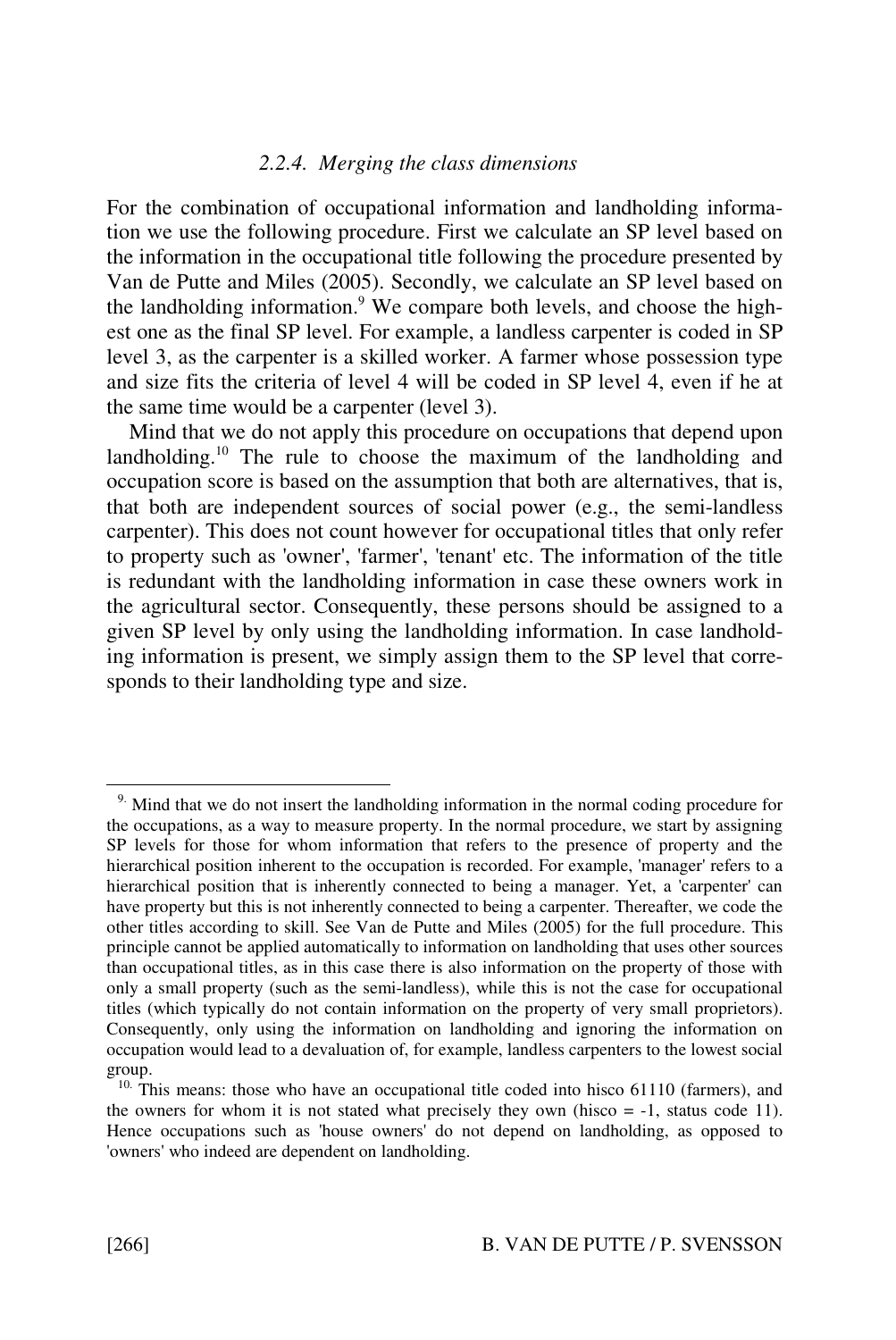#### 2.2.5. Absence of information on landholding

A problem occurs when information on landholding is missing for persons entitled as 'farmer'. This may occur in case tax sources are used, and where tax on land is not registered for the individual while the individual's occupation nevertheless is "farmer". To code these occupations we have to know the reason behind the absence of information. A first possibility is that these farmers do not posses much land. These farmers might in reality be semilandless people who only possessed or rented a house and a small plot of unregistered land. In that case, they should be coded in SP level 2. A second possibility is that these farmers possessed land before the registration was done. They may, for example, have sold their land, while still using the occupational title. It makes sense to code these according to their previous land size – although this is not without risks as it favours an immobility bias. Perhaps more likely is that they were retired farmers. In that case, the rules for retired people should be applied.<sup>11</sup> A *third* possibility is that these persons had registered landholding outside the area studied. These farmers might for example be 'immigrants' who possessed, or still possess, land elsewhere. If it is impossible to gain information on the landholding size, these persons should be coded as missing values. Finally, it might be that the sources used are incorrect or incomplete.

The answer on the question of what is the most likely reason, depends on the specific research area and the quality of the sources, and it is up to the researcher to evaluate this. We can however suggest some guidelines. First, the researcher has to assess the extent as to which the registration of land is reliable. As this registration was often used as a basis of tax assessment, developed by state officials, and as it typically was quite difficult to hide much land, there is a fair chance that most land registration documents are reliable. If so, we can safely consider the absence of landholding information as correct, and rule out the fourth reason.

Secondly, what do we know about the other reasons? Although we can attempt to find direct or indirect evidence, it will typically be difficult and time-consuming to find an answer. But often some rules can be applied. The age of the farmer makes it possible to assess the likelihood of retirement. For

<sup>&</sup>lt;sup>11.</sup> Depending on the context, the strength of the retirement arrangements may be very different. However, we can expect that these arrangements are dependent upon the former landholding situation; they are a product of one's social power, and therefore we typically code these retired people in the same level as the one reached by the previous position.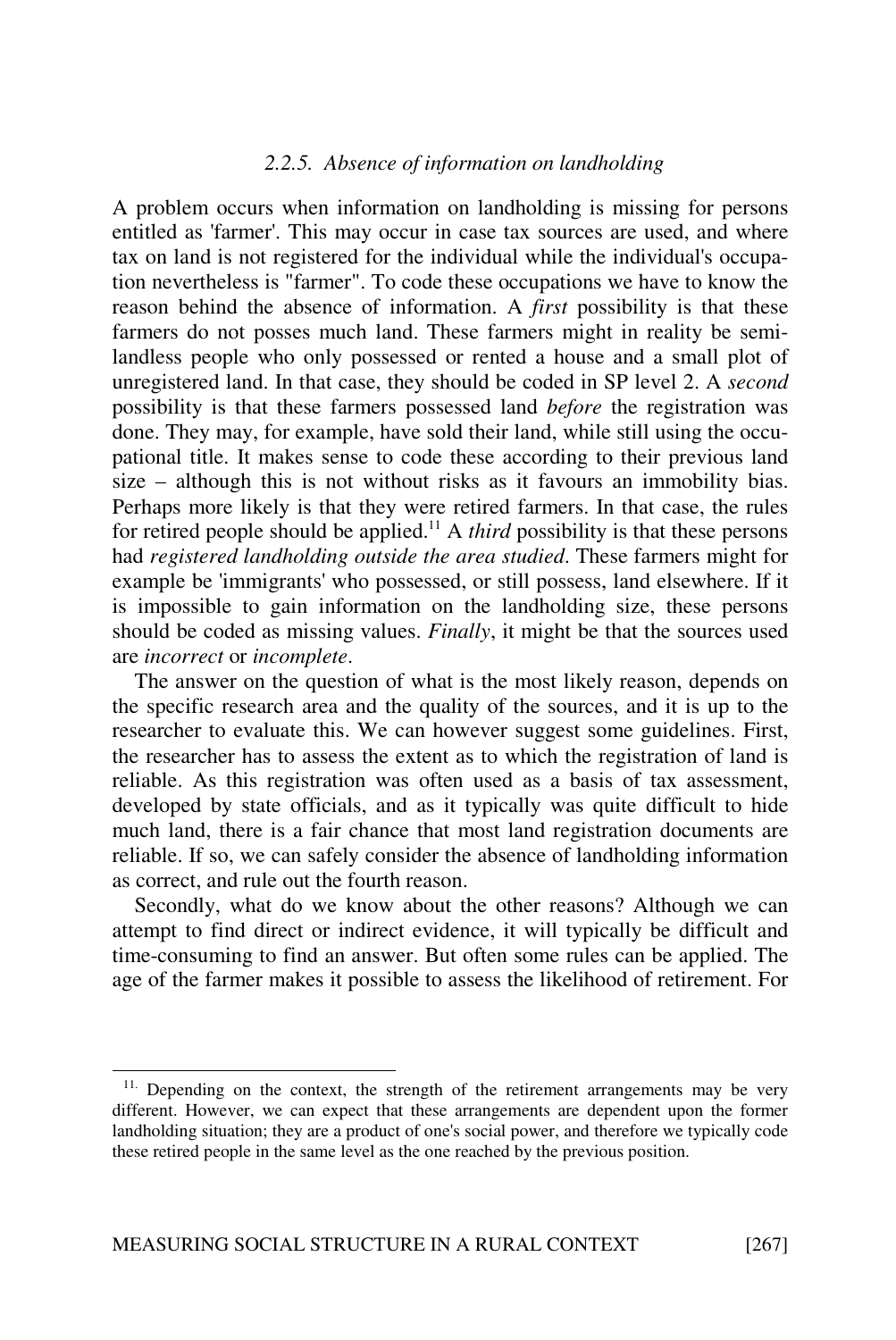example, we can use as a rule that persons older than say 50 or 60, are retired, and follow the appropriate coding procedure.<sup>12</sup>

Thirdly, also the occupational title itself can reveal some extra information, although many of these titles are typically vague ('farmer'). We give an example from the Scanian database. Persons entitled as rusthållare are assumed to be wealthy farmers who own their land. Based on etymological information and on an examination of the average landholding of 'rusthållare' without missing value on landholding (not shown) we conclude that those farmers should be coded in SP level 4. Such a procedure should be performed with some care however, as is demonstrated by the Flemish example of Vandenbroeke  $(1984, 145)$ .<sup>13</sup>

Finally, if the second, third and fourth reasons appear to be impossible, improbable or difficult to assess, we use as the basic rule that missing information on landholding means that there was only small landholding. The presence of a farmer's title does suggest the presence of some (probably unregistered) land. We code these in SP level  $2^{14}$ 

#### 2.3. Relative power sources: skill in a rural context

An important question is whether in a rural society skill has the same impact on one's life chances as in an urban society. In this section we discuss the skill of farm workers and rural craftsmen.

<sup>&</sup>lt;sup>12.</sup> By evaluating the landholding history of an individual, we can assess the likelihood that the farmer did possess land in earlier times.

<sup>&</sup>lt;sup>13.</sup> Individuals who possessed 1.5 to 2 hectares in the south of the province of Eastern Flanders were entitled farmer (landbouwer), while in the north much more land was required (4 to 5 hectares).

 $14.$  If a lot of information on landholding is missing, the situation is much more problematic. A first possibility is to treat these simply as missing values. Secondly, a much more risky possibility is to code these in the most common category (e.g., 90% of farmers for whom information is present are assigned to SP level 3, one can code the missing values in this category as well). Perhaps this procedure makes more sense when the researcher does not dispose of landholding information at all. Missing values are in that case not selective. Using external information on land size and property types makes sense in this case. A third option is to code the missing values consecutively in all possible categories, in order to assess whether the main conclusions are affected by the presence of missing values. In each case a bias analysis procedure is recommended (Van de Putte, 2005).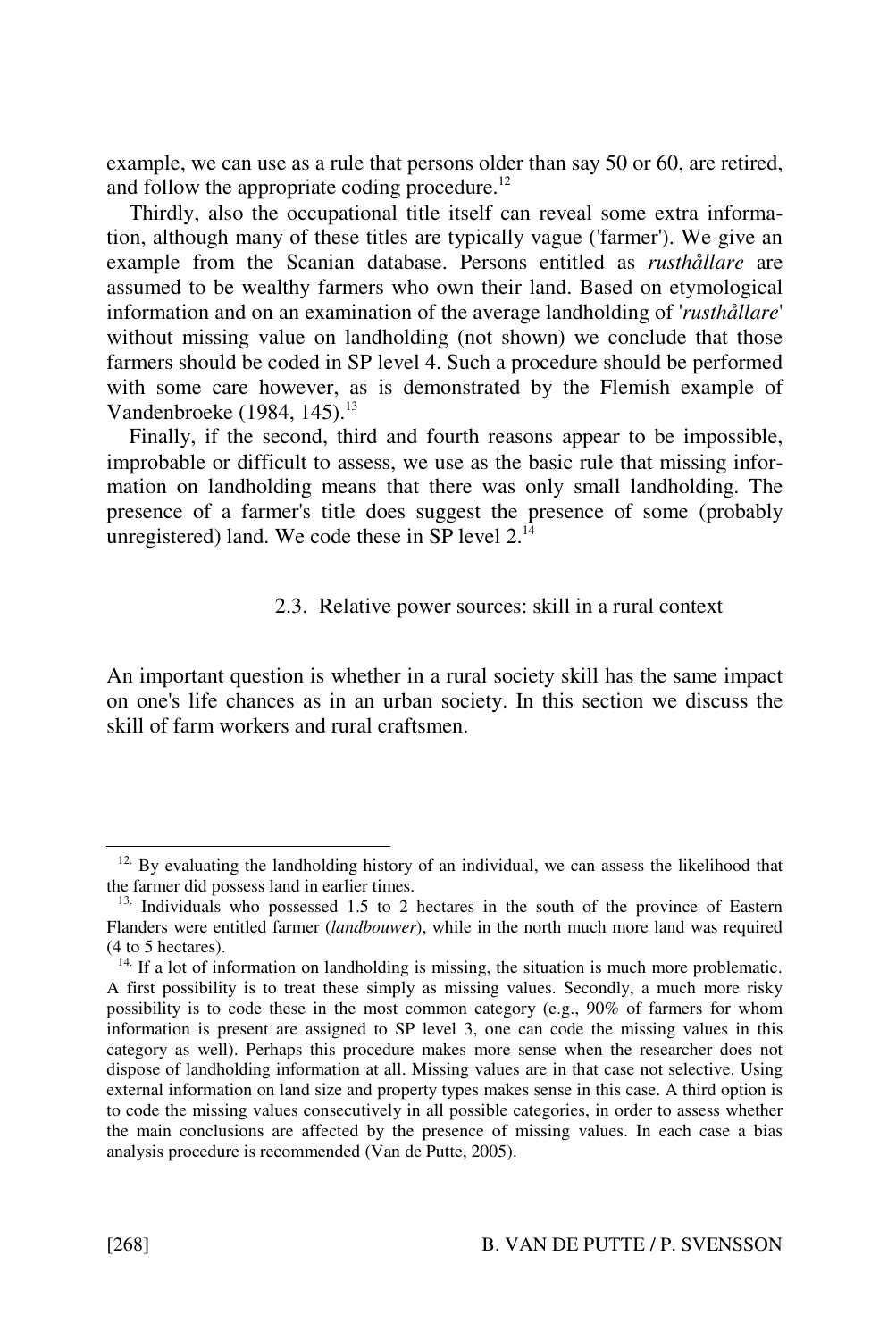#### 2.3.1. The coding of agricultural skill

There are numerous unspecialised farm workers in a rural economy. All these are assigned to SP level 1, as the SOCPO scheme evaluates them as unskilled workers. It can be argued that some skill was required for some of the tasks performed by these agricultural workers. Tasks such as killing animals, mending tools and milking cows are in absolute measures quite semi-skilled, as some experience is needed to become fully proficient. Yet, Froomkin and Jaffe (1953) state that in a predominantly agricultural society more or less devoid of machinery almost everyone will know how to farm as a result of being raised in that society. In other words, the skills of farm workers did not at all influence their level of replaceability. And as it is precisely because of the link with replaceability that skill offers social power, semi-skilled farm work did not lead to more social power, and consequently these farm workers are coded in SP level 1.

There are however some positions in the agricultural sector that did offer some social power. On big farms (the manors) there were some working foremen (for Scania see, Granlund, 1944, for Belgium see Van Isacker, 1984).<sup>15</sup> These persons were assigned to be the 'first man' probably because of their experience and skill. They are a type of semi-formal leaders. Due to their decreased replaceability they are coded in SP level 2, ranked below the real foremen and above the ordinary unskilled farm workers.

#### 2.3.2. Coding the skill of craftsmen in rural areas

In the SOCPO scheme the main dimension used to classify craftsmen is skill. Unskilled, semi-skilled, skilled and super-skilled workers are coded in SP level 1, 2, 3 and 4 respectively. Moreover the employment status also does matter. Master artisans, being small-scaled employers, are coded in SP level 4. For the majority of craftsmen, however, the employment status is not taken into account, simply because it is not known. This is not as problematic as it seems. The guild system eroded gradually, even before its formal abolishment (Lis & Soly, 1986, 200). In the  $18<sup>th</sup>$  century, for example, there was no longer an 'automatic' guild career. Becoming a master was a marginal and temporary business (Crossick, 1978; Kuczynski, 1967; Alter, 1978, 79).<sup>16</sup> If it

<sup>&</sup>lt;sup>15.</sup> Apart from persons who were formally assigned to a hierarchical position (the managers, SP level 5, and the supervisors, SP level 3).

<sup>&</sup>lt;sup>16.</sup> Another issue concerns the self-employment status of craftsmen. Earlier, we coded those craftsmen who were entitled as master or boss or similar as SP level 4. In other words, a formal indication of property or hierarchical position was required. In villages, we seldom observe such indications. Does this imply that all these craftsmen were not self-employed? For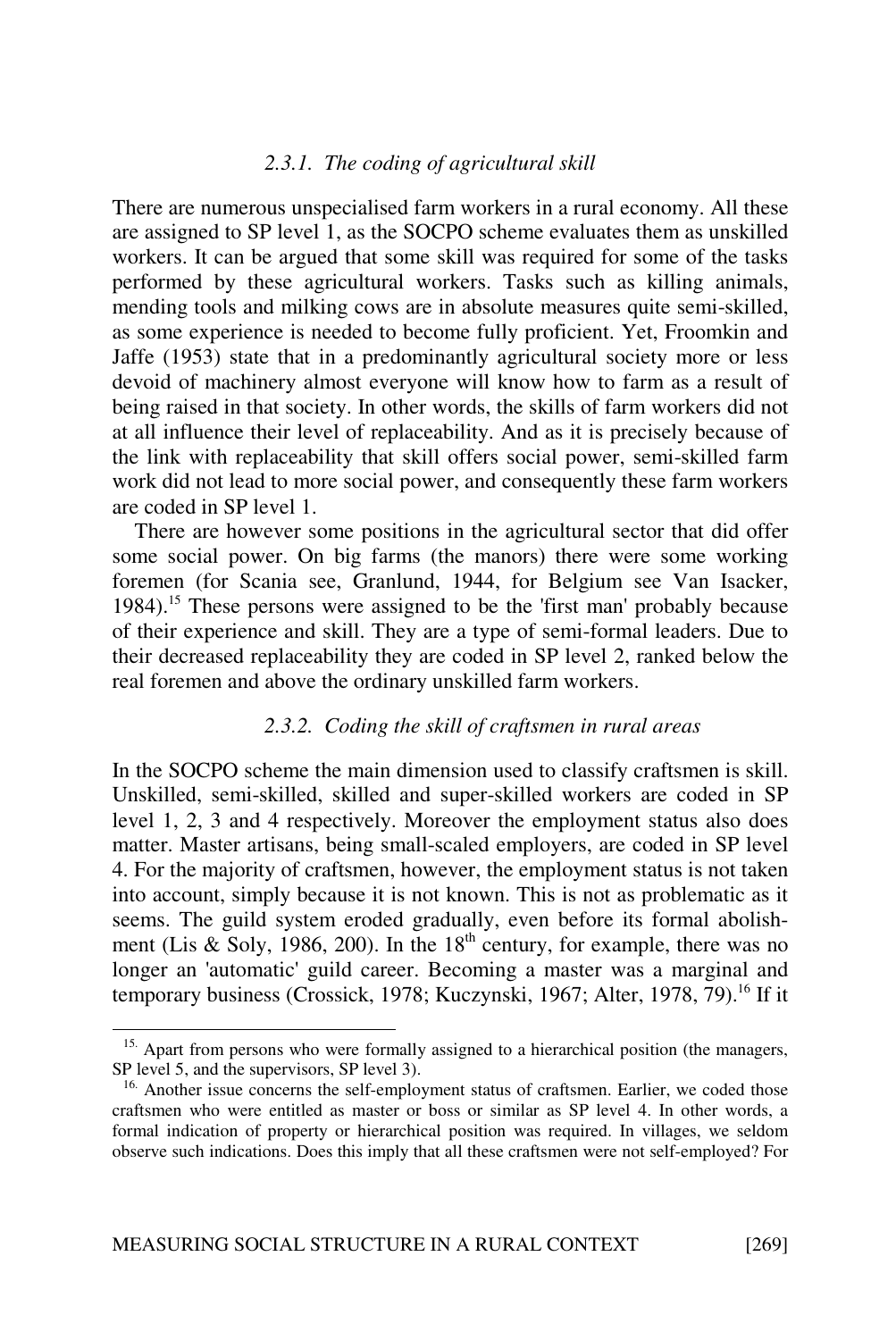is not explicitly stated that a person was a master, an employer or selfemployed, we assign the SP level based on the skill level. This is the same as claiming that the employment status of these craftsmen did not offer enough power sources to legitimate a classification in SP level 4 (Van de Putte & Miles, 2005, 68).

The interpretation of the power sources of rural craftsmen such as shoemakers, blacksmiths, masons, tailors, carpenters, cartwrights and coopers, is quite difficult. According to Braudel (1984) there is no doubt that rural craftsmen could not compare in skills and income with urban craftsmen. Problems regarding the classification of these craftsmen should not be neglected, as the total group could be quite large. In the rural areas of the Belgian province of Eastern Flanders, around the year 1800 they counted for about 27% of the active population. About 10 to 15% was engaged in crafts that supplied the local market (wood and building industries, food, clothing, other sectors), the others were engaged in the textile industry (Jaspers  $\&$ Stevens, 1985, 92-102). In 'pure' agricultural areas, their proportion was smaller. In the Scanian parish of Kågeröd, for example, these craftsmen made up for about 7% of the active population.<sup>17</sup>

We address this important, but general, statement of Braudel for five specific categories of craftsmen.

#### Category 1: Rural craftsmen working for the local market

First we discuss rural craftsmen such as shoemakers and tailors who work for the local market and who perform basic, general tasks. They do not perform any typical rural craft, and, consequently, they have to compete with urban colleagues. To what extent are these skilled workers? To evaluate this we rely on the definition of skill of Froomkin and Jaffe (1953, 43). They define a skilled occupation as one

sure not. But there are some arguments to believe that their self-employment was in many cases insufficiently solid to permit a classification in SP level 4. A general statement in this line is made by Dhaene (1986: 191), who suggests that (rural) craftsmen were basically wageearners. Typically, these were people working alone (but with their family members) or with a very small staff. For that reason, we do not code these in SP level 4. If however it can be shown that there is a reasonable amount of property (e.g., like farmers had), or in the case of many staff members, or when they possessed a large atelier/workshop or much equipment, we can consider an upgrade to SP level 4. The question is, then, what the precise boundary is. Is a blacksmith who owns a workshop, coded in SP level 3 or 4? Is a miller coded in SP level 3 or 4 (mind that many millers were not the proprietor of their mill, see Brumagne, 1999).

<sup>17.</sup> Scanian Demographic Database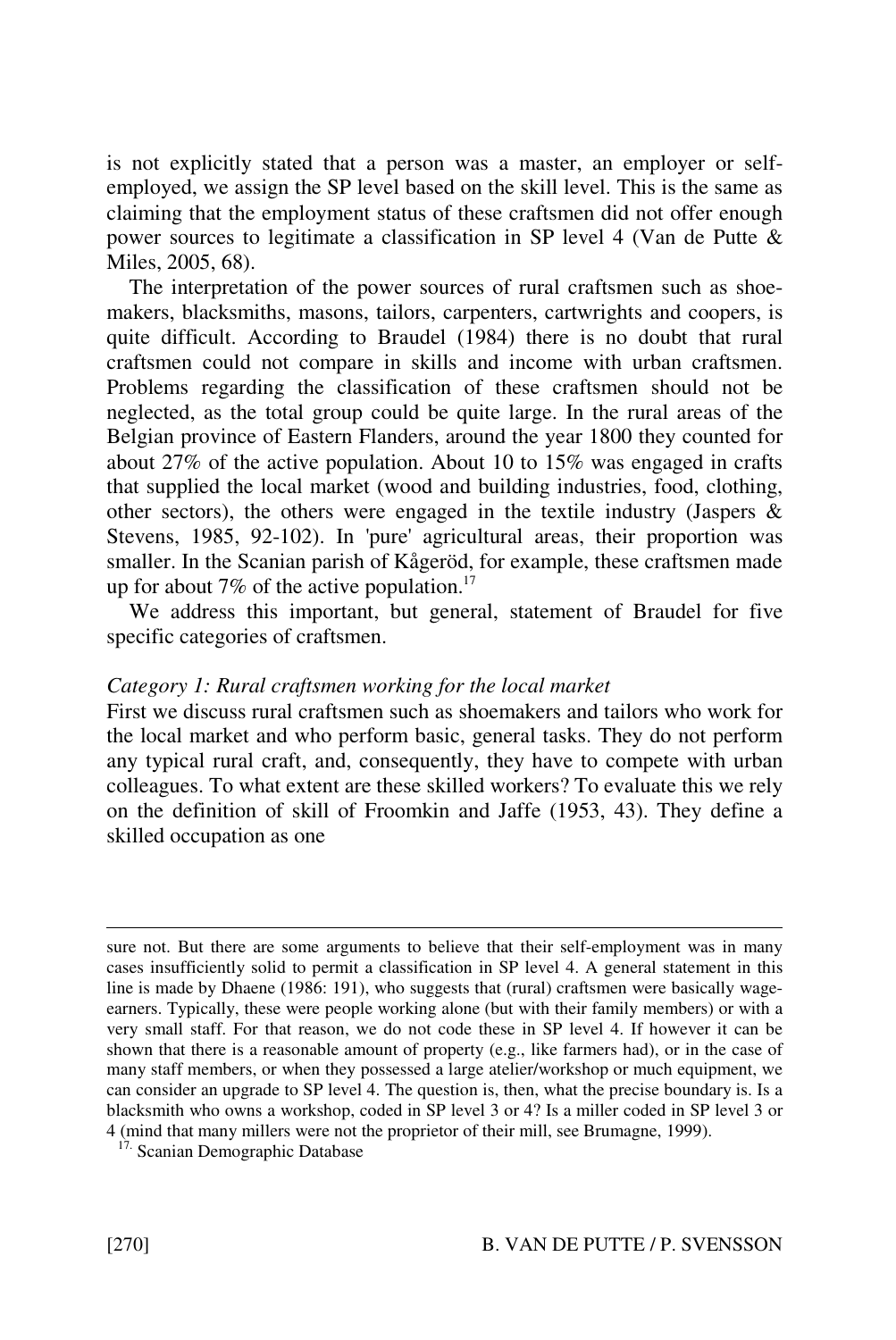"which requires some special knowledge or manual dexterity for which the demand is relatively great and the supply relatively limited and which requires a considerable length of time to learn".

The characteristics of demand and full manual dexterity are not necessarily present for this category of craftsmen.

First, the population density of many villages was probably not high enough to provide enough work (Vandenbroeke, 1984, 209; Daniels, 1993). The larger the market, the more specialised the workers and the higher their income (Duranton, 1998, 558).<sup>18</sup> This is quite evident for those artisans that offered expensive services, such as silversmiths and chaise makers. They required a large, prosperous population to support them, and they will simply not be present in most villages. Makers of simpler, less expensive products could be found on the countryside (Almquist, 1983; Leenders, 1983). But also for these tailors, tanners, stonemasons, joiners and shoemakers, it is not sure that they performed every task associated with their occupational title. These craftsmen needed a higher concentration of (more prosperous) customers to enable them to be fully employed as an artisan, that is, to be a tailor or shoemaker performing full-time skilled work (Leenders, 1983, 170; Daniels, 1993, 753; Brumagne, 1999).<sup>19</sup>

Secondly, they had to compete with their urban colleagues. Some occupations were highly over-represented in urban centres. This can point at the presence of specialised, skilled workers, who also served the rural market (for the case of specialised construction workers, shoemakers, etc. see Jaspers & Stevens,  $1985$ ,  $108-110$ ).<sup>20</sup> However, this competition by urban artisans varied across societies depending on degree of urbanisation as well as topography and level of transportation.

<sup>&</sup>lt;sup>18.</sup> In a more extreme case, the greater specialisation could be that far-reaching that it led to de-skilling, and reduced occupational tasks to a very narrow range of skills (e.g., a separation between leather cutters and assemblers in the shoemaking industry).

<sup>&</sup>lt;sup>19.</sup> Mind however that, unlike tailors and shoemakers, some of these craftsmen faced considerable barriers to entry. For this reason, house carpenters, joiners, shipwrights, cabinetmakers, tanners (Daniels, 1993) and brick makers (Leenders, 1983) should not be devaluated without strong evidence of a clear lack of skill, as this possession confers social power once the barriers are surmounted. Furthermore, there are examples of rural tailors who possessed an atelier with quite some equipment, a shop with many items such as buttons, silk, thread, ribbon, etc. and of course cloths (see van Hoorick, 1999, 255).

<sup>&</sup>lt;sup>20.</sup> These 'urban' specialists sometimes also had a different, more specialised occupational title (e.g., hat makers). Furthermore, on the countryside, there is no similar guild system as in the city. And therefore, artisans on the countryside may be different than those living in the city. Are those on the countryside not simply those who could not make it in the city and who just make simple products? Do they have independent workshops? Are they not less protected?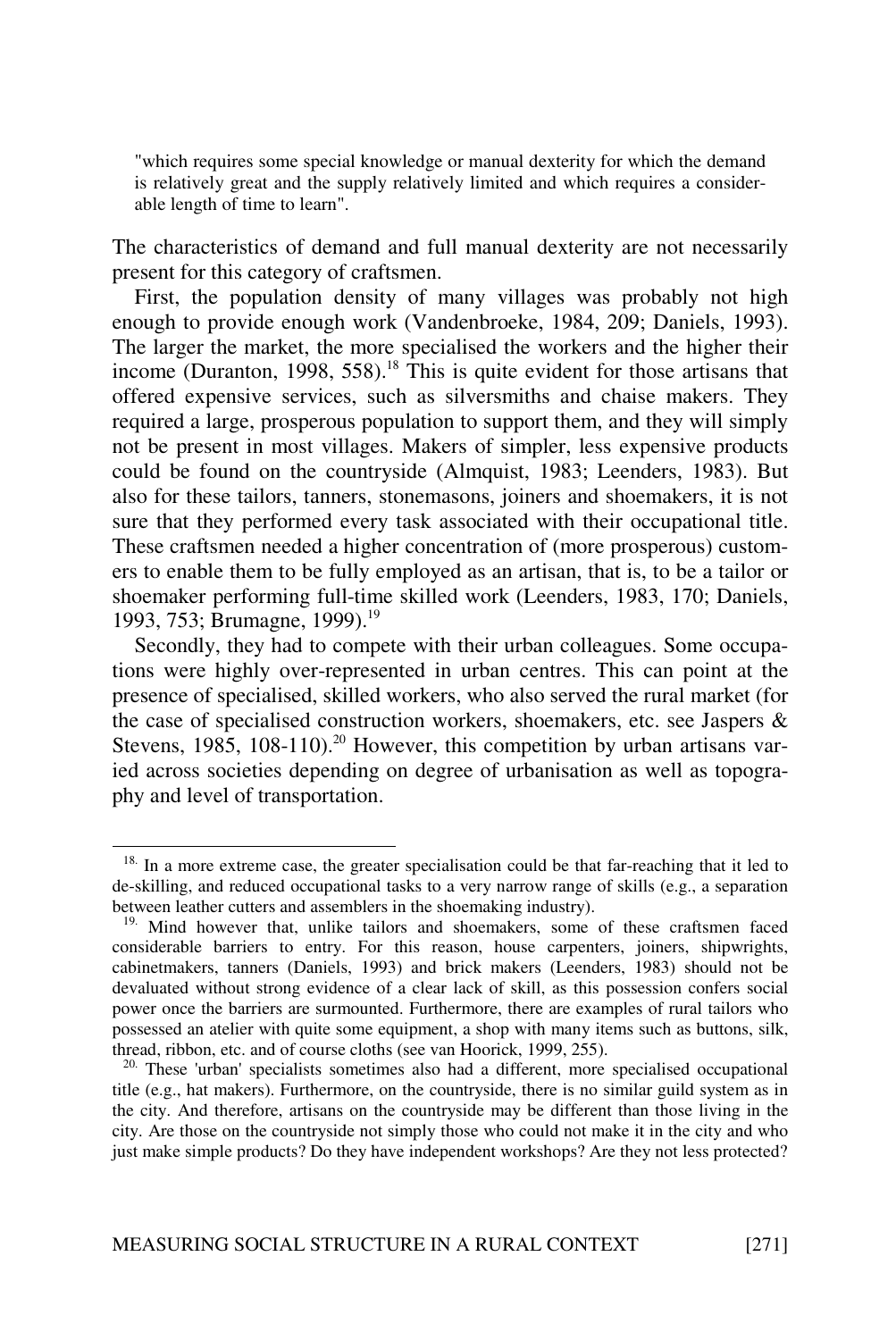These are strong limitations imposed on this category of rural craftsmen, what may resort effects on their skill level. Consequently, their work as a craftsman will probably not provide an income that is comparable to what can be expected as a skilled worker. There are some indications that support this vision. First, these craftsmen attempted to raise their income by other activities. In rural areas it is far less certain that a person for whom it is indicated that he or she is for example a shoemaker, did only perform this occupation. Typically, that person was involved, to some extent, in farming work. Gadd (1991) claims that not only proto-industrial workers but also craftsmen, working for the local market, worked part-time in agriculture, often on their own small farm or croft. Even among craftsmen in small towns, there was time-sharing between craft and agriculture. This pattern seemed to have been present in many regions of pre-industrial Europe (Kuczynski, 1967, 30; Gobyn, 1980; Vandenbroeke, 1984, 209; Van Isacker, 1984, 50; Gadd, 1991, 417; Vanhaute,  $2004$ <sup>21</sup> If one did not perform this occupation on a daily basis, it is also quite probable that not all activities related to that occupation were performed. Were rural shoemakers not simply shoe-repairers? The true skill level, as defined by Froomkin and Jaffe, was possibly not as high as can be expected by simply evaluating the occupational title.

A second indication is that historians regularly make a distinction between this type of local craftsmen and those who work for the agricultural sector (such as coopers, blacksmiths etc., see infra). Brumagne (1999) for example typifies weavers and construction workers such as masons, carpenters, thatchers, as clearly less valuated as the category of craftsmen working for the agricultural sector. $22$ 

If this view is correct, this implies that the level of replaceability assumed by the skill level of the typical urban worker is an overestimation of the real level of replaceability of the rural craftsmen with the same occupation. In other words, the SOCPO scheme assumes that artisans have a full-time job as an artisan and have all the required skills. In rural societies these conditions are not always fulfilled. Coding these rural and urban craftsmen in the same way will create bias.

<sup>21.</sup> The numerous researchers (Leenders, 1983; Vandenbroeke, 1984; Jaspers & Stevens, 1985) who examined the distribution of occupations over regions and countries seem, implicitly, to agree that the very fact of observing occupations implied that ordinary people no longer performed the tasks now performed by (more or less skilled?) specialists.

<sup>&</sup>lt;sup>2.</sup> Nevertheless, the situation is not always the same in every village. In  $17<sup>th</sup>$  and  $18<sup>th</sup>$ century Flemish polder village of Verrebroek carpenters were clearly well equipped and possessed a quite large amount of timber (van Hoorick, 1999, 247). For masons, there is perhaps more agreement on their weak social power situation (see also Ibid., 250).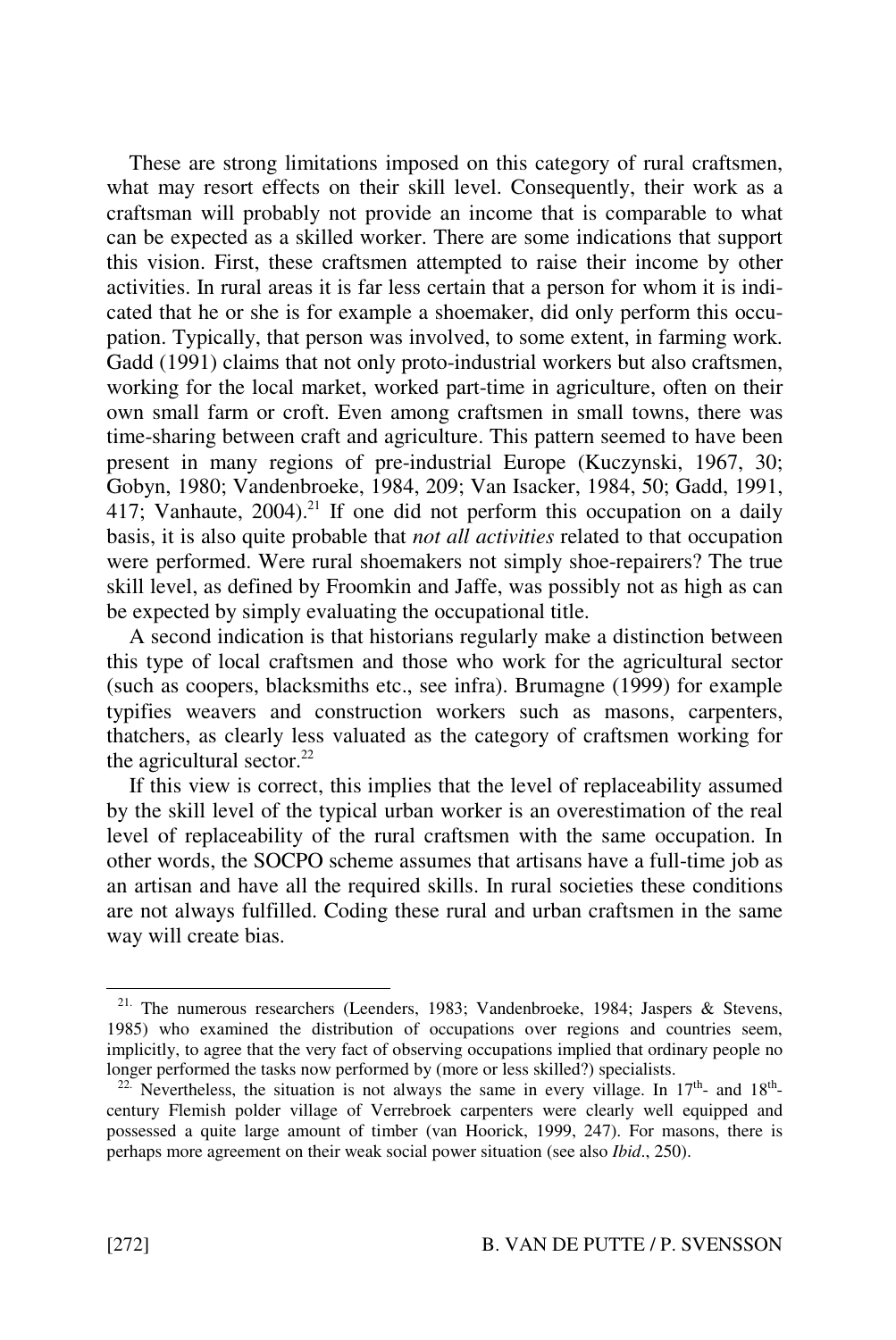This conclusion urges us to consider a devaluation of these occupations to a lower SP level (typically from SP level 3 to 2). In order to decide whether to devaluate or not, we first apply a set of specific rules. First, we use information on multiple occupations in the occupational title. It is possible that the difference between rural and urban craftsmen is reflected in the occupational title (e.g., 'carpenter and farm worker'). The presence of multiple occupations shows that the artisan is not a full-time artisan. Being a part-time artisan may indicate that the artisan is not skilled, but rather semi-skilled; at least he is not fully engaged in artisan crafts. $^{23}$ 

This is a specific example of a more general problem regarding the coding of multiple occupations. Let us consider the situation in which there are different occupations that, if separately coded, lead to SP levels that differ at least two levels (e.g., 'cooper and farm worker'). The fact that a low SP level occupation is included, suggests that the high SP level occupation does not offer full access to the power sources typically associated with it. If a cooper (SP level 3) also has to work as a farm worker (SP level 1), this signifies that his work as a cooper did not offer as much resources as coopers that do not have to work as a farm worker typically have. But this person does possess more power sources than an ordinary farm worker. We apply the following rule: if an individual combines two SP levels that differ more than one level, he or she is assigned to the next higher level than the lowest SP level.<sup>24</sup> The final SP level for 'cooper and farm worker' is SP level 2. We do not apply this rule when the occupations combined in one title only differ one level (e.g., 'crofter and carpenter'). We code these individuals in the highest SP level. For example, the crofter carpenter is coded in SP level 3.<sup>25</sup>

Secondly, we use extra information in the occupational title that refers to the presence of skills and steady employment. In countries like Sweden, some artisans were appointed by the Crown to be "parish-artisans" upon request from the parish council (Gadd, 1991). These artisans were probably

 $23.$  A variant of this rule could be to apply this rule to occupations and not to individuals. For example, if we find that occupation x is very unstable over time for most individuals that have occupation x, or that it is combined with other occupations in occupational titles, this occupation is always devaluated – for every individual.

<sup>&</sup>lt;sup>24.</sup> The rule typically leads to upgrade some of the ordinary workers. Note that the combination of an SP level 1 occupation with an SP level 4 or 5 occupation is seldom observed. And if it did occur, it was typically with vague titles such as house owner, a title that can refer to a person who rents out many houses or to a person that just owns his own house.

 $25.$  Sometimes a general occupation is combined with a specific occupation (e.g., 'painter, house painter', 'soldier artillerist'). The specific occupation describes the general occupation more precisely. In this case we choose to code the specific title.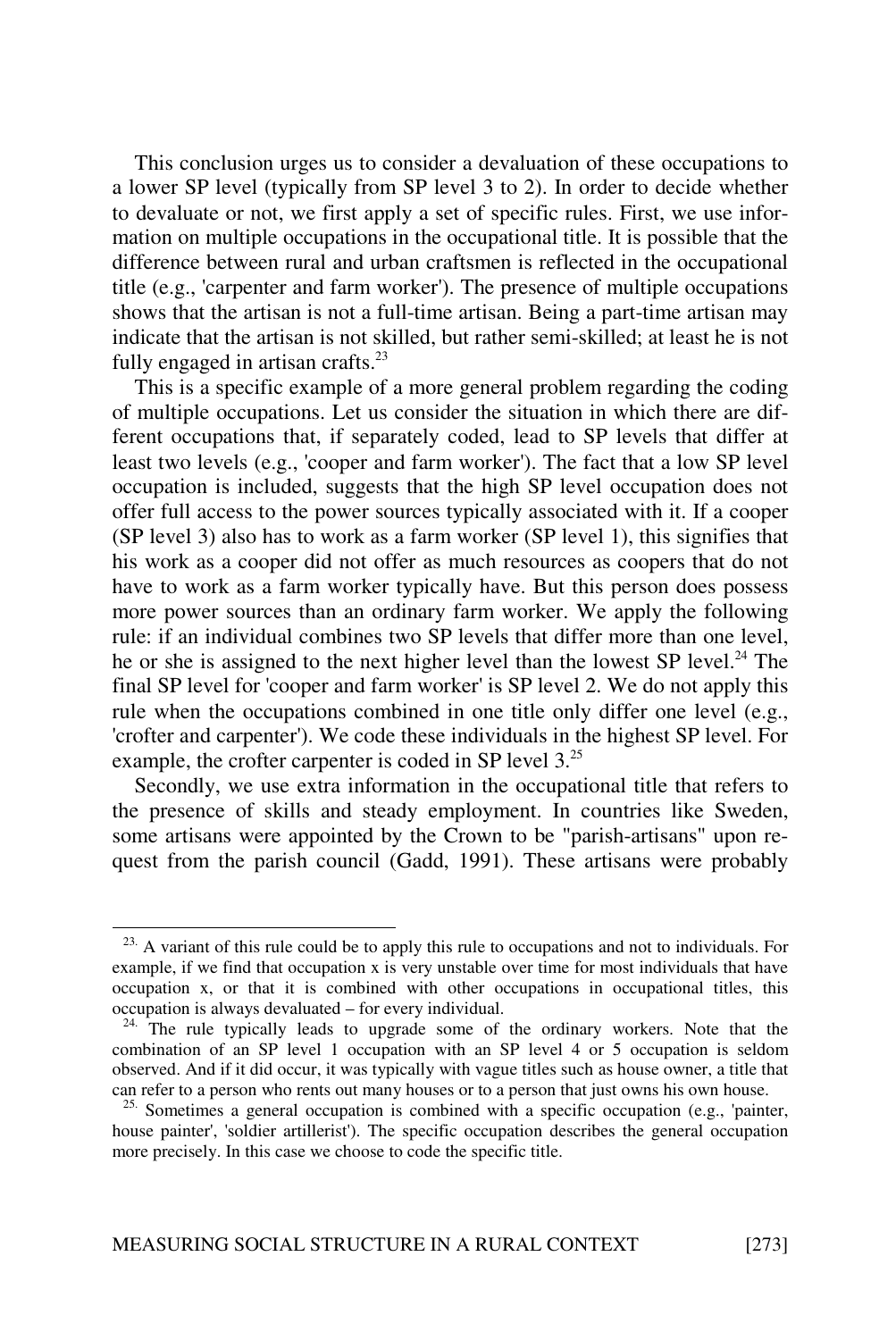evaluated by the parish council on their skills and probably had a more permanent position than other artisans. We do not devaluate these occupations.

Thirdly, we look for extra historiographical information on the rural craftsmen. If for specific occupations there is firm evidence that the skill level is overestimated, they are devaluated. It is however not easy to find much information for every specific occupation in every research area. An alternative source of information is the database itself. We can measure for example whether the distinction between agricultural and artisanal occupations was quite strong by comparing the occupational titles recorded for one individual during his or her career. In case artisans never are registered as farmer, farm worker or another agricultural title, this at least can show that the artisanal and agricultural sectors were separated. Another strategy is to examine the extent to which occupations are concentrated in a family. If so, this would support the view that there is something that can be acquired and protected against the outside world: an atelier, some tools, an installation, or simply skill.<sup>26</sup>

The outcome of the procedure proposed here is possibly not valid in every context. It is up to the researcher to decide on whether some craftsmen are only semi-skilled part-time workers or not.

#### Other rural craftsmen

Not all rural craftsmen are however in the same situation. A second category of craftsmen are those who work for the local market but perform necessary services for the agricultural sector: coopers, car-makers, millers, blacksmiths, saddle makers, basket makers, etc. They, by definition, performed the full scope of activities suggested by their occupational title. In their niche of the market, there are no urban craftsmen who can perform the same service, nor is the size of their market very small. Typically, the social status of these persons is rather high (Brumagne, 1999, 39). Blacksmiths in particular seem to have been among the notabilities of the village (Leenders, 1983, 178), but also coopers and basket makers were appreciated as being 'skilled'.<sup>27</sup>

<sup>&</sup>lt;sup>26.</sup> Perhaps, this does not imply that these craftsmen were by definition skilled. It cannot be excluded that they were semi-skilled workers that kept the tradition of performing a specific trade in their family. Yet, this is unlikely. If it would be easy to acquire these installations and this semi-skill, we should observe the presence of these occupations in many families, as ordinary farm workers must have found it both advantageous and possible to try to acquire these. If in a given context craftsmen such as brewers, house carpenters, joiners, shipwrights, saddlers, cabinetmakers, millers, weavers, tanners (Daniels, 1993) and brick makers (Leenders, 1983) faced considerable barriers to entry, this would give additional evidence that the occupation should not be devaluated.

<sup>&</sup>lt;sup>27.</sup> They are even called the 'artists' of the village (Van Isacker, 1984, 51).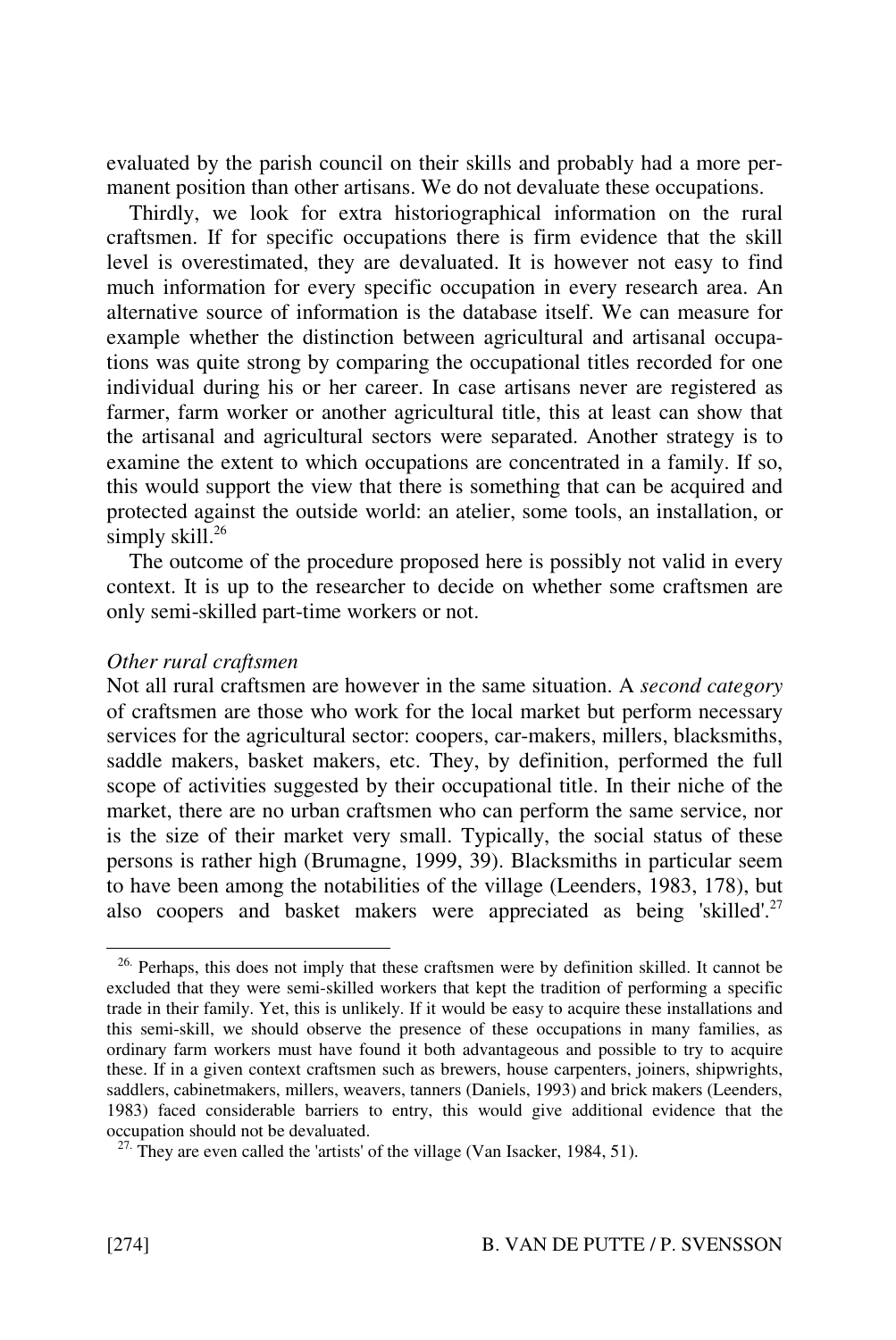Furthermore, a substantial investment was typically needed. Unlike a tailor or shoemaker, the blacksmith needed a separate work site, tools and supplies (Daniels, 1993), and this indicates the presence of property.<sup>28</sup> Consequently, there does not seem to be an overestimation of the social power of this category.

A third category is that of craftsmen who work for the local market but perform tasks that were demanded by the majority of the population and could not be performed by urban competitors (e.g., bakers, butchers, and other food producers, thatchers). From this point of view it can be argued that rural bakers and butchers were perhaps as skilled as urban ones. Yet, some doubt remains. First, one can assume that the demand for fine luxury products was less strong on the countryside. Secondly, to some extent they also have to compete with their customers. In many regions such as in the Highlands of Scotland, "every farmer must be a butcher, baker, and brewer for his own family" (Smith, 1937, 121-122; for Flanders, see Vandenbroeke, 1984, 143; van Hoorick, 1999, 284 on brewers). But for sure, this was not the case for every rural area. In particular in proto-industrialised regions, commercialisation and market dependency was probably stronger, what resulted in a higher density of butchers, bakers, etc. (Jaspers & Stevens, 1985, 111; Vanhaute & Van Molle, 2004, 18). Also in more purely agricultural economies some process of economic diversification was observed from the 18<sup>th</sup> century onwards (Brumagne, 1999, 38). In case someone was entitled as a baker or butcher, this indicates that a process of division of labour had taken place. Tasks originally performed in the household, were now performed by specialists. Although this may have affected their replaceability in crisis periods, in normal times they could profit from their specialisation.

A fourth category is that of craftsmen who work for an external market, such as the proto-industrialised workers. In many cases, the emergence of the proto-industry was related to the strategy of farm workers and cottagers to increase their income. In the rural area of Eastern Flanders smallholders dominated, with 78% of farmers having access to less than three hectares. These smallholders did not typically combine this with working as daylabourers on large farms (there were too few of these), but with working as spinners and weavers (Jaspers & Stevens, 1985), although there was a high level of regional specialisation in specific industries (see Jaspers & Stevens, 1985, 109; Vanhaute & Van Molle, 2004, 18). The employment conditions in

<sup>&</sup>lt;sup>28.</sup> This does however not imply that they were comparable to urban masters. Typically, these rural craftsmen are not big employers. By coding them in SP level 3 we seem to be in accordance with Van Isacker (1984) who ranked these rural craftsmen below notaries (SP level 5), school teachers, civil servants etc. (SP level 4).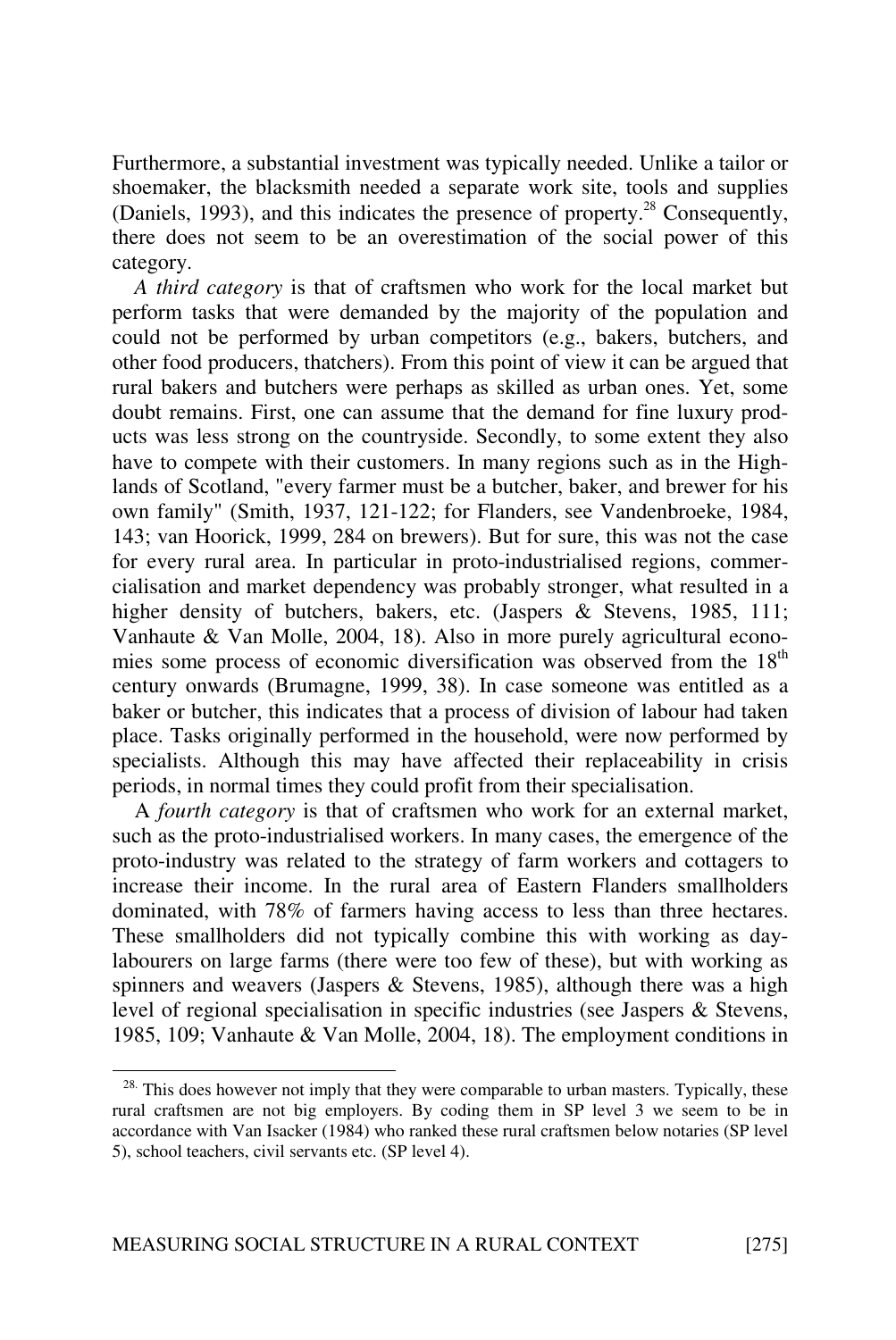the proto-industrial sector varied from region to region. Nevertheless, a common characteristic of many branches in proto-industry, cottage industry or domestic industry is that not much skill was required (Vandenbroeke, 1984, 175).<sup>29</sup> Although some of these workers were proprietors of their machines and products, and worked 'independently', their situation, especially in the textile industry, was typically one of strong dependency towards the merchants and entrepreneurs organising the industry. Before the 19<sup>th</sup> century the Flemish rural textile workers had some control over their activities, for example by shifting to agricultural work according to the season or by decreasing their work effort in good times (Dhaene, 1986). Afterwards, their situation and self-exploitation worsened (*Ibid.*, 166-168).<sup>30</sup> These are typically coded in SP level 2.

The *fifth category* is that of unskilled workers without fixed employment arrangement. The type of work they perform is dependent upon the demand at a given moment. They work as farm worker, street sweeper, digger, or whatever type of unskilled work (Kuczynski, 1967, 33; Leenders, 1983, 170). They are coded in SP level 1.

#### 2.4. Different sources of cultural power

#### 2.4.1. The peasant social status

The word 'peasant' has different meanings in different regions (e.g., Wolf, 1966; Rösener, 1994; Scott, 1998). Generally it refers to a small-scale producer holding land. But sometimes even agricultural workers are defined as peasants. Often the peasant status is connected with a traditional interpretation, implying that he or she is devoted to subsistence-type activities in a society without division of labour. The peasant status has therefore also been connected to backwardness and to a conservative attitude towards change. However, in other contexts peasants have been seen as the upper part of the rural social structure in a village; peasants held land, in opposition to landless agricultural workers.<sup>31</sup>

It is possible that in some contexts peasants had a better 'reputation' than other villagers. In this way, the peasant's social status is a social evaluation

<sup>&</sup>lt;sup>29.</sup> But they were not unskilled, rather semi-skilled (Dhaene, 1986, 161).  $30.$  Some 18<sup>th</sup>-century Flemish linen weavers were small entrepreneurs who possessed their own loom and raw material, and who were also responsible for selling their products (Thijs, 1982, 171).

<sup>&</sup>lt;sup>31.</sup> For an elaborated discussion on the concept of "peasant" see e.g., Blum (1978), Ellis (1988) and Scott (1998).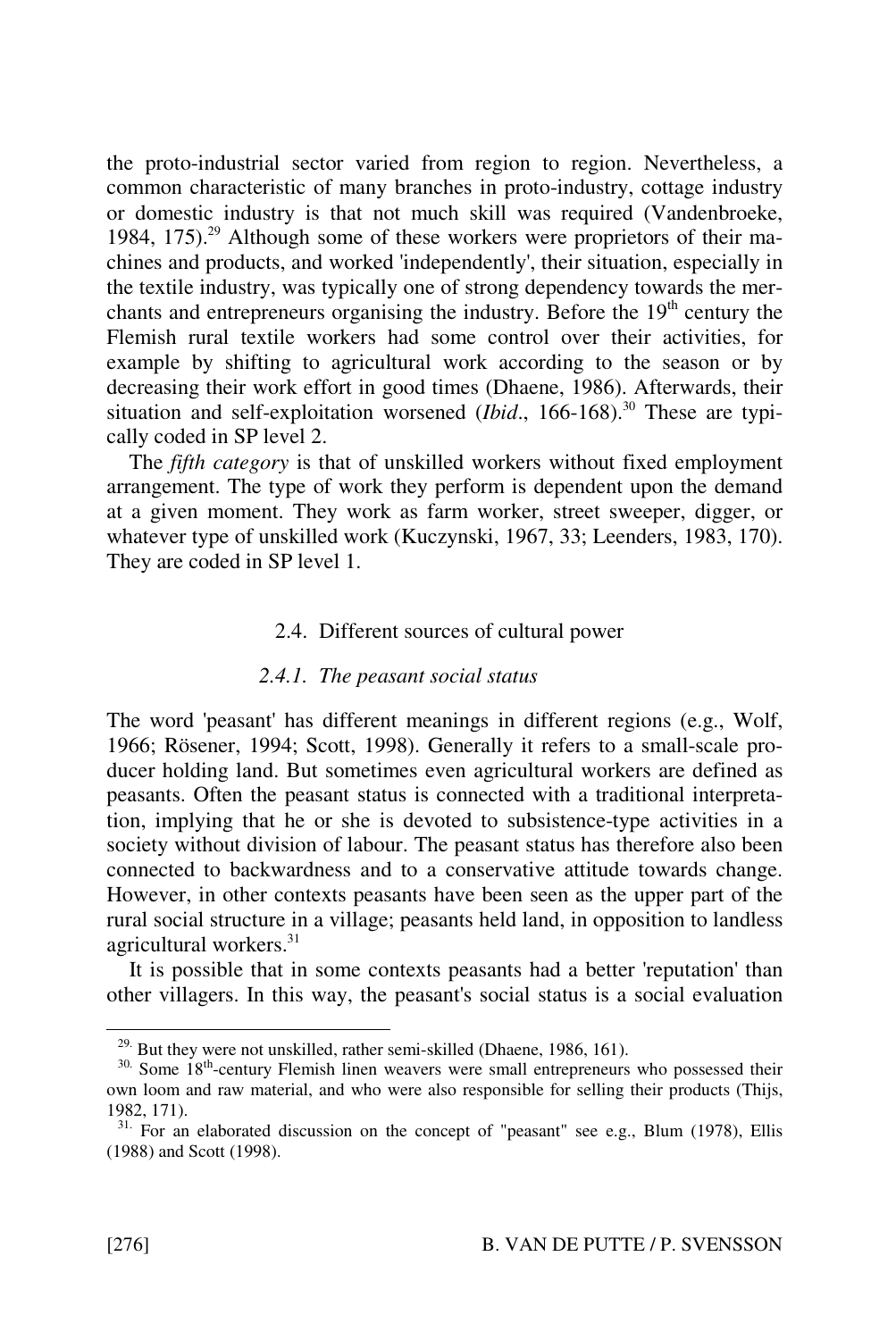that conferred cultural power. This situation is of course present in many villages. Large landowners typically hold the key positions in village politics, and their life style is a model for many other well-to-do villagers (e.g., see Brumagne, 1999, 36-39). The question is however whether there was enough additional cultural power based on the peasant social status that legitimises to classify the peasants in a higher SP level than the one to which they are assigned by evaluating their landholding.

Using the Swedish example, the most common way to define peasants is as non-gentry, non-noble persons with land that was registered by 'mantal' (e.g., Winberg, 1981; Gadd, 1999; Svensson, 2001). These people had enough land to pay land tax but the size of the land could differ from below subsistence to large landholdings generating a surplus. In this sense, a peasant in Sweden corresponded to both the aforementioned small-scale peasant and to a surplus-producing farmer; the heart of the matter was that it was a social position different from that of the gentry and the nobility as well as that of the landless population. Peasants in Sweden had some political power. Freeholders and Crown tenants, but not tenants under the nobility, had political representation both on the local and the national level and paid tax to the same extent. In the Swedish case, voting power was in relation to the size of the landholding and, thus, depended on landholding and not on the 'peasant' status.<sup>32</sup> Generally, the peasant status in Sweden is not regarded as strong as to change their situation compared to other groups in a decisive way (e.g., Gadd, 2000, 207-208); it was the landholding in itself that was significant.

Before the  $19<sup>th</sup>$  century, in many European countries but Britain, the majority of the people in the rural sector were peasants, i.e., they were referred to as peasants or farmers regardless of size of landholding (e.g., Bull, 2005; Pélissier, Rébaudo, van Leeuwen, & Maas, 2005). Some of these peasants had certainly land below subsistence size and most of them lacked political representation in historical times. Following this, as well as the Swedish case, we state that in general the peasant's social status is not important enough to upgrade the peasant smallholders (tenants or freeholders with landholding below subsistence level) from SP level 2 to 3, those in SP level 3 to level 4 (in which for example school teachers and civil servants are classified), or those in SP level 4 to level 5 (in which for example the village priests are classified). In other words, this peasant's social status is highly redundant in case of landholding and is, in general, no source of additional cultural power.

<sup>&</sup>lt;sup>32.</sup> Moreover, peasants had the responsibility of paying the tax for their household as well as for possible crofters and other households situated on their land. On the other hand, also some independent crofters paid tax for their houses, as did the artisans for their business.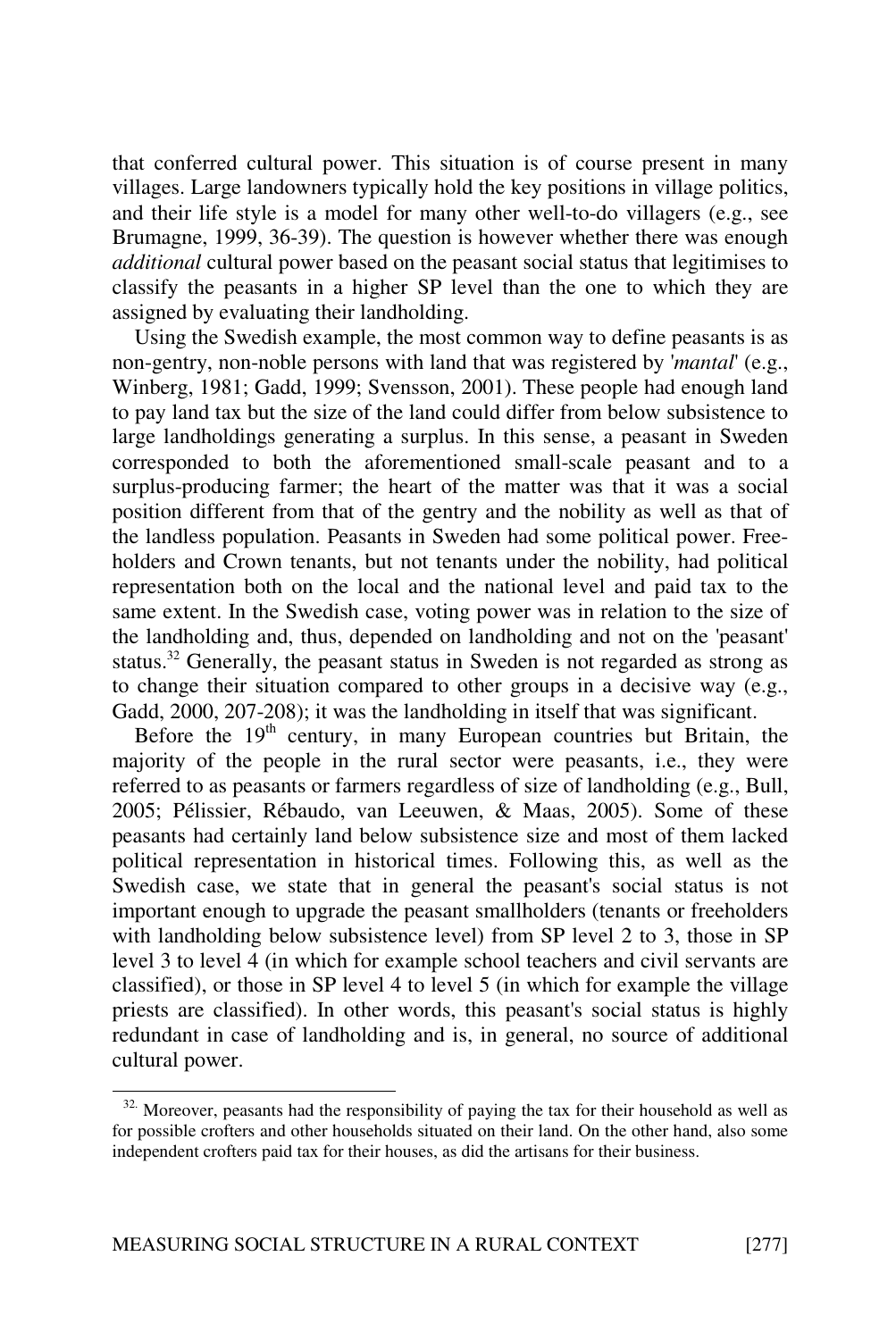#### 2.4.2. Sources of pure status

In this section, we aim to refine the pure status dimension and coding rules. In the SOCPO system the pure status dimension is used to code occupational titles that refer to nobility titles. Although there is no reference to economic power dimensions, persons for whom nobility (e.g., 'count') and prestige titles ('knight in the king's order') are recorded typically belonged to the highest economic classes of society. These are coded in SP level 5.

Apart from nobility and prestige titles, there are titles with a similar function but that do only refer to, say, a *lower level* of pure status. As a first subcategory we distinguish those titles that refer to *honorary functions and* occupations. These are prestigious tasks that were not a full-time occupation and did sometimes not result in much payment, if any. But for these functions typically only 'high-quality' people were asked. Good examples for Sweden are church board members (kyrkvärd) and regional judges (nämndeman). Mind there is quite some difference within this group, with some titles being very important (the rural judge), while others are only moderately important (the church board member). For the former category we add the coding rule that very important honorary functions and occupations can lead to an upgrade to SP level 5 in case it is combined with an SP level 4 code (e.g., in case the person is a school teacher or a farmer who is a self-sustainable proprietor). Mind that only an upgrade of one SP level is allowed. The logic behind this rule is that this additional cultural power cannot correct a situation that is inferior in terms of economic power. For example, even being a rural judge did not make a crofter (SP level 2) as independent as, for example, a proprietor who owned much land (SP level 4). The presence of a low SP level occupation suggests that the person had to perform other, less valuable, activities, and this indicates a social power situation that is not very advantageous. Consequently, a crofter who is at the same time a rural judge will be coded in SP level 3. Of course, these situations seldom occur – most persons with an honorary function or occupation will have large landholding or high-ranked occupations. For moderately important honorary functions and occupations we have a different rule. They can maximally be upgraded to SP level 4 (e.g., 'shoemaker and church board member'), unless there is other information that permits to code this person in SP level 5 (e.g., in case the landholding situation of this person fits to the conditions to be coded as SP level 5). Also for this category only an upgrade of one SP level is allowed.

As a second subcategory we distinguish titles that are simply personal prestige titles without any reference to a specific function or occupation.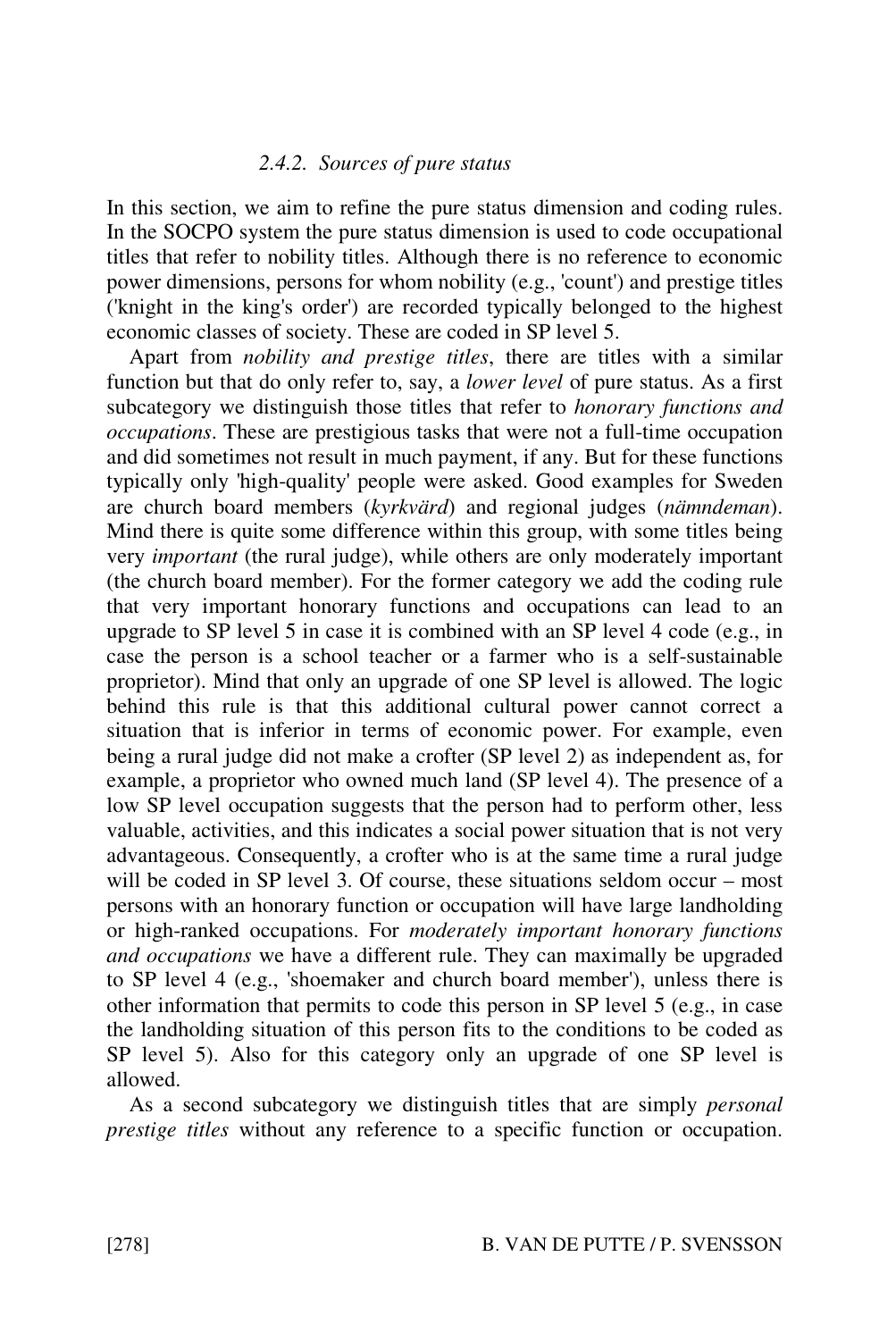Swedish titles such as 'herr' (Mister or Esquire), 'borgare' (burgher) and 'mademoiselle', belong to this category. For these personal prestige titles we apply the same rule as for moderately important honorary functions and occupations (maximally SP level 4, unless there is other information that leads to code this person in SP level 5). Mind that also for this category only an upgrade of one SP level is allowed. For example, a "carpenter's assistant" (SP level 2) for whom a personal prestige title is recorded, will only be assigned to SP level 3, as the personal prestige title is not strong enough to upgrade that person directly to SP level 4.

There is furthermore a variety of titles, such as 'poor', 'beggar' etc., that refer to low status positions. There are some difficulties with these titles. First, being poor is as such not a basic dimension of social power, rather a consequence of an absence of social power. It is only an indirect indicator. Secondly, being poor refers to a multitude of different situations. The poor may live in a poorhouse, be a permanent lodger or being lodger in different households almost every week. Some of the poor work, but in that case, usually an occupation can be found. Whatever the ambiguity of these titles, we think that the most adequate solution is to code them as unskilled (SP level 1).

The rules explained supra are applicable in case the pure status title is combined with another occupational title. If only an honorary title, function or occupation is mentioned, we code these directly in SP level 4. We assume that the persons that received these honorary qualifications disposed of many valuable qualities: being literate, being a member of a family that had a high esteem and was traditionally involved in these church and legal systems (some functions were for example de facto hereditary). Although there is no direct evidence that this cultural power was backed by a substantial amount of economic power, that is, that the person himself disposed of for example large landholding, it is clear that it is very likely that his or her social situation was different from that of ordinary crofters or tenants. Yet, for the same reason, it is impossible to assume that, for example, the rural judge had as much social power as those in SP level 5. Compared to the nobility, the additional cultural power was not large enough to directly evaluate that person as someone who was completely independent.<sup>33</sup>

 $33.$  We refined the categorisation of pure status in this way:  $3 =$  nobility (e.g., 'baron', hisco status code \_51, and important prestige titles 'knight in the order of the king', status code \_52);  $2 =$  very important honorary functions and occupations ('local judge', 12910, relation code 31); 1 = personal prestige titles (status code \_53) and moderately important honorary functions and occupations ('church board member', status code  $54$ ); 0 = negative pure status ('poor', 'beggar',…).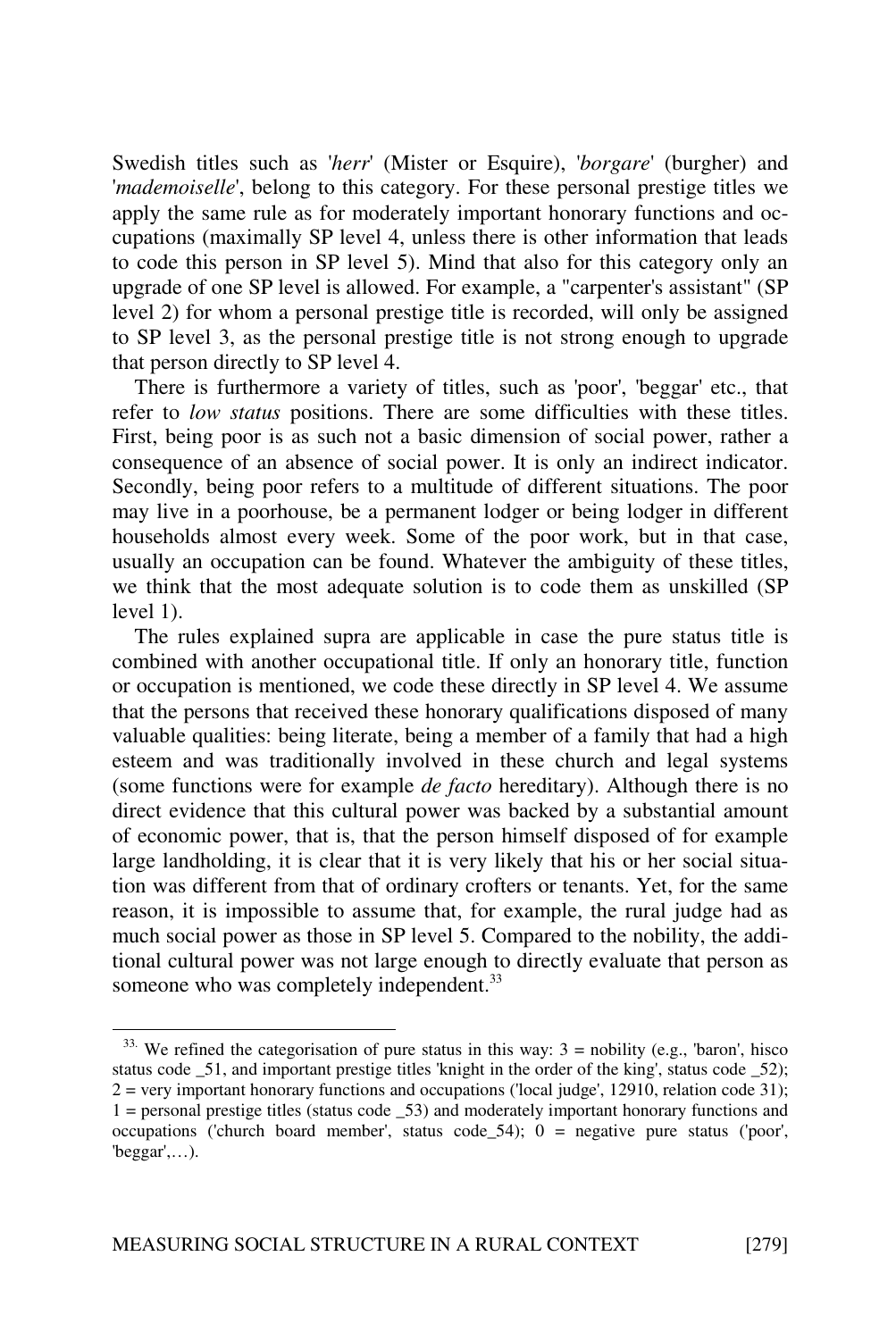# 3. TRY OUT ON THE SCANIAN PARISHES

In this section we implement the SOCPO scheme and its rules, following the arguments made earlier in the text, to a rural society. Our aim is to find out whether the result of this implementation is consistent with established patterns of societal development derived from an extensive research on this area (e.g., Bengtsson, 2000; Dribe, 2000; Lundh, 2002; Olsson, 2002; Svensson, 2006). Thus, the proposed procedure was applied to the Scanian parishes in southern Sweden.

#### 3.1. Data, sources, method

The data used comes from the Scanian Demographic Database (SDD) and concerns five parishes in Scania (Skåne), the most southern region of Sweden.<sup>34</sup> The database is based on family reconstitutions generated by both birth, marriage and death registers for the period 1646-1895. The demographic information is supplemented by information on landholding, ownership and type of holding from poll tax registers. These registers contain yearly information from 1766 to 1895. Furthermore, from 1813, catechetical examination registers are used that provide more evaluated information on household sizes and on external as well as internal migration.

In a lot of these sources occupational titles are frequent, e.g., marriage registers, birth and death registers, poll tax registers and examination registers. All in all 2,077 different standardised occupational titles were found. These were coded first into HISCO and then into the SOCPO system. Together with the information on landholding this forms the basis for a social stratification analysis.

Thus, data is available from the late  $17<sup>th</sup>$  century to 1895 (and even to 1922) for the parish of Kävlinge). We have sorted the data by demographic events taking place for the individuals, e.g., birth, marriage, 'outmigration', 'immigration' and death. To this a yearly "event", information on housing conditions and landholding, has been added. The data is structured somewhat different depending on the event studied: at an individual's birth, information

<sup>&</sup>lt;sup>34.</sup> The Scanian demographic database is a collaborative project between the Regional Archives in Lund and the Centre for Economic Demography, Lund University, headed by Tommy Bengtsson (www.ekh.lu.se/ed/EN/databases/sdd.asp).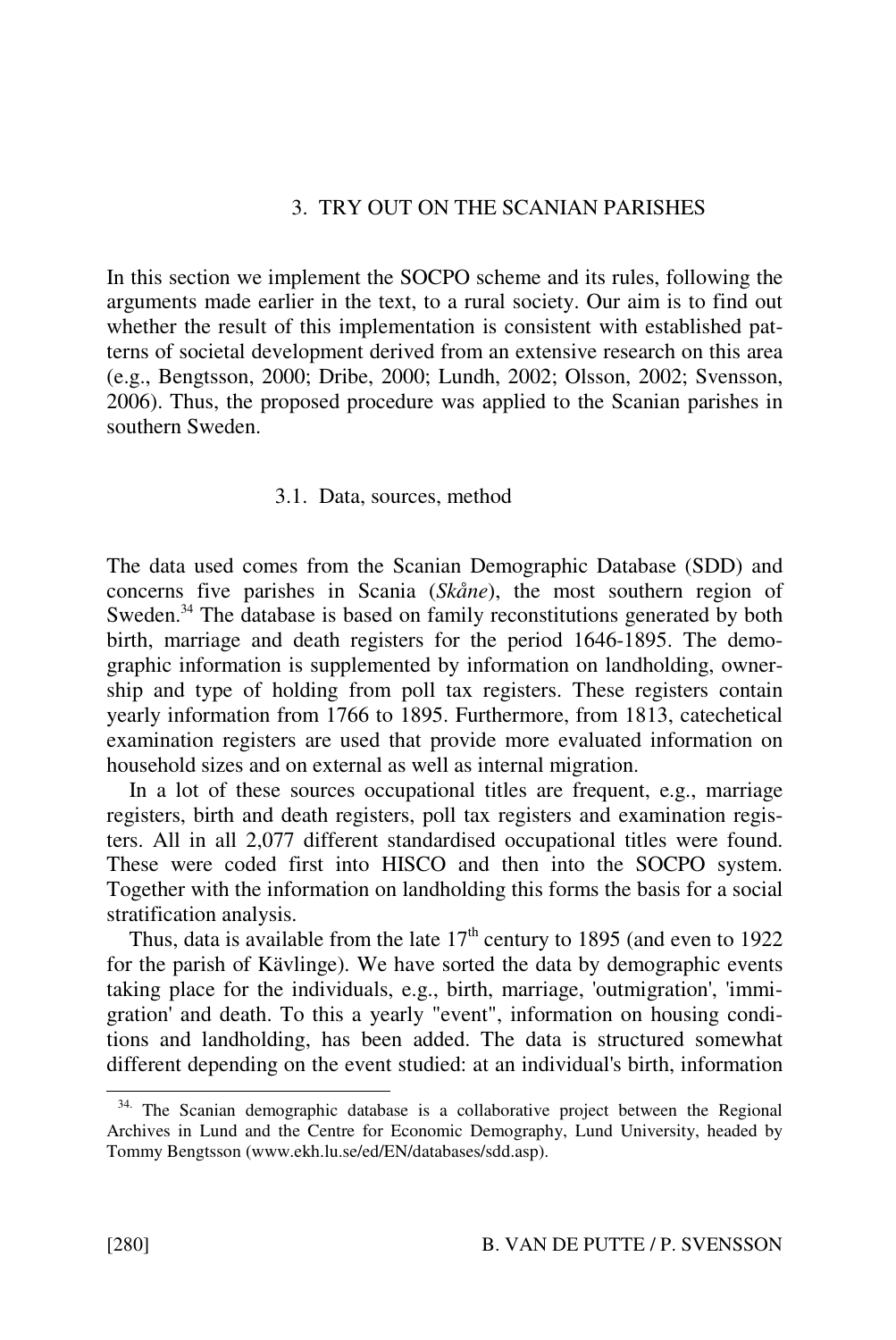on occupation and landholding of the father is recorded, while for the other events the information concerns the individual's own conditions. Moreover, since the different events refer to different sources, information on occupation for example, may vary. In the empirical part we will use some of the events and explicitly explain the reason for using these events when discussing social classification and social structure.

The five parishes are all situated in the western part of Scania, mainly on the plains although two of them are partly more wooded. Hence, grain production formed the most essential part of the economy in all parishes. The sample chosen reflects the different types of landownership that existed in Sweden; in two of the parishes, Hög and Kävlinge, freehold and crown land dominated while in the remaining three parishes, Halmstad, Kågeröd and Sireköpinge, noble land dominated. From 1850 onward, about half of the noble land in Sireköpinge was sold to peasants. This meant that although it legally still was noble land it was actually owned by peasant freeholders (Dribe & Olsson, 2006). The population increased over time, most marked in the  $19<sup>th</sup>$  century. In 1751 the five parishes had a population of slightly over 2,100 inhabitants and in the year 1900 there were almost 6,000 inhabitants (Palm Andersson, 2000).

The agricultural production was organised along the open-field system during the  $18<sup>th</sup>$  century but by the early  $19<sup>th</sup>$  century enclosures made way for individual management of the land. Besides the enclosures, the agricultural transformation contained the emergence of markets in land, labour and capital (Svensson, 2006). It eventually led to a social and economic differentiation of the population but the reliance on agriculture was still at hand in the mid-19<sup>th</sup> century. In the second half of the  $19<sup>th</sup>$  century things started to change in this respect. One of the parishes, Kävlinge, was transformed into a small industrial town with a sugar mill, a leather tannery, a railway station and other new workplaces. At the same time the other parishes were also affected by industrialisation but to a much lesser extent, and agricultural production remained the main provision for the inhabitants in these parishes (Svensson, ongoing research).

# 3.2. The Scanian social structure: differences and evolution over time

In this section we address two topics. First, we examine the differences in social structure between parishes characterised by different property rights.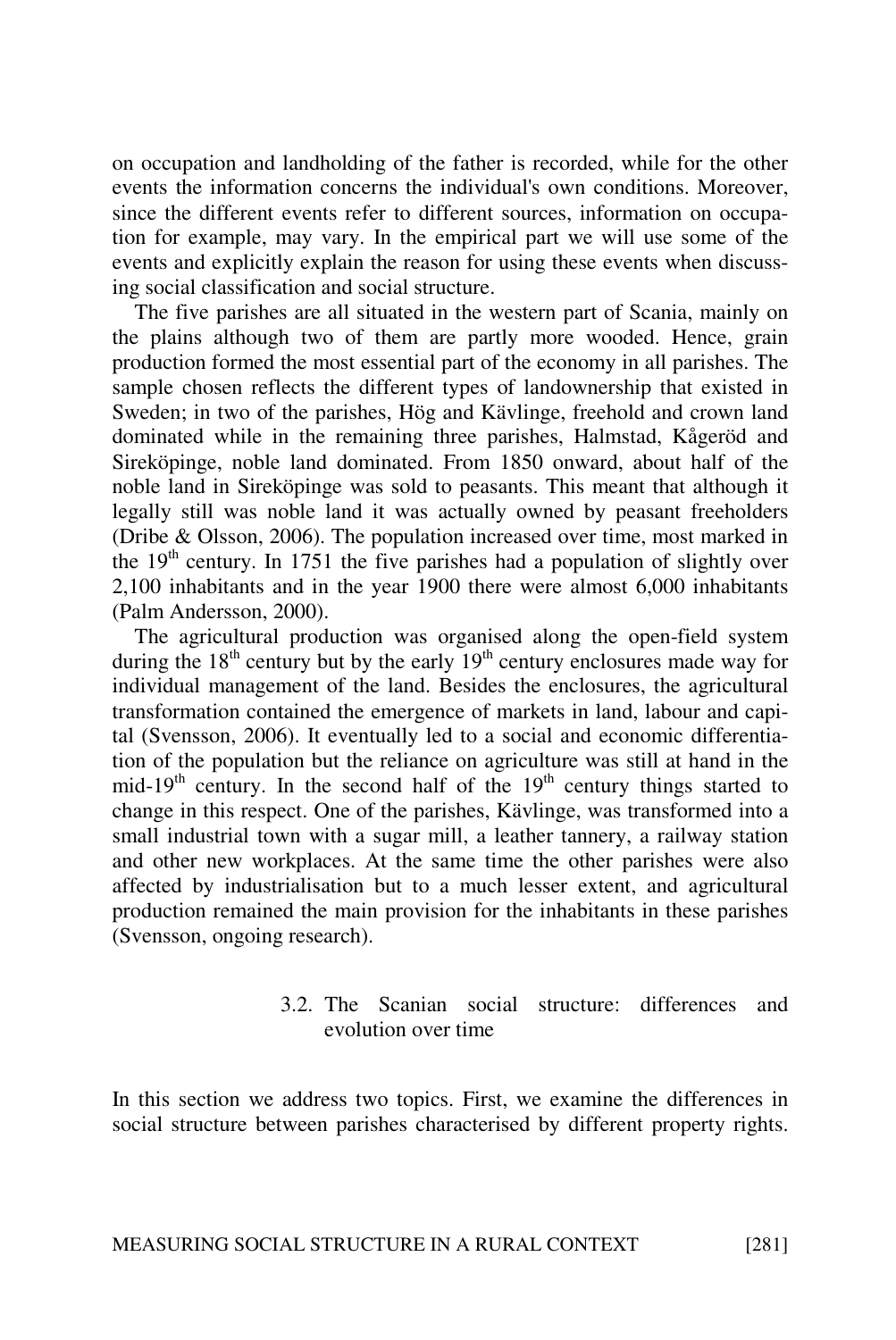By following the procedures dealt with in this article we would expect significant differences in terms of where the peasants end up in the classification, based on differences in property rights. Possible differences in work organisation on freehold land and manorial land will be displayed in the distribution of the lower SP levels. Secondly, we examine the evolution over time of the social structure in one of these parishes. We do this in order to understand the effects of the agricultural transformation, particularly the enclosure movement, and of industrialisation and urbanisation.

| SOCPO (merged)<br>landholding and<br>occupation) | Halmstad | Kågeröd | Hög  | Kävlinge | Sireköpinge |
|--------------------------------------------------|----------|---------|------|----------|-------------|
| SP level 5                                       | 1.7      | 1.2     | 4.3  | 3.4      | 1.7         |
| SP level 4                                       | 1.6      | 3.0     | 22.0 | 18.5     | 5.0         |
| SP level 3                                       | 20.2     | 20.1    | 4.3  | 10.2     | 16.2        |
| SP level 2                                       | 21.0     | 26.0    | 42.1 | 41.5     | 23.9        |
| SP level 1                                       | 55.5     | 49.8    | 27.4 | 26.5     | 53.3        |
| N                                                | 694      | 863     | 328  | 412      | 884         |

TABLE 3: FATHERS CODED BY OCCUPATION AND LANDHOLDING, EVENT: BIRTH OF FIRST CHILD, PERCENTAGES<sup>35</sup>

We start by looking at the social structure for the different parishes. Table 3 gives an overview of the variable for the five parishes for the fathers at the event of the first-born child. The first thing we observe is that the elite constituted a small fraction of the rural population. Thus, there were only a small number of owners with large landholdings, nobility, and non-manual super-skilled persons residing in the parishes. Next we find clear differences in the parishes with regards to SP level 3 and 4 (Skilled and Middle class respectively). While SP level 4 constitutes a large part of the population in Hög and Kävlinge it is only a small part of the population in the other three parishes, and vice versa for SP level 3. This is due to the differences in property rights among the landholders in the different parishes. Freeholders and crown tenants with at least subsistence production dominate in level 4 while manorial tenants dominate level 3. Despite the clear differences in property rights among the peasants, there are still some individuals to be found in level 4 in Halmstad, Sireköpinge and Kågeröd. These are mainly very large landholding manorial tenants while the individuals in level 3 found in Hög and

<sup>35.</sup> Data source: Scanian Demographic Database.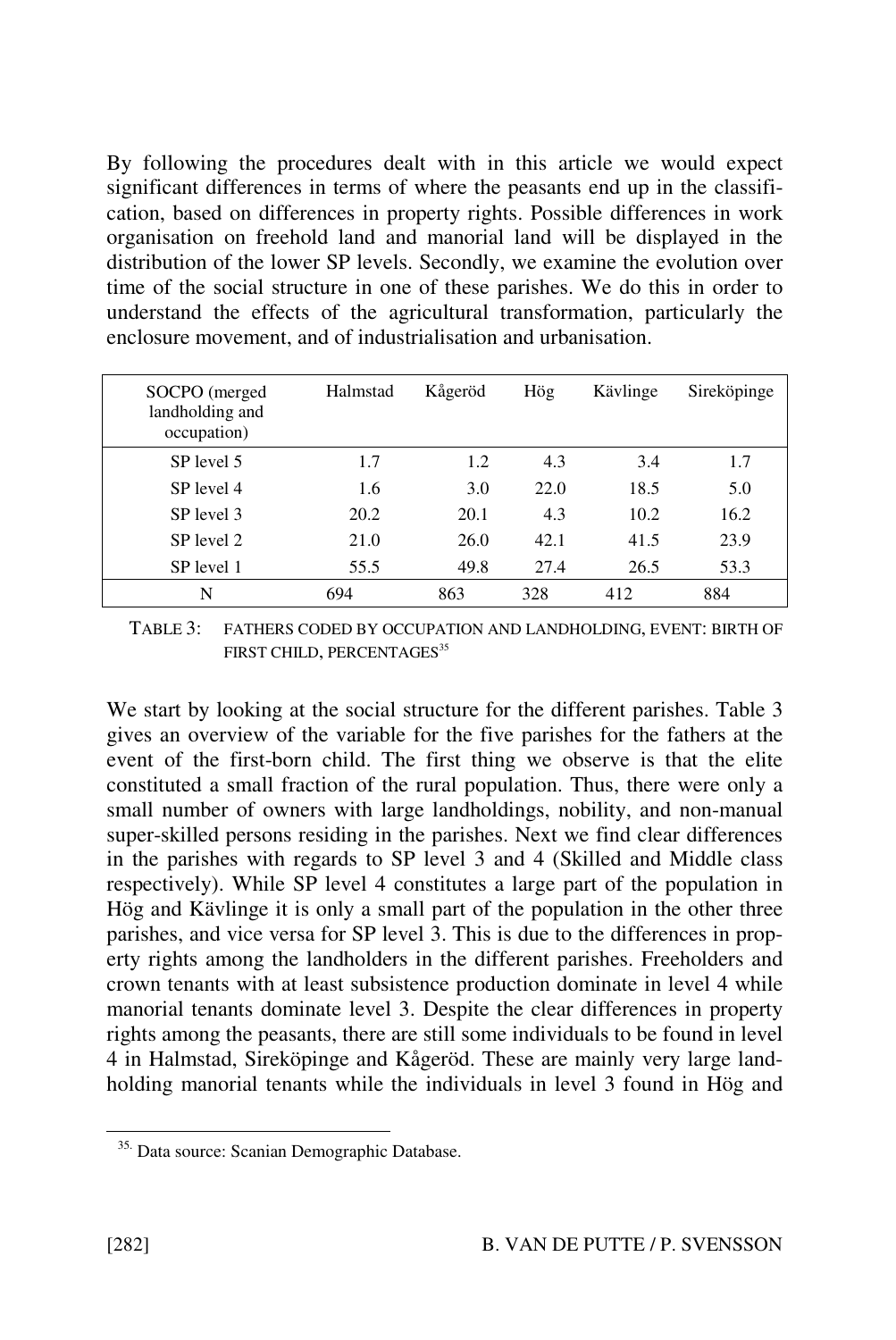Kävlinge mainly are artisans. Finally, the higher share in SP level 3 for Kävlinge as compared to Hög, is to some extent related to the urbanisation and industrialisation at the end of the  $19<sup>th</sup>$  century (refer to the following section).

Another major difference is the high proportion of SP level 2 for the freeholders' parishes Hög and Kävlinge. The reason for this is that the commercialisation of the peasant economy and the emerging land market in these parishes created a more differentiated social structure in landholding. As a result, there is a quite high number of smallholders. In Hög, these peasants made up for 32% of SP level 2, in Kävlinge this percentage was lower (about 15%). This pattern of division of farms on freehold land but not on manorial land, is confirmed in other studies on this area and other areas of Sweden (Fridlizius, 1979; Gadd, 2000; Svensson, 2006). Secondly, in the freeholders' parishes there was a high number of soldiers. In Hög, about 30% of SP level 2 were soldiers and Kävlinge had about the same proportion. The lack of soldiers in the manorial parishes has to do with the organisation of the army where freeholders and crown tenants provided for soldiers as a way of paying their taxes, while noble land was tax-exempted.<sup>36</sup> Thirdly, there were many cottagers ('husmän'). In Hög about 30% of SP level 2 were cottagers. In Kävlinge there were 34.5% cottagers, and, on top of that about 7% crofters. However, these groups were also present in the manorial parishes.

Finally, we examine the evolution of the social structure in Kävlinge in some more detail. Table 4 shows the social structure for three different periods of time: the  $17<sup>th</sup>$  and 18th centuries, the  $19<sup>th</sup>$  century, and the turn of the  $20<sup>th</sup>$  century. The first period is mainly the pre-transitional agrarian economy, i.e., the traditional economy based on village community and the open-field system. The second period is characterised by the agricultural transformation including enclosures and a general commercialisation. Finally the third period is the period of urbanisation and industrialisation, also within Kävlinge itself. Two major changes are discernible: the diverging patterns of SP level 1 and SP level 2 and the growth of SP level 3 over time.

The main change between the first and the second period is the increase of SP level 2 and the decline of SP level 1. In the first period SP level 2 was dominated by soldiers while SP level 1 consisted of landless workers to a large degree. During the agricultural transformation and particularly as an effect of the enclosures this changed. First, after the enclosures there were

<sup>&</sup>lt;sup>36.</sup> The tax exemption on noble land was in reality, of course, only applicable to the owner of the land, the landlord. Tenants on manorial land paid rent to the landowner, before the 1850s most often in the form of labour and thereafter increasingly in money (Olsson, 2005).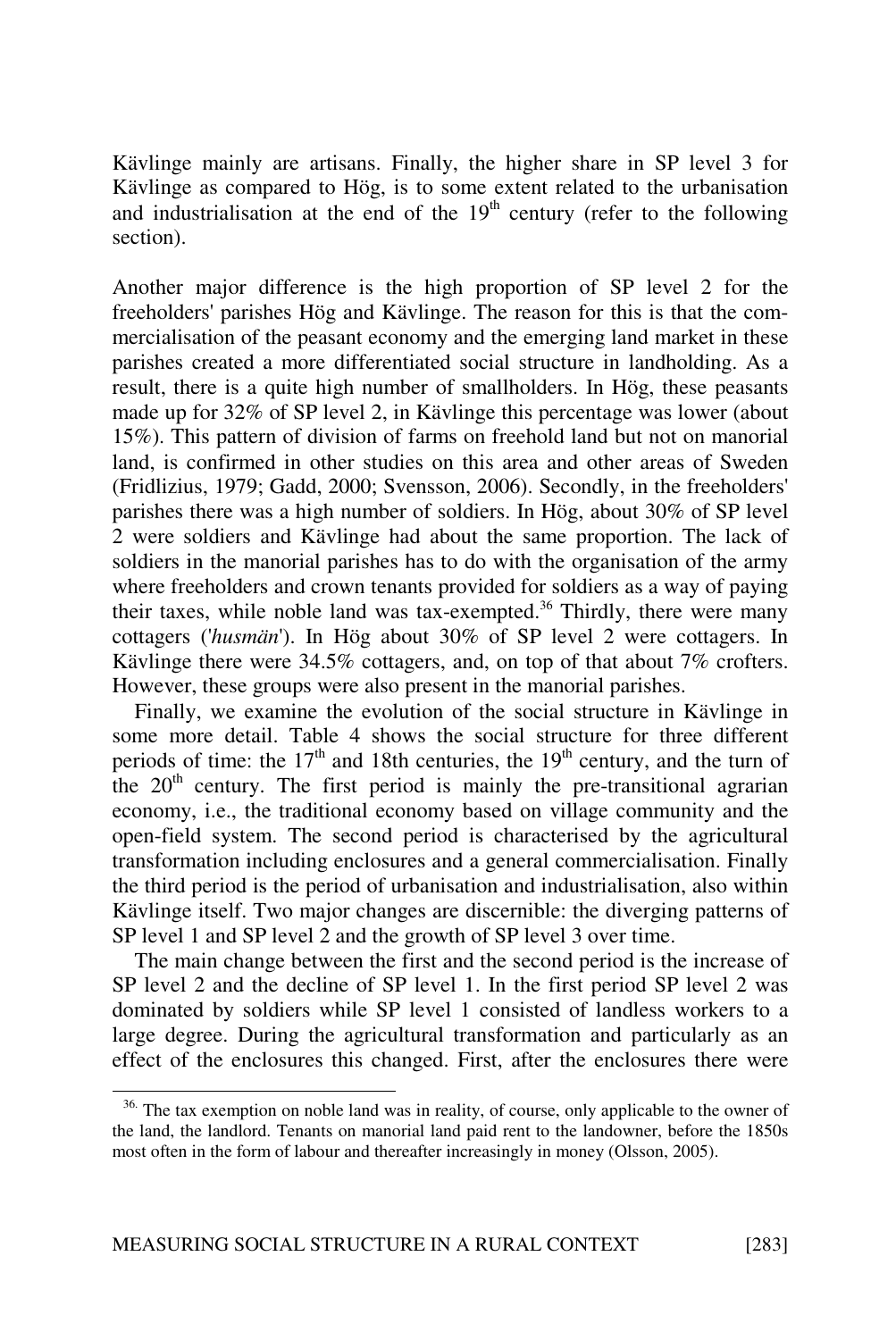more frequent divisions of farms. Some of these farms were so small that they could no longer support a family (Svensson, 2001). The growth of the smallholders is one explanation for the growth in SP level 2. Secondly, the enclosures also opened up possibilities of selling very small plots of land, not registered in the poll tax registers, where crofters and cottagers resided with either work obligations or money payment to the peasant. Thus enclosures enhanced the opportunity for the landless to acquire a small plot of land (Svensson, 2006). In the second period, there are more cottagers (+ 5%, not within the SP level but in terms of the total group), soldiers  $(+ 6\%)$  and crofters  $(+ 7\%)$  (all coded as SP level 2), as well as more peasants ' $\partial b\omega'$  (+ 20%, coded in SP level 2, 3 or 4).

| SOCPO by merged landholding and<br>occupational information | 1610-1800 | 1800-1880 | 1881-1920 |
|-------------------------------------------------------------|-----------|-----------|-----------|
| SP level 5                                                  | 6.7       | 2.1       | 2.3       |
| SP level 4                                                  | 19.0      | 19.6      | 20.0      |
| SP level 3                                                  | 4.9       | 7.8       | 23.1      |
| SP level 2                                                  | 31.7      | 51.2      | 30.0      |
| SP level 1                                                  | 37.7      | 19.4      | 24.6      |
| N                                                           | 284       | 434       | 130       |

TABLE 4: EVOLUTION OF THE SOCIAL STRUCTURE IN KÄVLINGE, FATHERS OCCUPATION AT BIRTH OF FIRST CHILD, PERCENTAGES<sup>37</sup>

From the second to the third period the work organisation changed again in the agrarian economy. Cottagers and crofters were replaced by workers (Svensson & Adler, 2002). At the same time the SP level 1 increased, mainly because of the emergence of workers in industry. The total change was an increase in workers (14%) and a decline of SP level 2 for cottagers (− 17%) and crofters (− 6%). The most marked difference is, however, the increase in SP level 3. This change is related to the industrialisation and urbanisation of Kävlinge. The increase is diverse, with bricklayers  $(+3\%)$ , tailors  $(+3\%)$ , smiths  $(+ 2\%)$  and carpenters  $(+ 3\%)$  as some examples of emerging groups.

<sup>37.</sup> Data source: Scanian Demographic Database.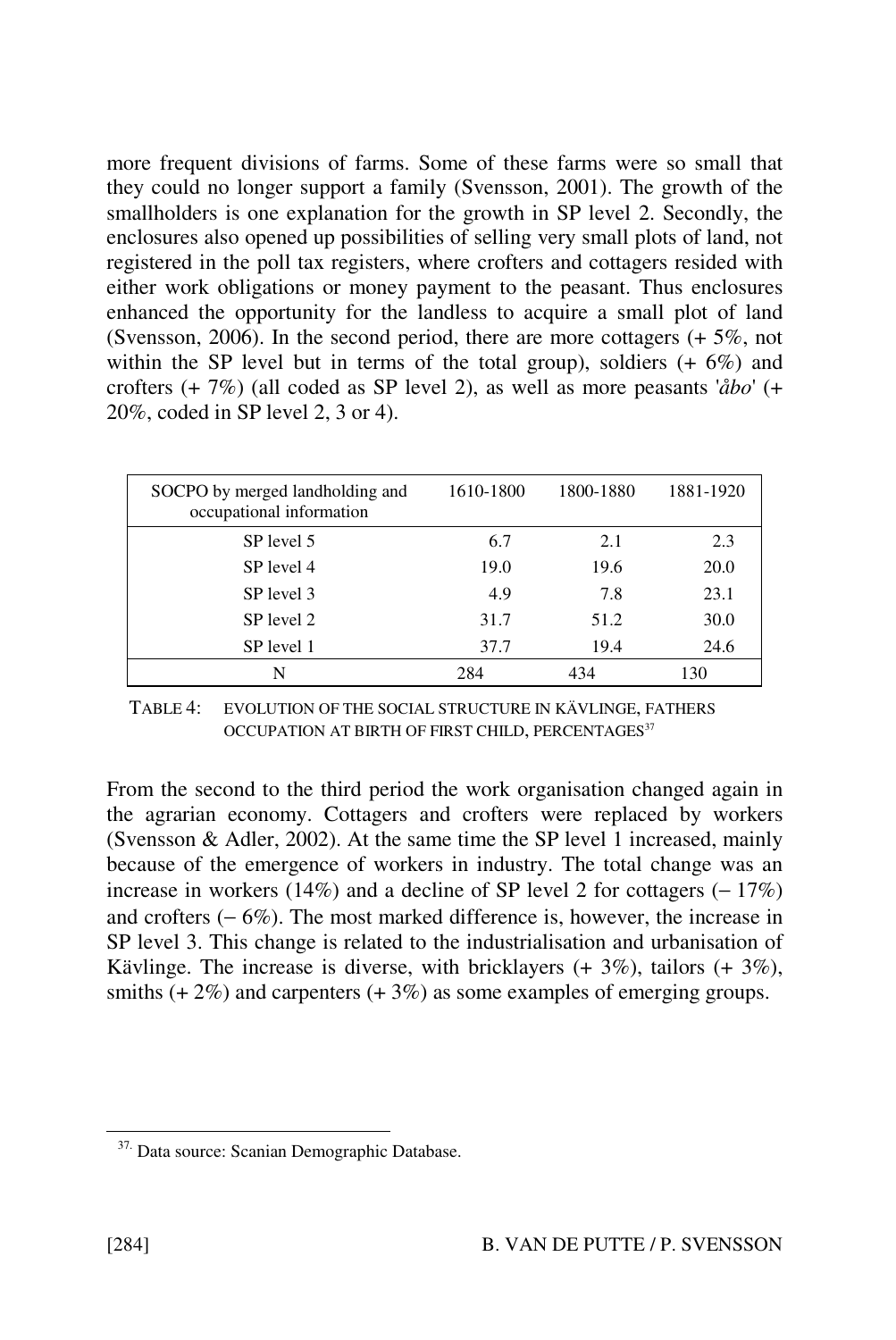# 4. CONCLUSION AND DISCUSSION

In this paper, we aimed to provide a methodological tool to accommodate the comparative analysis of social and marital mobility, and of any research that uses class as a key concept. More specifically, we proposed some solutions to cope with the rural context problem. Our strategy was based on the SOCPO scheme (Van de Putte & Miles, 2005) to which we added additional rules. The solution to the context problem presented here is a general solution, that is, it is framed in general terms. Yet, in order to apply this procedure, much knowledge on the context is required. But we do hope that the proposed procedures can guide the local researcher to code his or her data into a framework that allows class-based comparative research. However, it remains an open question whether the scheme is useful for all possible types of rural regions.

The application on the Scanian villages was, in se, not problematic. All problems concerning the underlying class dimensions (such as the use of information on landholding in the SOCPO scheme) could be solved. Although this was far from a routine job, we did not really encounter major theoretical problems. The advantage of the SOCPO scheme is precisely that it explicitly discusses the underlying dimensions of the social structure, rather than just assigning occupations to classes, and consequently this offered a solid basis to discuss new issues that emerged when applying the scheme to the rural context.

Are there limits to the application of the scheme? First, there is the question about the use of it for non-class-based analysis. This question relates to our decision not to include sector as a class dimension. Of course, this does not imply that the sector is never important in analysis. If one thinks that the sector rather than social power is important to explain a phenomenon, it can, of course, be useful to include it into analysis. It goes without saying that, for example in the analysis of mortality, if one wants to have variables in an analysis that control for class and sector in order to measure the effect of parish, neighbourhood or whatever variable on mortality, the SOCPO scheme can be extended. Researchers interested in the importance of the sector can always make subdivisions within each SP level (e.g., SP level 4A: nonagricultural middle class, SP level 4B: agricultural middle class). But as soon as one is interested in class as such, we think this is not the procedure to follow.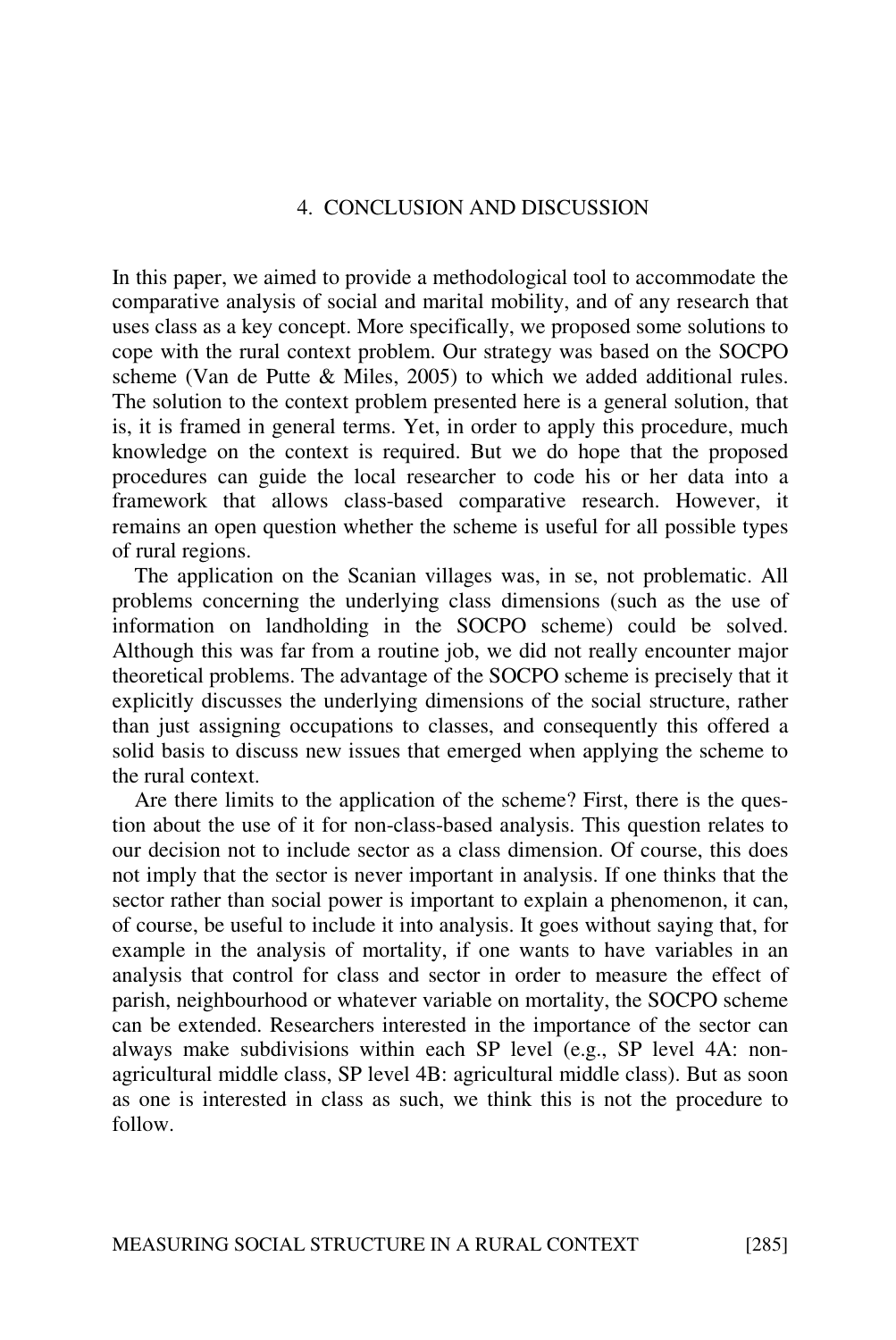Secondly, what about the application of the proposed classification in databases that have less rich information, e.g., on landholding? In that case, the scheme will produce more noise in the results. If farmers are not very numerous, this will not be too problematic. Yet, the noise will be quite strong if there are many farmers, and it will lead to strongly biased results. There are, perhaps, some alternatives for individual-based landholding information. The average landholding in a given area and period can be used to evaluate the landholding of farmers. Of course, it is clear that in many cases the results will still be strongly biased. For sure, at least a bias control procedure for the farmers should be applied if no individual based landholding information is available.

#### ABBREVIATIONS

| EGP             | Erikson, Goldthorpe & Portocarero                               |
|-----------------|-----------------------------------------------------------------|
| <b>HISCLASS</b> | <b>Historical International Social Class Scheme</b>             |
| <b>HISCO</b>    | Historical International Standard Classification of Occupations |
| <b>SDD</b>      | Scanian Demographic Database                                    |
| <b>SOCPO</b>    | social power                                                    |
| <b>SP</b>       | Social Power                                                    |

#### BIBLIOGRAPHY

#### Sources

#### **Databases**

Scanian Demographic Database (SDD), www.ekh.lu.se/ed/EN/databases/sdd.asp

#### **Literature**

- ALLEN (R.C.), Enclosure and the Yeoman: The Agricultural Development of the South Midlands, 1450-1850, Oxford, 1992.
- ALMQUIST (E.), "Labour Specialization and the Irish Economy in 1841: an Aggregate Occupational Analysis", The Economic History Review, New Series, XXXVI, 1983, no. 4, pp. 506-517.
- ALTER (G.), The influence of social stratification on marriage in nineteenth century Europe: Verviers, Belgium, 1844-1845, senior thesis University of Pennsylvania, s.l., 1978.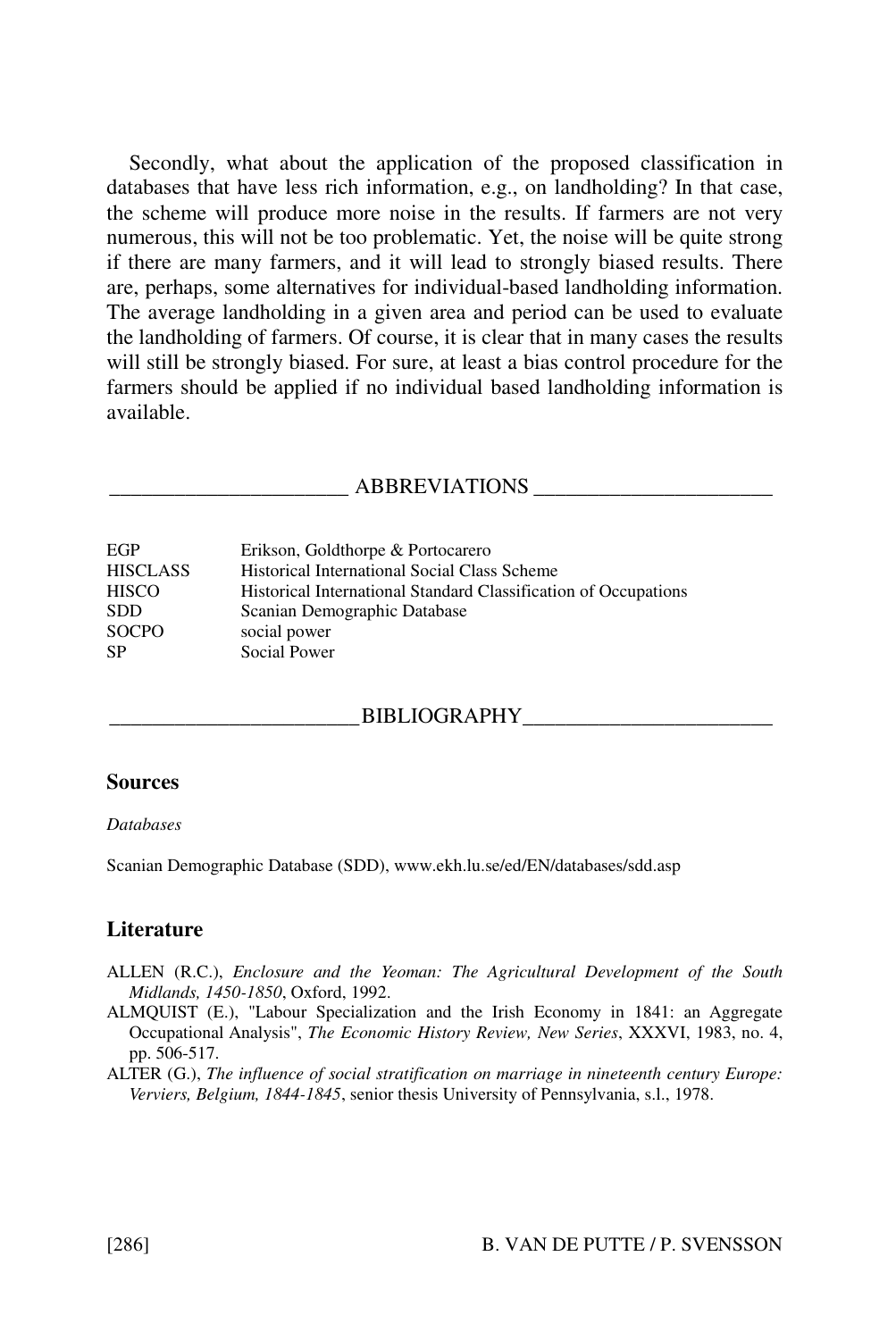- BÉAUR (G.), "Land Accumulation, Life Course, and Inequalities among Generations in Eighteenth-century France: the Winegrowers from the Chartres Region", History of the Family, III, 1998, pp. 285-302.
- BENGTSSON (T.), "Inequality in Death: Effects of the Agrarian Revolution in Southern Sweden, 1765-1865" in: T. BENGTSSON & O. SAITO, Population and Economy. From Hunger to Modern Economic Growth, Oxford, 2000, pp. 301-333.
- BENGTSSON (T.), "Living Standards and Economic Stress" in: T. BENGTSSON, C. CAMPBELL, & J.Z. LEE, Life under Pressure. Mortality and Living Standards in Europe and Asia, 1700-1900, Cambridge MA 2004, pp. 27-59.
- BENGTSSON (T.) & DRIBE (M.), "New Evidence on the Standard of Living in Sweden During the Eighteenth and Nineteenth Centuries: Long-Term Development of the Demographic Response to Short-Term Economic Stress" in: R.C. ALLEN, T. BENGTSSON, & M. DRIBE (eds.), Living Standards in the Past. New Perspectives on Well-Being in Asia and Europe, Oxford, 2005, pp. 341-372.
- BLUM (J.), The End of the Old Order in Rural Europe, Princeton, 1978.
- BONNEUIL (N.) & ROSENTAL (P.A.), "Changing Social Mobility in Nineteenth-century France", Historical Methods, XXXII, 1999, no. 2, pp. 53-74.
- BOUCHARD (G.), Tous les métiers du monde. Le traitement des données professionnelles en histoire sociale, Laval, 1996.
- BRAUDEL (F.), Capitalism and Material Life, 1400-1800, London, 1984.
- BRUMAGNE (W.), Leefdaal 1780-1855. De moeilijke geboorte van een nieuwe tijd, Leuven, (Belgisch Centrum voor Landelijke Geschiedenis nr. 121), 1999.
- BULL (H.), "Deciding whom to Marry in a Rural Two-class Society: Social Homogamy and Constraints in the Marriage Market in Rendalen, Norway, 1750-1900", International Review of Social History, supplement 13, L, 2005, pp. 43-65.
- CARLSSON (G.), Social Mobility and Class Structure, Lund, 1969.
- CROSSICK (G.), An artisan elite in Victorian society, London, 1978.
- DANIELS (C.), "'Wanted: a Blacksmith who Understands Plantation Work': Artisans in Maryland, 1700-1810", The William and Mary Quarterly, L, 1993, no. 4, pp. 742-767.
- DE VRIES (J.), "Peasant Demand Patterns and Economic Development: Friesland, 1550- 1750" in: W.N. PARKER & E.L. JONES, European Peasants and Their Markets. Essays in Agrarian Economic History, Princeton, 1975, pp. 205-268.
- DE VRIES (J.), "The Transition to Capitalism in a Land without Feudalism" in: P. HOPPENBROUWERS & J.L. VAN ZANDEN (eds.), Peasants into Farmers? The Transformation of Rural Economy and Society in the Low Countries (Middle Ages-19<sup>th</sup> century), Turnhout, 2001, pp. 67-84.
- DHAENE (L.), Boeren en burgers, Zingem, 1986.
- DRIBE (M.), Leaving Home in a Peasant Society. Economic Fluctuations, Household Dynamics and Youth Migration in Southern Sweden, 1829-1866, Lund, 2000.
- DRIBE (M.) & OLSSON (M.), "Spelade äganderätten någon roll? Om friköp av frälsejord i Skåne under 1800.talet" in: M. OLSSON, S. SKANSJÖ & K. SUNDBERG, Gods och bönder från medeltid till nutid. Kontinuitet genom omvandling på Vittskövle och andra skånska gods, Lund, 2006, pp. 172-197.
- DURANTON (G.), "Labor Specialization, Transport Costs, and City Size", Journal of Regional Science, XXXVIII, 1998, no. 4, pp. 553-573.
- ELLIS (F.), Peasant Economics: Farm Households and Agrarian Development, Cambridge, 1988.
- ERIKSON (R.) & GOLDTHORPE (J.), The Constant Flux. A Study of Class Mobility in Industrial Societies, Oxford, 1992.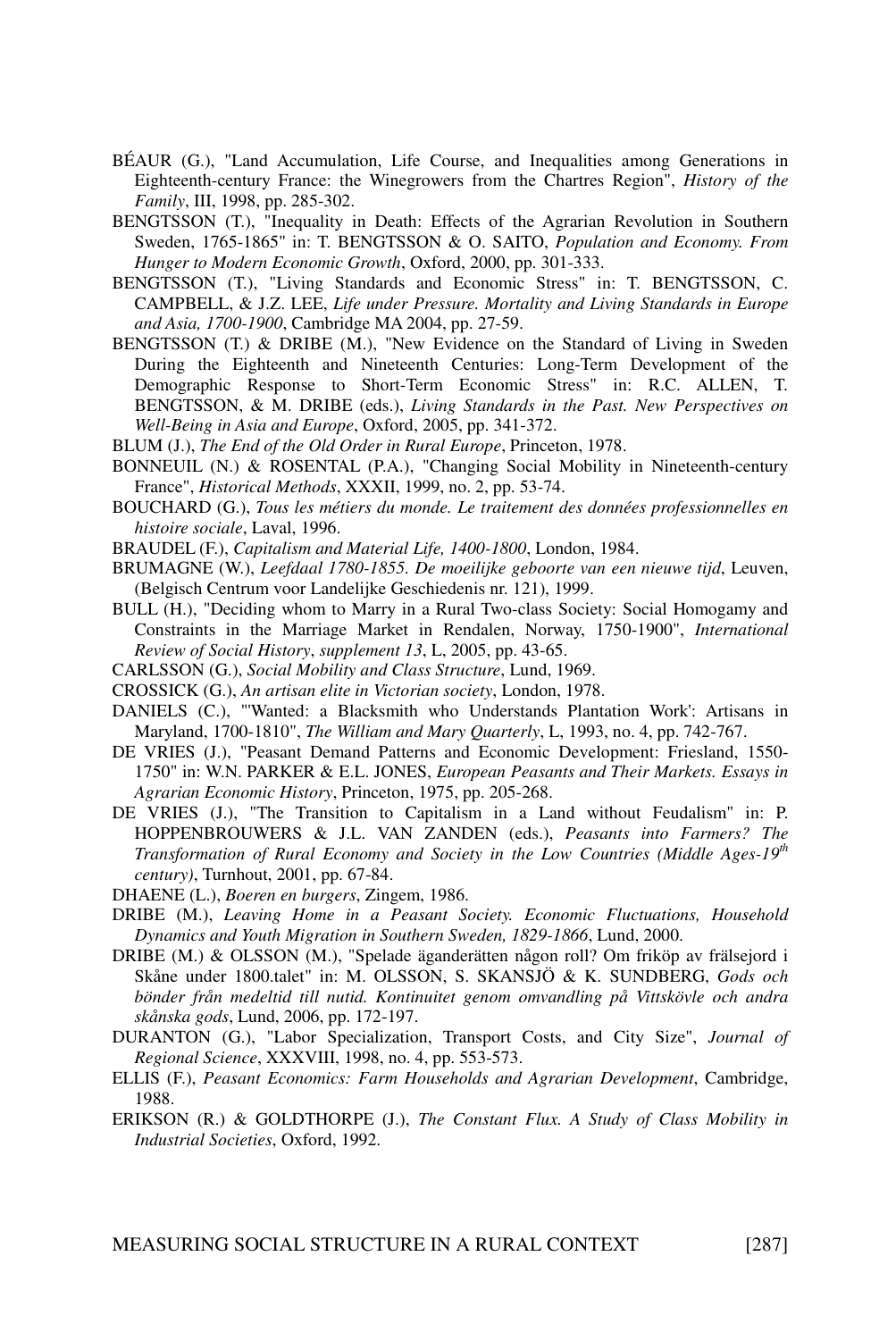- FENOALTEA (S.), "Risk, Transactions Costs and the Organization of Medieval Agriculture", Explorations in Economic History, XIII, 1976, no. 2, pp. 129-151.
- FRIDLIZIUS (G.), "Population, Enclosure, and Property Rights", Economy and History, XXII, 1979, no. 3, pp. 3-37.
- FROOMKIN (J.) & JAFFE (A.), "Occupational Skill and Socioeconomic Structure", The American Journal of Sociology, LIX, 1953, no. 1, pp. 42-48.
- GADD (C.-J.), Självhushåll eller arbetsdelning? Svenskt lant- och stadshantverk ca 1400- 1860, Göteborg, 1991.
- GADD (C.-J.), "Detta är bakgrunden. Svenskt jordbruk och svensk statistik i slutet av 1700 talet" in: U. JORNER, Svensk jordbruksstatistik 200 år, Statistiska centralbyrån, Stockholm, 1999, pp. 11-28.
- GADD (C.-J.), Den agrara revolutionen 1700-1870, Det svenska jordbrukets historia del 3, Stockholm, 2000.
- GOBYN (R.), "Onderzoek naar de beroepskeuze van de bevolking van een Vlaamse plattelandsstad tussen 1862 en 1914: Tielt. Nieuwe evaluatie en benadering van bronnen", Belgisch Tijdschrift voor Nieuwste Geschiedenis, XI, 1980, 3, pp. 339-388.
- GRANLUND (J.), "Arbetsorganisation: Landsbygden" in: A. LINDBLOM, Arbetaren i helg och söcken. Kulturhistoriska studier, del II. Vardag och fest. Den svenska arbetarklassens historia, Stockholm, 1944, pp. 61-114.
- JASPERS (L.) & STEVENS (C.), Arbeid en tewerkstelling in Oost-Vlaanderen op het einde van het Ancien Régime. Een socio-professionele en demografische analyse, (Kultureel Jaarboek voor de provincie Oost-Vlaanderen. Bijdragen. Nieuwe Reeks no. 23), Gent, 1985.
- JOHANSEN (H.C.), "The Standard of Living in Denmark in the Eighteenth and Early Nineteenth Centuries" in: R.C. ALLEN, T. BENGTSSON, & M. DRIBE, Living Standards in the Past. New Perspectives on Well-being in Asia and Europe, Oxford, 2005, pp. 307- 317.
- KUCZYNSKI (J.), Het ontstaan van de arbeidersklasse, s.l., 1967.
- LEENDERS (G.), "De beroepsstructuur op het platteland tussen Antwerpen en Brussel (1702- 1846)" in: J. CRAEYBECKX & F. DAELEMAN, Bijdragen tot de geschiedenis van Vlaanderen en Brabant. Sociaal en economisch I, Brussel, 1983, pp. 167-228.
- LIS (C.) & SOLY (H.), Armoede en kapitalisme in pre-industrieel Europa, Antwerpen/Weesp, 1986.
- LUNDH (C.), "Husmän och torpare vid Duveke gods 1766-1894" in: C. LUNDH & K. SUNDBERG, Gatehus och gatehusfolk i skånska godsmiljöer, Lund, 2002, pp. 109-142.
- LUNDH (C.), "The Social Mobility of Servants in Rural Sweden, 1740-1894", Continuity and Change, XIV, 1999, no. 1, pp. 57-89.
- MAAS (I.) & VAN LEEUWEN (M.), "Total and Relative Endogamy by Social Origin: a First International Comparison of Changes in Marriage Choices during the Nineteenth Century", International Review of Social History, supplement 13, L, 2005, pp. 275-295.
- MARFANY (J.), "Choices and constraints: marriage and inheritance in eighteenth- and early nineteenth-century Catalonia", Continuity and Change, XXI, 2006, no. 1, pp. 73-106.
- MCCLOSKEY (D.), "The Persistence of English Common Fields" in: W.N. PARKER & E.L. JONES, European Peasants and Their Markets. Essays in Agrarian Economic History, Princeton, 1975, pp. 73-119.
- NEESON (J.), Commoners: Common Right, Enclosure and Social Change in England, 1700- 1820, Cambridge, 1993.
- OLSSON (M.), Storgodsdrift. Godsekonomi och arbetsorganisation i Skåne från dansk tid till mitten av 1800-talet, Lund, 2002.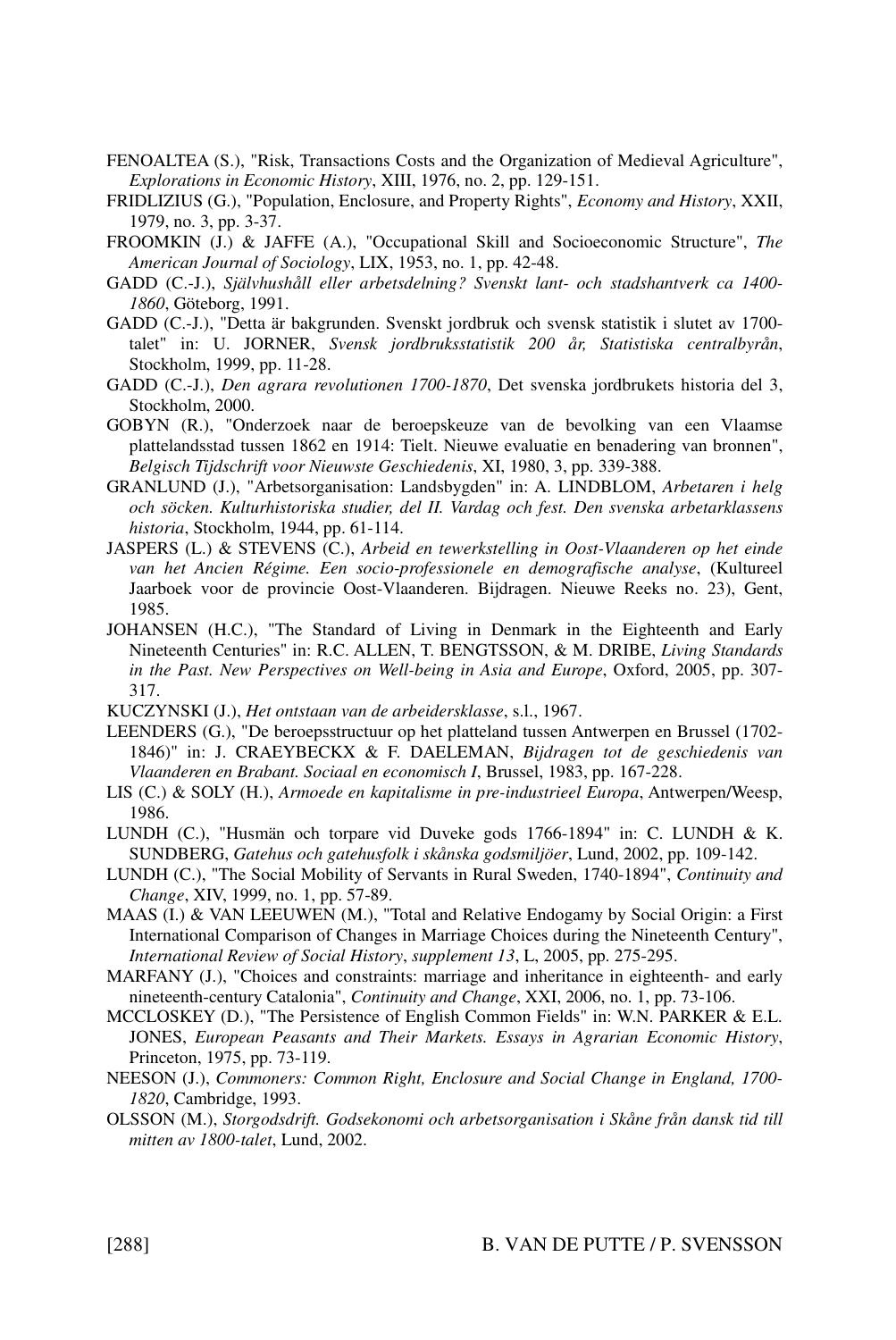- OLSSON (M.), Skatta dig lycklig. Jordränta och jordbruk i Skåne 1660-1900, Hedemora, 2005.
- OLSSON (M.) & SVENSSON (P.), "Agricultural Production in Southern Sweden 1700-1860" in: M. OLSSON & P. SVENSSON, Production and Productivity in European Agriculture in a Historical Context, Turnhout, forthcoming.
- OVERTON (M.), Agricultural Revolution in England. The Transformation of the Agrarian Economy 1500-1850, Cambridge, 1996.
- PALM ANDERSSON (L.), Folkmängden i Sveriges socknar och kommuner 1571-1997. Med särskild hänsyn till perioden 1571-1751, Göteborg, 2000.
- PÉLISSIER (J.-P.), RÉBAUDO (D.), VAN LEEUWEN (M.), & MAAS (I.), "Migration and Endogamy According to Social Class: France: 1803-1986", International Review of Social History, supplement 13, L, 2005, pp. 219-246.
- PENN (R.), Class, power and technology. Skilled workers in Britain and America, Cambridge, 1990.
- ROSÉN (U.), Himlajord och handelsvara. Ägobyten av egendom i Kumla socken 1780-1880, Lund, 1994.

RÖSENER (W.), The Peasantry of Europe, Oxford, 1994.

- SAVAGE (M.), "Social Mobility and Class Analysis: a New Agenda for Social History?", Social history, XIX, 1994, no. 1, pp. 69-79.
- SCHÜREN (R.), Soziale Mobilität: Muster, Veränderungen und Bedingungen im 19. und 20. Jahrhundert, St Katharinen, 1989.
- SCHÜREN (R.), "Intergenerational occupational and marital mobility in German cities in the nineteenth and early twentieth century" in: A. MILES & D. VINCENT (eds.), Building European society. Occupational change and social mobility in Europe. 1840-1940, Manchester/New York, 1993, pp. 68-91.
- SCOTT (J.), "Social class and Stratification", Acta Sociologica, XLV, 2002, no. 1, pp. 23-35.
- SCOTT (T.) (ed.), The Peasantries of Europe From the Fourteenth to the Eighteenth Centuries, London and New York, 1998.
- SMITH (A.), An Inquiry into the Nature and the Causes of the Wealth of Nations, New York, 1937 [1776].
- SOMMARIN (E.), Det skånska jordbrukets ekonomiska utveckling 1801-1914, del 2-3, Skrifter utgivna av de skånska hushållningssällskapen med anledning av deras hundraårsjubileum år 1914, Lund, 1939.
- SVENSSON (P.), Agrara entreprenörer. Böndernas roll i omvandlingen av jordbruket i Skåne ca 1800-1870, Lund, 2001.
- SVENSSON (P.), "Peasants and Entrepreneurship in the Nineteenth Century Agricultural Transformation of Sweden", Social Science History, XXX, 2006, no. 3, pp. 387-429.
- SVENSSON (P.) & ADLER (J.), Social Structure and Social Mobility in Southern Sweden, 1751-1894, Paper presented at the annual meeting of the SSHA, St. Louis, 2002.
- THIJS (A.), "Bij de geboorte van een mythe: de 'relatieve voorspoed' van de Vlaamse plattelandsbevolking tijdens de periode van de proto-industrialisering", Bijdragen tot de Geschiedenis, LXV, 1982, pp. 167-177.
- THOEN (E.), "A 'Commercial Survival Economy' in Evolution. The Flemish Countryside and the Transition to Capitalism (Middle Ages-19th Century)" in: P. HOPPENBROUWERS & J.L. VAN ZANDEN, Peasants into Farmers? The Transformation of Rural Economy and Society in the Low Countries (Middle Ages-19th Century) in Light of the Brenner Debate, (Corn Publication Series 4), Turnhout, 2001, pp. 102-157.
- TSUYA (N.) & KUROSU (S.), "Mortality and Household in Seven Liaodong Populations 1749-1909" in: T. BENGTSSON, C. CAMPBELL, & J.Z. LEE, Life under Pressure.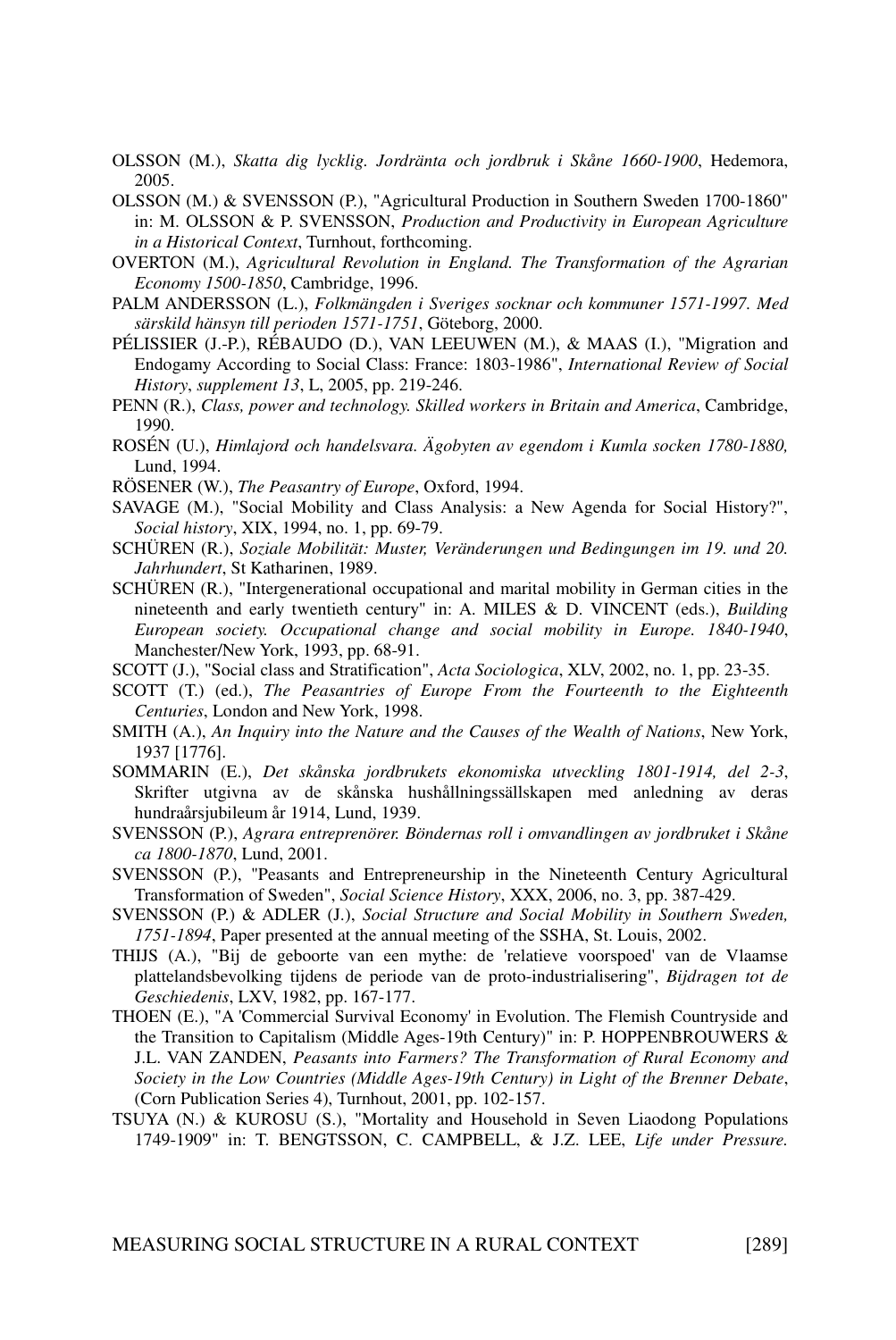Mortality and Living Standards in Europe and Asia 1700-1900, Cambridge MA, 2004, pp. 253-292.

- TURNER (M.E.), BECKETT (J.V.), & AFTON (B.), Farm Production in England 1700-1914, Oxford 2001.
- VANDENBROEKE (C.), Sociale Geschiedenis van het Vlaamse Volk, Leuven, 1984.
- VAN DE PUTTE  $(B_1)$ , Partnerkeuze in de 19<sup>de</sup> eeuw. Klasse, geografische afkomst, romantiek en de vorming van sociale groepen op de huwelijksmarkt, Leuven, 2005.
- VAN DE PUTTE (B.) & MILES (A.), "A Class scheme for Historical Occupational Data. The Analysis of Marital Mobility in Industrial Cities in 19<sup>th</sup> Century Flanders and England", Historical Methods, XXXVIII, 2005, no. 2, pp. 61-92.
- VANHAUTE (E.), "Structure and Strategy. Two Rural Communities in the Kempen Region of Belgium, 1850-1910", History of the Family, IX, 2004, pp. 193-220.
- VANHAUTE (E.) & VAN MOLLE (L.), "Het einde van de overlevingslandbouw, 1750-1880" in: Y. SEGERS, L. VAN MOLLE, E. VANHAUTE, G. VANPAEMEL, E. VAN HECKE, & M. D'HOKER, Leven van het land: boeren in België 1750-2000, Leuven, 2004, pp. 13-48.
- VAN HOORICK (W.), Van polders en landlieden. De plattelandsgemeente Verrebroek in het Land van Waas tijdens de 17<sup>de</sup> en 18<sup>de</sup> eeuw, Leuven, (Belgisch Centrum voor Landelijke Geschiedenis, nr. 120), 1999.
- VAN ISACKER (K.), Mijn land in de kering, 1830-1980. Deel I. Een ouderwetse wereld. 1830-1914, (vijfde druk), Antwerpen/Amsterdam, 1984.
- VAN ZANDEN (J.L.), "A Third Road to Capitalism? Proto-industrialization and the Moderate Nature of the Late Medieval Crisis in Flanders and Holland, 1350-1550" in: P. HOPPENBROUWERS & J.L. VAN ZANDEN (eds.), Peasants into Farmers? The Transformation of Rural Economy and Society in the Low Countries (Middle Ages-19<sup>th</sup> Century), (Corn Publication Series 4), Turnhout, 2001, pp. 85-101.
- WINBERG (C.), Folkökning och proletarisering. Kring den sociala strukturomvandlingen på Sveriges landsbygd under den agrara revolutionen, Göteborg, 1975.
- WINBERG (C.), "Familj och jord i tre västgötasocknar. Generationsskiften bland självägande bönder ca 1810-1870", Historisk tidskrift, 1981, no. 3, pp. 278-310.
- WOLF (E.), Peasants, Englewood Cliffs, 1966.
- WRIGLEY (E.A.) & SCHOFIELD (R.S.), The Population History of England: a Reconstruction, London, 1981.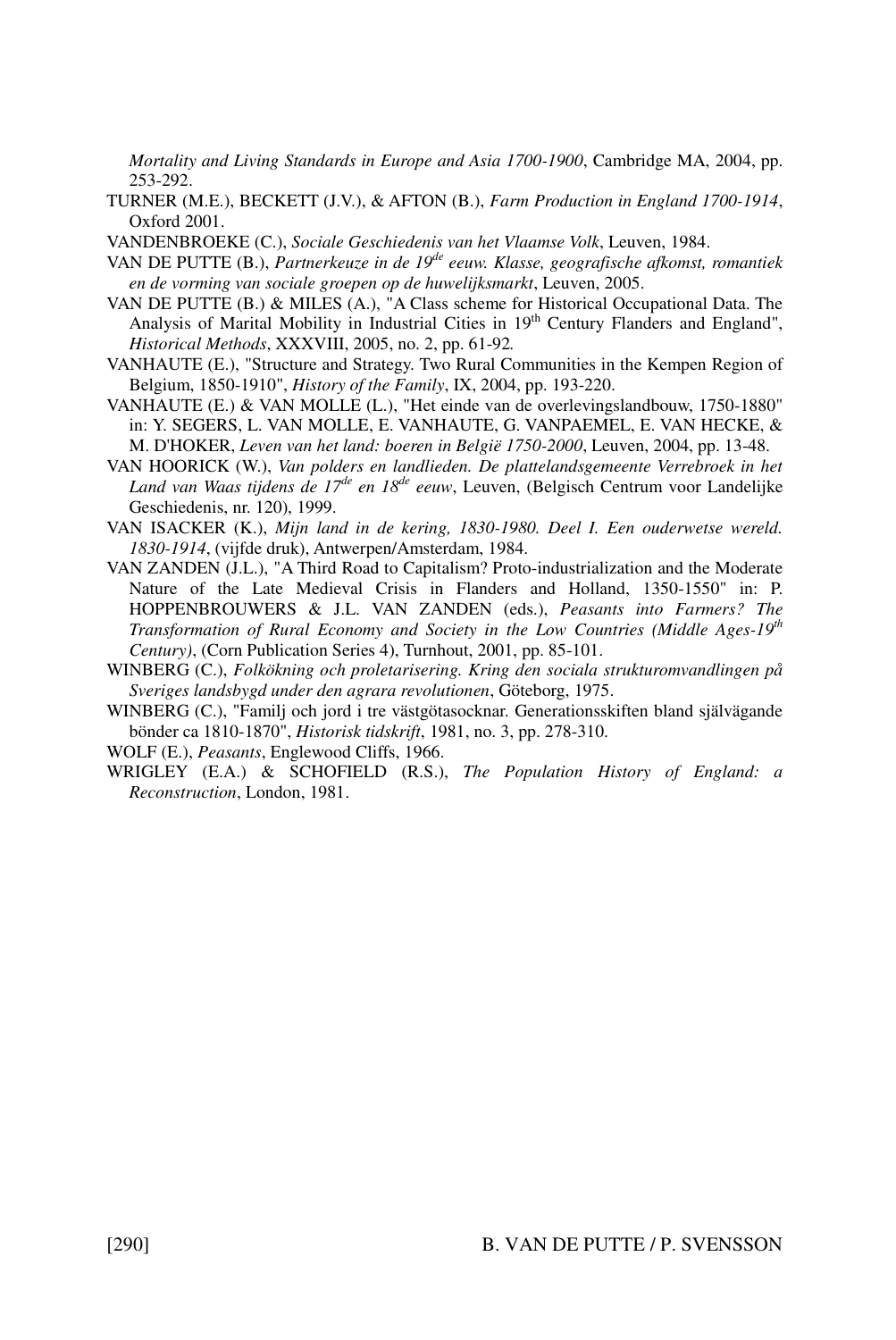# Het meten van de sociale structuur in een plattelandscontext. Toepassing van het SOCPO schema in Scania, Zweden (17<sup>de</sup>-20<sup>ste</sup> eeuw)

# BART VAN DE PUTTE PATRICK SVENSSON

# \_\_\_\_\_\_\_\_\_\_\_\_\_\_\_\_\_\_\_\_\_\_SAMENVATTING\_\_\_\_\_\_\_\_\_\_\_\_\_\_\_\_\_\_\_\_\_\_\_

Een belangrijke uitdaging voor de classificatie van beroepen is het faciliteren van vergelijkende analyses van klassengerelateerde verschijnselen. Dergelijke analyses vereisen dat klasse in elk onderzoeksgebied op een vergelijkbare manier wordt gemeten. Onvermijdelijk roept dit de vraag op of en hoe de historische context belangrijk is bij de classificatie van beroepen. In deze bijdrage gaan we in op een specifiek aspect van dit contextprobleem: kan het SOCPO-schema, voorheen voornamelijk toegepast op stedelijke en industriële gebieden, ook worden gebruikt voor de analyse van plattelandsgebieden? En hoe moeten we SOCPO verfijnen om dit te doen?

We beginnen met een korte bespreking van het SOCPO-schema en een expliciete ontleding van het contextprobleem. Daarna bespreken we elk aspect van het contextprobleem in detail en laten we zien hoe we het SOCPO schema willen aanpassen om een oplossing te bieden. Tenslotte illustreren we het aangepaste SOCPO-schema met een analyse van de sociale structuur in enkele plattelandsparochies in Zuid-Zweden.

Onze resultaten tonen aan dat de toepassing van het SOCPO-schema in een landelijke context niet per se problematisch is. Alle problemen met betrekking tot de onderliggende klassendimensies konden worden opgelost. Het voordeel van het SOCPO-schema is juist dat het expliciet de onderliggende dimensies van de sociale stratificatie behandelt, in plaats van enkel beroepen toe te wijzen tot klassen, en bijgevolg een stevige basis biedt om nieuwe problemen die ontstaan bij de toepassing van het schema op de landelijke context te bespreken.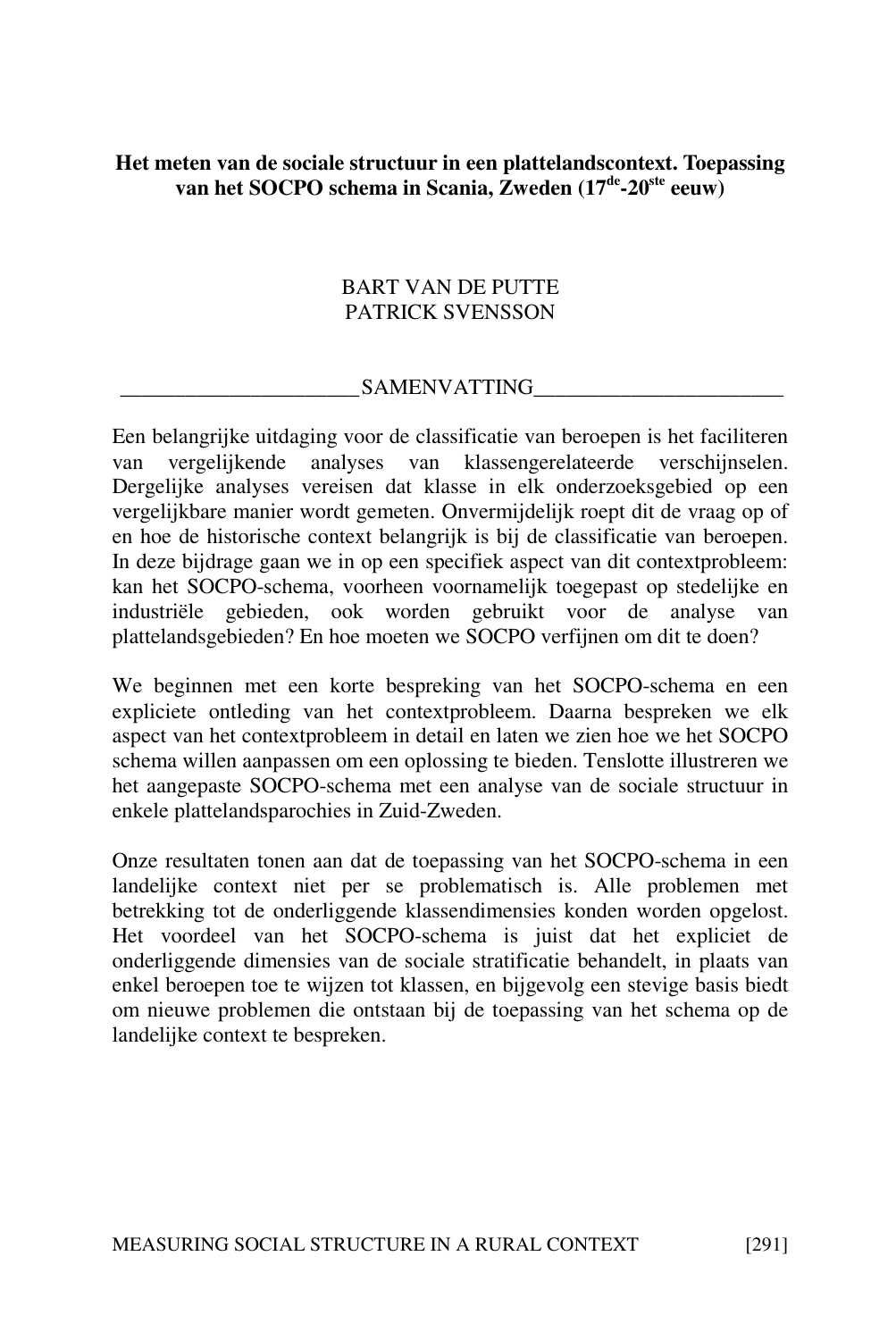# Mesure de la structure sociale dans un contexte rural. Application du système SOCPO dans la région de Scanie en Suède (du XVII<sup>e</sup> au XX<sup>e</sup> siècle)

# BART VAN DE PUTTE PATRICK SVENSSON

# $R \acute{\text{E}} \text{SUM\'E}$

Le système SOCPO (pouvoir social) est un outil de classification des professions dans un nombre limité de classes. SOCPO est caractérisé par un ensemble cohérent et axé sur la théorie de principes de stratification sociale et de règles explicites de codification découlant de ces principes. L'analyse comparative des phénomènes liés aux classes constitue un défi majeur lié à la classification des professions. Ce type d'analyse exige que la classe soit évaluée de la même manière dans chaque domaine de recherche. Cela pose inévitablement la question de savoir si l'on peut simplement utiliser le même système de classes dans chaque domaine et période de recherche. Dans quelle mesure le contexte historique est-il important dans la classification des professions en différentes classes?

Nous abordons, dans le présent article, un aspect spécifique du problème du contexte: le système SOCPO, appliqué auparavant dans des contextes essentiellement urbains et industriels, peut-il également être utilisé pour l'analyse des zones rurales? Et comment pouvons-nous l'affiner pour ce faire? Nous espérons, de cette manière, répondre à la critique selon laquelle les systèmes de classification professionnelle ne tiennent pas compte des différences contextuelles.

Nous commençons par aborder brièvement le système SOCPO et analysons le problème du contexte en termes explicites. Ensuite, nous traitons en détail chaque problème lié au contexte et expliquons comment nous voulons adapter le système SOCPO pour apporter une solution. Enfin, nous illustrons le système SOCPO adapté par une analyse de la structure sociale rurale dans le sud de la Suède du  $\widehat{XVII}^{\hat{e}}$  siècle au début du  $XX^e$ .